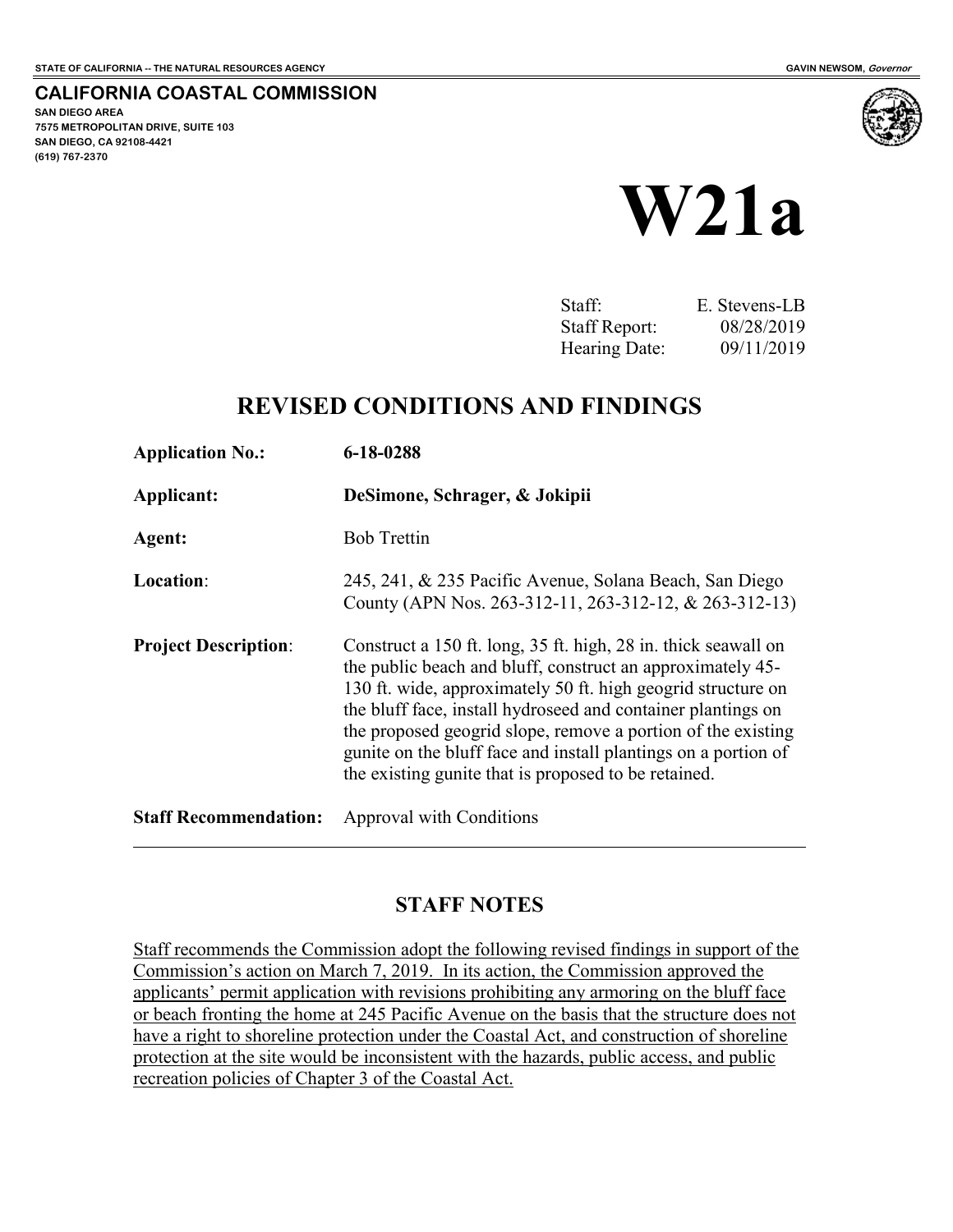# 6-18-0288 (**DeSimone, Schrager, & Jokipii**) Revised Findings

On April 5, 2019, the applicants submitted a request for reconsideration of the Commission's action. The reconsideration request was denied on June 13, 2019 (Ref: CDP 6-18-0288-REC/DeSimone et al.).

The amended motion begins on Page 6. Findings to support these modifications can be found starting on Page 18.

**Commissioners on Prevailing Side:** Aminzadeh, Brownsey, Morales, Howell, Luevano, Padilla, Peskin, Sundberg, Turnbull-Sanders, Uranga, and Bochco.

# **SUMMARY OF STAFF RECOMMENDATION SUMMARY OF COMMISSION ACTION**

Staff is recommending that the Commission **approve** the subject shoreline armoring development. The proposed protection would be located entirely on the publicly-owned beach and bluff. The applicants' geotechnical representative has demonstrated that the blufftop residential structures are in danger from erosion due to ongoing bluff collapse and exposure of the clean sand layer below the residences. The Commission's staff engineer and geologist have reviewed the applicants' geotechnical assessment and concur with its conclusions.

However, an important factor in determining whether shoreline protection should be approved is whether the development at risk is entitled to shoreline protection under Section 30235 of the Coastal Act. The homes at 235 and 241 Pacific Avenue were constructed prior to enactment of the Coastal Act. Thus, the residences are considered "existing" for purposes of requiring protection under Section 30235 of the Coastal Act. However, the northernmost home (245 Pacific Avenue) was approved by the Commission in 1996 and is not an existing structure for purposes of Section 30235 of the Coastal Act because it was originally permitted and built after 1976, thereby postdating the enactment of California Coastal Act. Furthermore, at the time of approval, the applicant chose to construct the home seaward of the 40 ft. bluff edge setback and as such, a condition of the CDP approval required that the property owners waive their rights to construct shoreline armoring to protect the portion of the home at 245 Pacific Avenue closer than 40 feet from the bluff edge. While the slope stability analysis shows that the seaward portion of the home at 245 Pacific Avenue is threatened by erosion, the analysis does not indicate that the portion of the home landward of the 40 ft. bluff setback is currently at risk. Thus, the Commission is not required to approve shoreline armoring to protect the bluff top residence at 245 Pacific Avenue.

An alternative to approving the entire 150 ft. long seawall would be to leave an unarmored 'gap' of natural bluff fronting the home at 245 Pacific Avenue and to only approve the seawall and geogrid mid and upper bluff structure fronting 235 and 241 Pacific Avenue. This approach would arguably be is most consistent with the intent of the Commission's 1996 approval, which was clearly intended to preclude the construction of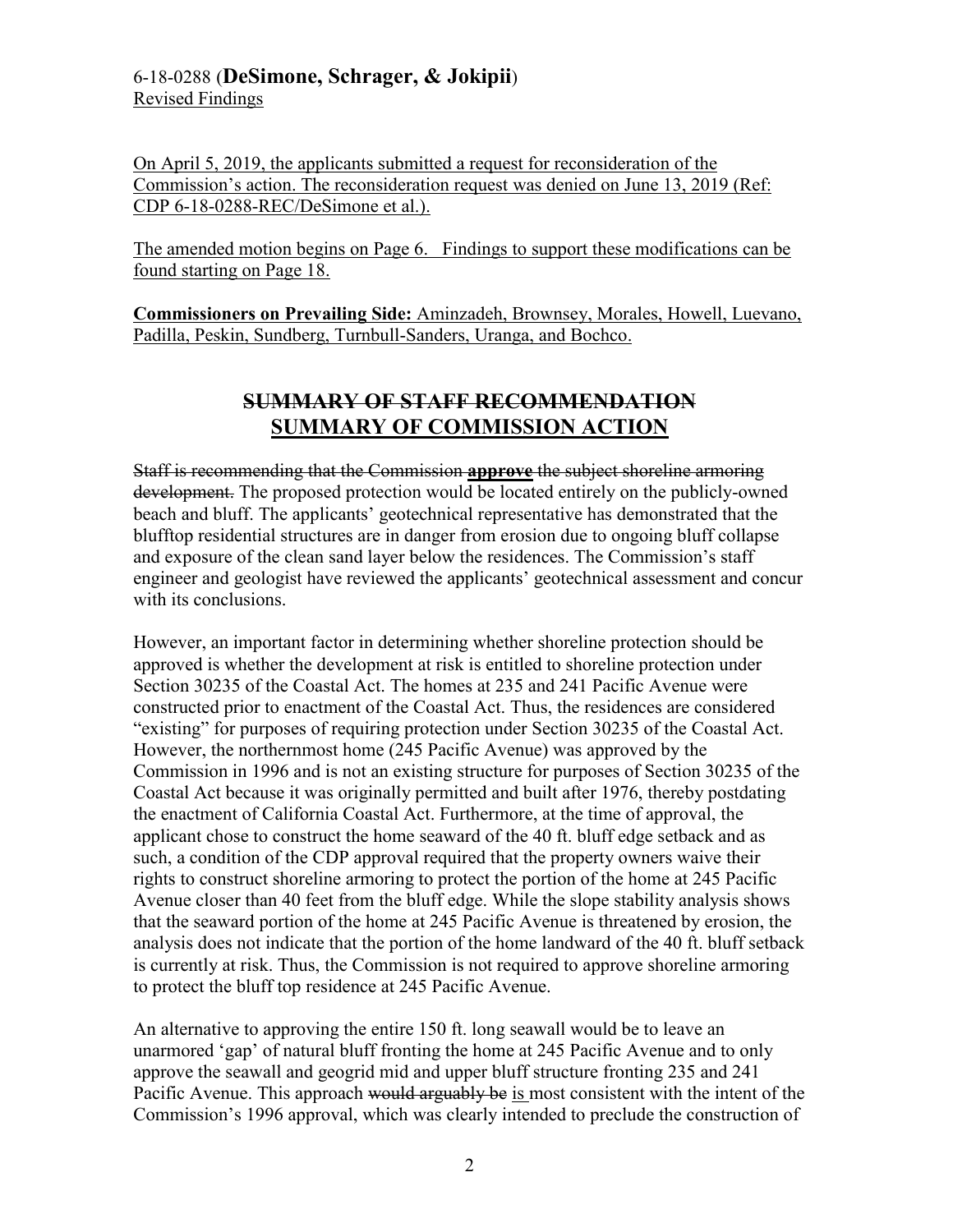# **6-18-0288** (**DeSimone, Schrager, & Jokipii**) Revised Findings

shoreline protection in front of the residence if the homeowner made the choice to build in a potentially hazardous location. However, while the The Commission is not required to approve protection for the home 245 Pacific Avenue. <del>, because the home is adjacent to</del> other homes that are at risk and are entitled to protection, there is no clear way to avoid some form of protection in front of 245 Pacific Avenue. A gap in the seawall would result in potential flanking of the existing permitted seawall to the north of 245 Pacific Avenue and the proposed seawall fronting 235 and 241 Pacific Avenue, thereby impacting the properties up and down coast of 245 Pacific Avenue (249 and 241 Pacific Avenue). While it is likely that armoring Armoring in front of 245 Pacific Avenue could be avoided at this time, it would only be through the construction of larger, more impactful shoreline protection on the adjacent lots. For example, east/west directed retaining walls that function as a return walls to the lower seawall below 249 Pacific Avenue and 241 Pacific Avenue might temporarily address the threat to the surrounding existing structures. However, continual monitoring and the on-going construction of additional and larger walls, geogrid, etc. would be necessary as erosion continued to occur. The Commission's senior engineer and geologist have examined the alternative of not constructing any shoreline armoring seaward of 245 Pacific Avenue and concluded that the impacts to the natural landform and visual quality of the bluff would be greater than the impacts associated with the proposed project, and would be detrimental to the adjacent properties (Exhibit 15). Consistent with the public recreation policies of Chapter 3 of the Coastal Act and the City's certified LUP, avoiding shoreline armoring on the beach and bluff seaward of 245 Pacific Avenue, at this time, will result in less encroachment on the public beach, resulting in reduced impacts to public access and public recreation; and adverse impacts to sand supply will also be lessened.

Thus, the Commission approved staff is recommending that the proposed shoreline armoring be approved seaward of 241 and 235 Pacific Avenue, but only for as long as the existing bluff top structures (235 and 241 Pacific Avenue) that the armoring is authorized to protect still exist. Special Conditions require the applicants to submit a complete coastal development permit application to remove or modify the terms of authorization of the armoring when the existing structures warranting armoring are redeveloped, are no longer present, or no longer require armoring. One purpose of these conditions is to tie the life of the shoreline armoring to the structures it is approved to protect, and to waive any potential rights to augment or reconstruct the armoring to protect new development. This helps to preserve future adaptation options that may be necessary to mitigate adverse beach and public access conditions triggered by ongoing erosion and sea level rise.

The applicants have proposed to make a contribution to the mitigation program that would address the sand volume impacts from denial of sand to the littoral cell. This sand would have a value of  $\frac{29,669}{18,547}$ . The beach area itself and degradation of public access to and along the beach that would be impacted due to encroachment and the area impacted by estimated passive erosion over the 20 year mitigation period will be mitigated through the City's Public Recreation Fee program. Thus, the applicants are required to pay a fee of \$127,786 \$77,470, in-lieu of providing new beach area to replace the beach are that will be lost due to the impacts of the seawall for the an initial 20 year period. The City's Public Recreation Fee program would typically require that the fee for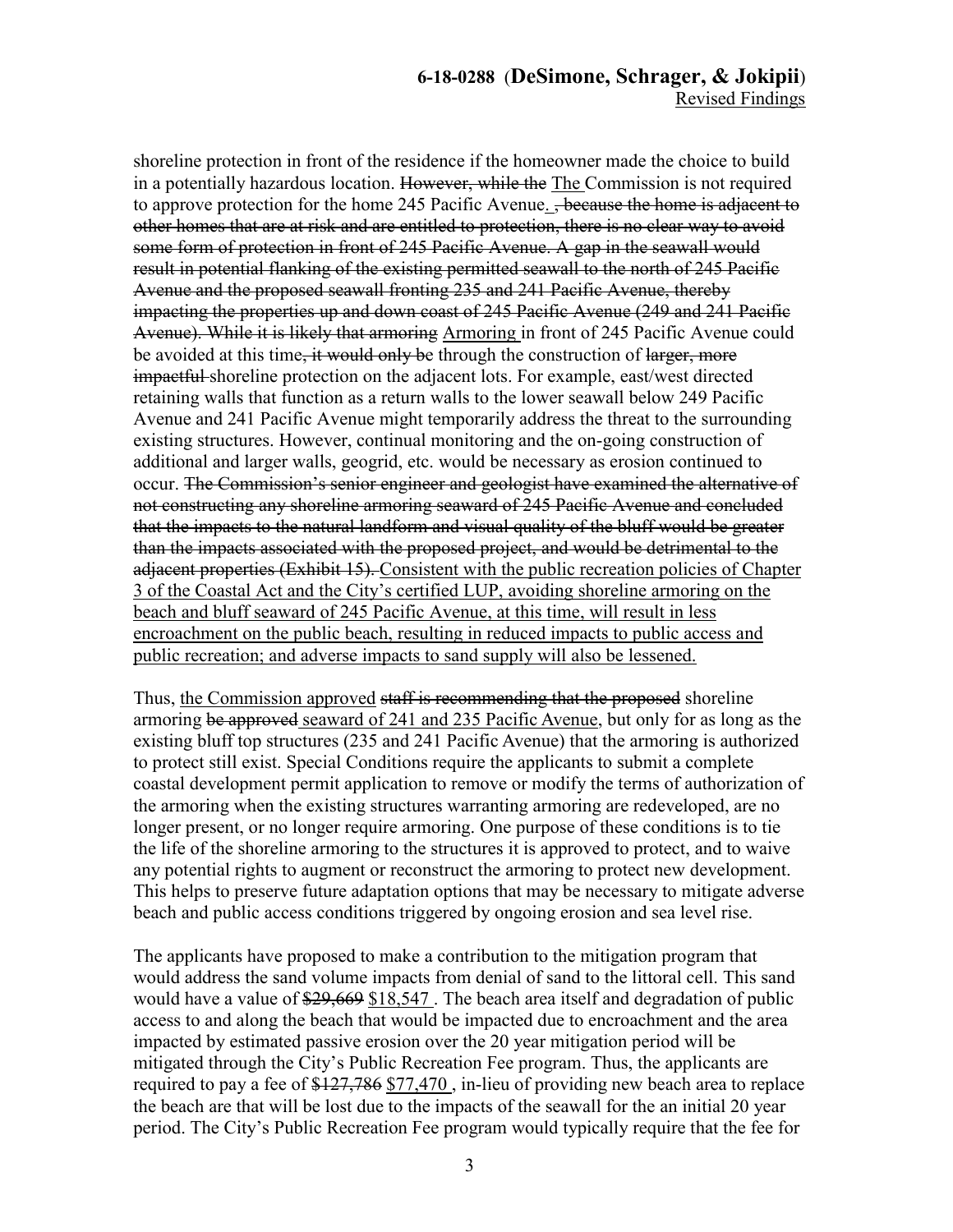any seacave or notch at the base of the bluff also be paid prior to issuance of the Coastal Development Permit. However, in this case, the sand level is too high to safely investigate the extent of any seacave or notch at the site without the use of mechanized digging equipment. Therefore, within 30 days of the start of construction, the applicants is required to submit documentation of the area of any notch or seacave at the base of the bluff to the Commission and to the City and submit an additional an additional in-lieu Public Access Fee to the City for the area based on the City's Public Access Fee method.

Prior to the completion of the initial 20 year period, the applicant is required to submit an amendment application to the Commission to either remove the permitted shoreline armoring or to provide geotechnical reports with evidence that the shoreline armoring must be retained and to provide mitigation for the subsequent 20 year period. In subsequent mitigation periods, mitigation shall include the direct shoreline protection device encroachment and all beach area that would have otherwise been available to the public through passive erosion had the shoreline armoring not been constructed.

With the required public access and recreation mitigation, the impacts of the proposed shoreline protection on regional sand supply and public access and recreation will be mitigated to the extent feasible. To ensure that any future redevelopment, additions, or major structural alterations of these properties is consistent with Chapter 3 policies of the Coastal Act, this permit requires that any future development of the bluff-top properties may not rely upon this shoreline armoring to determine site suitability for such development. Other conditions involve an in-depth alternatives analysis for future reauthorization of the shoreline armoring, ensuring that the appearance of the seawall matches the bluffs, and demonstrating approval from other agencies for the subject project.

Commission staff recommends **approval** of coastal development permit application 6- 18-0288, as conditioned.

Standard of Review: Chapter 3 policies of the Coastal Act, with the certified LUP used as guidance.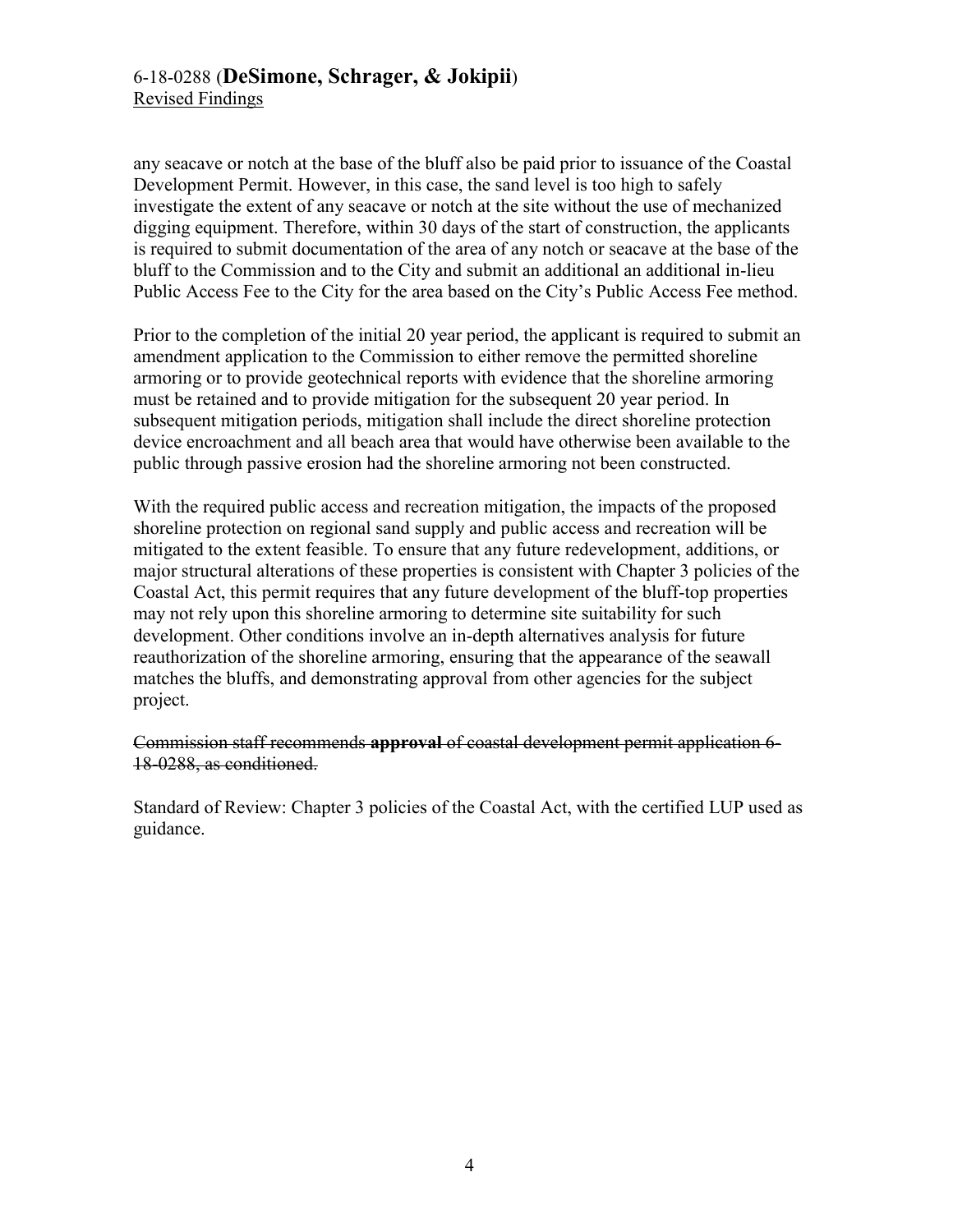# **TABLE OF CONTENTS**

| $A_{\cdot}$    |  |
|----------------|--|
| <b>B.</b>      |  |
| $C_{\cdot}$    |  |
| D.             |  |
| Ε.             |  |
| $\mathbf{F}$ . |  |
| G.             |  |

# **APPENDICES**

[Appendix A – Substantive File Documents](#page-56-0)

# **EXHIBITS**

[Exhibit 1 – Project Location](https://documents.coastal.ca.gov/reports/2019/9/w21a/w21a-9-2019-exhibits.pdf) 

- [Exhibit 2 Aerial Photograph](https://documents.coastal.ca.gov/reports/2019/9/w21a/w21a-9-2019-exhibits.pdf)
- [Exhibit 3 Proposed Seawall Location Photograph](https://documents.coastal.ca.gov/reports/2019/9/w21a/w21a-9-2019-exhibits.pdf)

[Exhibit 4 – Proposed Site Plan](https://documents.coastal.ca.gov/reports/2019/9/w21a/w21a-9-2019-exhibits.pdf) 

- [Exhibit 5 245 Pacific Avenue Section Plan Existing and Proposed](https://documents.coastal.ca.gov/reports/2019/9/w21a/w21a-9-2019-exhibits.pdf)
- [Exhibit 6 241 Pacific Avenue Section Plan Existing and Proposed](https://documents.coastal.ca.gov/reports/2019/9/w21a/w21a-9-2019-exhibits.pdf)
- [Exhibit 7 235 Pacific Avenue Section Plan Existing and Proposed](https://documents.coastal.ca.gov/reports/2019/9/w21a/w21a-9-2019-exhibits.pdf)

Exhibit 8 Sand Mitigation Calculations (Dated July 12, 2019)

[Exhibit 9 – Public Recreation Fee Calculations \(Received August 28, 2019\)](https://documents.coastal.ca.gov/reports/2019/9/w21a/w21a-9-2019-exhibits.pdf) 

[Exhibit 8 – Sand Mitigation Calculations for 100 ft. Seawall \(Dated July 12, 2019\)](https://documents.coastal.ca.gov/reports/2019/9/w21a/w21a-9-2019-exhibits.pdf) 

[Exhibit 9 – Public Recreation Fee Calculations for 100 ft. Seawall \(Received August 28,](https://documents.coastal.ca.gov/reports/2019/9/w21a/w21a-9-2019-exhibits.pdf)  [2019\)](https://documents.coastal.ca.gov/reports/2019/9/w21a/w21a-9-2019-exhibits.pdf) 

[Exhibit 10 – 2018 Photograph Showing Adjacent Seawalls](https://documents.coastal.ca.gov/reports/2019/9/w21a/w21a-9-2019-exhibits.pdf) 

[Exhibit 11 – 2018 Photograph Showing Exposed Caissons at 241 Pacific Avenue](https://documents.coastal.ca.gov/reports/2019/9/w21a/w21a-9-2019-exhibits.pdf) 

[Exhibit 12 – 2018 Photograph Showing Existing Gunite at 235 Pacific Avenue](https://documents.coastal.ca.gov/reports/2019/9/w21a/w21a-9-2019-exhibits.pdf) 

[Exhibit 13 – CDP 6-96-021/Ratkowski \(245 Pacific Avenue\)](https://documents.coastal.ca.gov/reports/2019/9/w21a/w21a-9-2019-exhibits.pdf) 

[Exhibit 14 – Appendix C of LUP \(Public Recreation Fee\)](https://documents.coastal.ca.gov/reports/2019/9/w21a/w21a-9-2019-exhibits.pdf) 

[Exhibit 15 – Technical Memorandum by Drs. Joseph Street and Lesley Ewing](https://documents.coastal.ca.gov/reports/2019/9/w21a/w21a-9-2019-exhibits.pdf)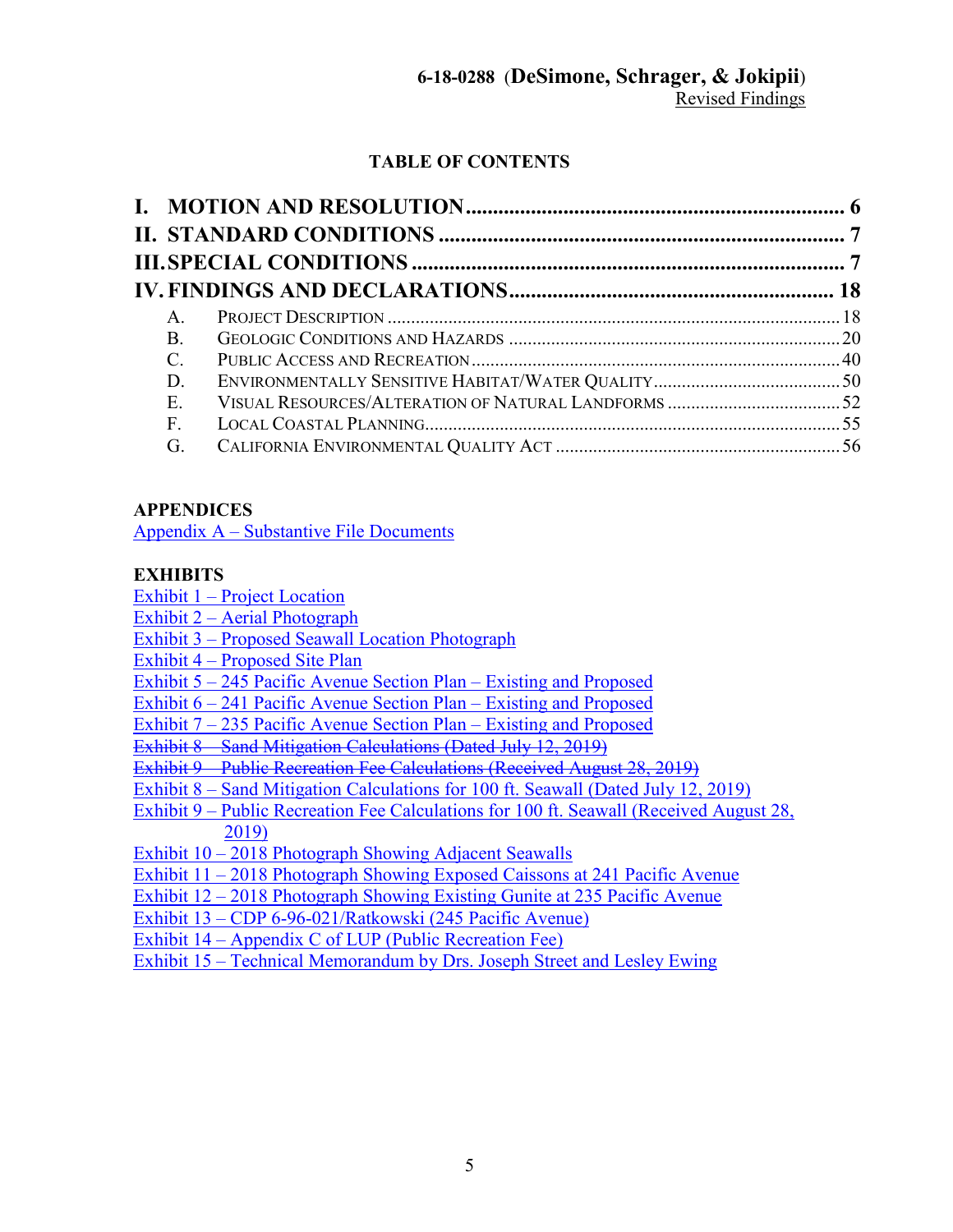# <span id="page-5-0"></span>**I. MOTION AND RESOLUTION**

## **Motion:**

*I move that the Commission approve Coastal Development Permit Application No. 6-18-0288 subject to the conditions set forth in the staff recommendation.* 

Staff recommends a **YES** vote on the foregoing motion. Passage of this motion will result in conditional approval of the permit and adoption of the following resolution and findings. The motion passes only by affirmative vote of a majority of the Commissioners present.

## **Resolution:**

*The Commission hereby approves coastal development permit* **6-18-0288** *and adopts the findings set forth below on grounds that the development as conditioned will be in conformity with the policies of Chapter 3 of the Coastal Act and will not prejudice the ability of the local government having jurisdiction over the area to prepare a Local Coastal Program conforming to the provisions of Chapter 3. Approval of the permit complies with the California Environmental Quality Act because either 1) feasible mitigation measures and/or alternatives have been incorporated to substantially lessen any significant adverse effects of the development on the environment, or 2) there are no further feasible mitigation measures or alternatives that would substantially lessen any significant adverse impacts of the development on the environment.* 

## **Motion**:

*I move that the Commission adopt the revised findings in support of the Commission's action on March 7, 2019 concerning 6-18-0288.* 

# **STAFF RECOMMENDATION OF APPROVAL:**

Staff recommends a **YES** vote on the motion. Passage of this motion will result in the adoption of revised findings as set forth in this staff report. The motion requires a majority vote of the members from the prevailing side present at the revised findings hearing, with at least three of the prevailing members voting. Only those Commissioners on the prevailing side of the Commission's action are eligible to vote on the revised findings.

# **Resolution to Adopt Revised Findings**:

*The Commission hereby adopts the findings set forth below for Coastal Development Permit No. 6-18-0288 on the ground that the findings support the Commission's decision made on March 7, 2019 and accurately reflect the reasons for it.*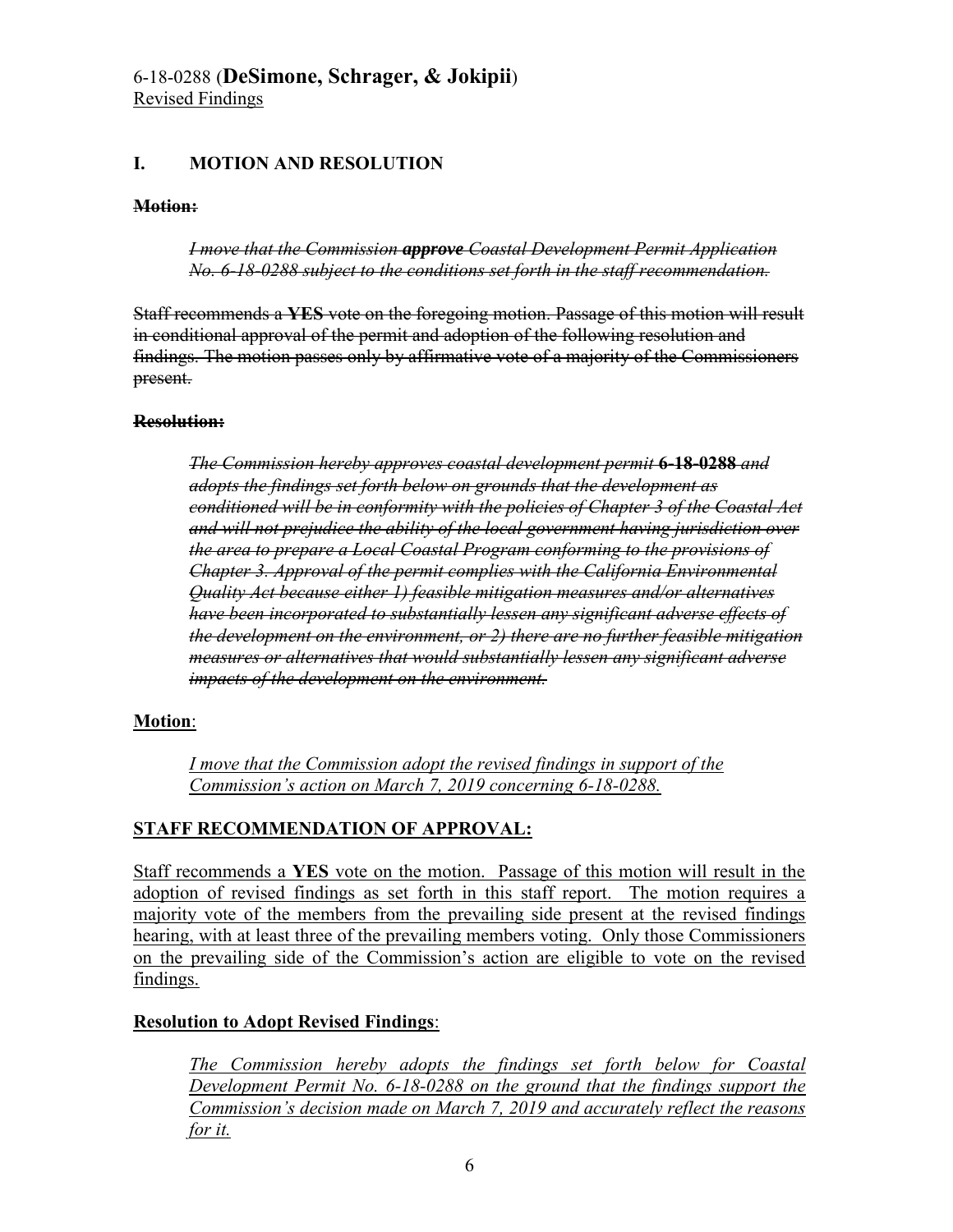# <span id="page-6-0"></span>**II. STANDARD CONDITIONS**

This permit is granted subject to the following standard conditions:

- 1. **Notice of Receipt and Acknowledgment**. The permit is not valid and development shall not commence until a copy of the permit, signed by the permittee or authorized agent, acknowledging receipt of the permit and acceptance of the terms and conditions, is returned to the Commission office.
- 2. **Expiration.** If development has not commenced, the permit will expire two years from the date on which the Commission voted on the application. Development shall be pursued in a diligent manner and completed in a reasonable period of time. Application for extension of the permit must be made prior to the expiration date.
- 3. **Interpretation.** Any questions of intent or interpretation of any condition will be resolved by the Executive Director or the Commission.
- 4. **Assignment.** The permit may be assigned to any qualified person, provided assignee files with the Commission an affidavit accepting all terms and conditions of the permit.
- 5. **Terms and Conditions Run with the Land.** These terms and conditions shall be perpetual, and it is the intention of the Commission and the permittee to bind all future owners and possessors of the subject property to the terms and conditions.

# <span id="page-6-1"></span>**III. SPECIAL CONDITIONS**

This permit is granted subject to the following Special Conditions:

- 1. **Revised Final Plans.** PRIOR TO ISSUANCE OF THE COASTAL DEVELOPMENT PERMIT, the applicants shall submit, for review and written approval of the Executive Director, one full-size set of the revised final plans, that substantially conform with the plans submitted to the Commission, titled 235-245 Pacific Avenue, Solana Beach, CA 92075 Emergency Repairs to Coastal Bluff, by Soil Engineering Construction, Inc., received August 22, 2018 and the plans titled, Landscape Improvement Plans for 235-245 Pacific Avenue, Solana Beach, CA 92075 Emergency Repairs to Coastal Bluff, by George Mercer Associates Inc., received April 17, 2018, except that they shall be modified to reflect all of the following:
	- (a) The seawall and geogrid shall be constructed seaward of 235 and 241 Pacific Avenue only and no shoreline armoring shall be constructed seaward of 245 Pacific Avenue pursuant to this permit.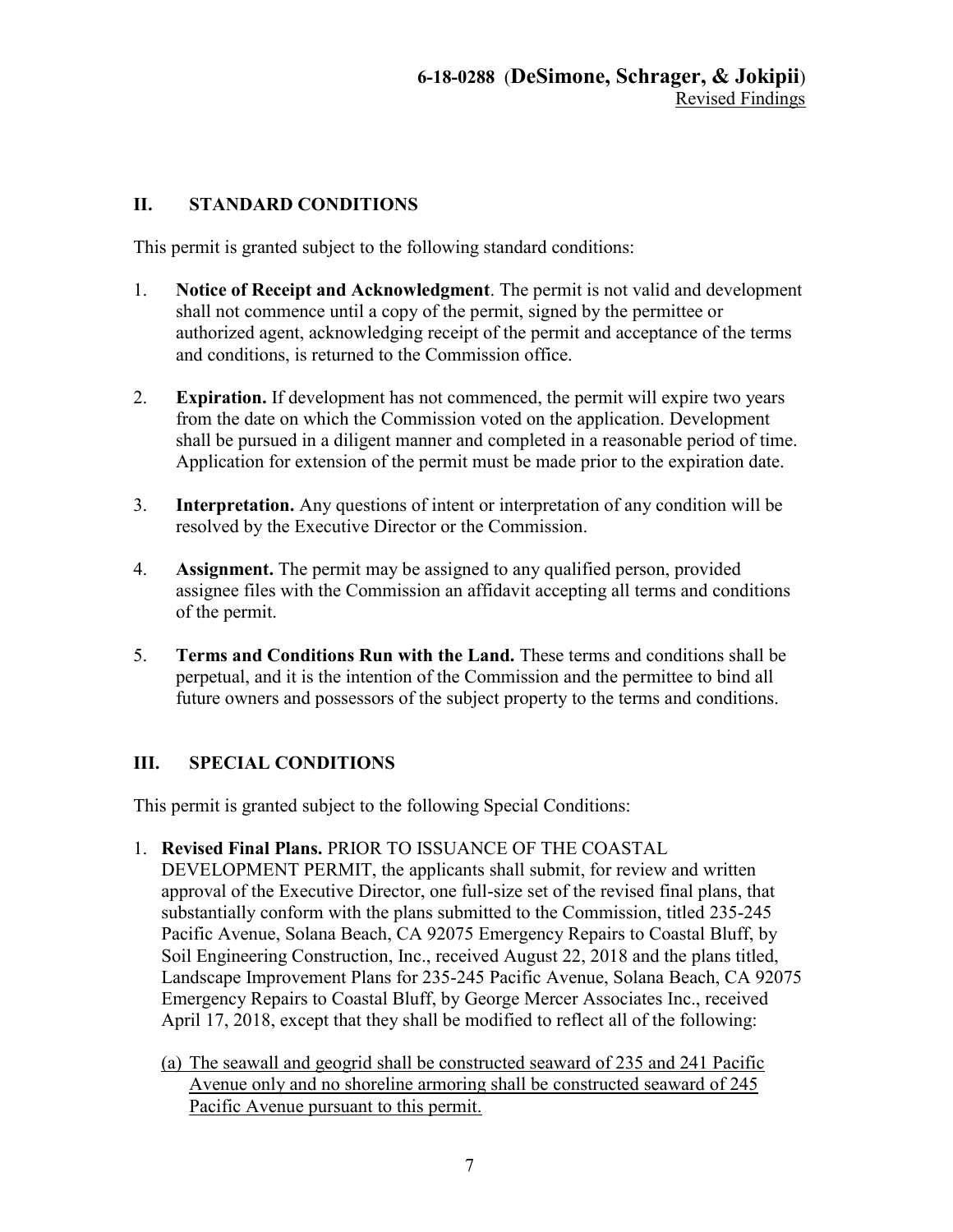# 6-18-0288 (**DeSimone, Schrager, & Jokipii**) Revised Findings

- (b) Additional shoreline armoring structures (e.g. return wall, caissons, upper-bluff walls) not located seaward of 245 Pacific Avenue, which are necessary to provide stability for the existing blufftop structures at 235 and 241 Pacific Avenue may be constructed. An amendment to this permit shall be required for any additional shoreline armoring structures proposed subsequent to issuance of this permit.
- $(c)$  The geogrid structure on the bluff face shall be constructed to undulate to closely match the appearance of the nearby natural bluff face. The geogrid structure shall include variable thicknesses to provide visual undulations that mimic the nearby natural bluff conditions. At a minimum, the geogrid structure shall include 5 non-evenly spaced, tapered, undulating drainage features, with non-linear edges, that are approximately 2 feet deep and approximately 5 feet wide.
- $(d)(b)$  The existing gunite on the bluff face fronting 235 Pacific Avenue shall be removed in its entirety and a licensed civil or geotechnical engineer shall be onsite at all times that the gunite is being removed. If during removal, the onsite engineer identifies any safety or bluff stability concerns, evidence of the hazardous conditions and need for retention of the gunite shall be submitted for the review and written approval of the Executive Director, who may allow for retention of some or all of the gunite without an amendment to this permit. If any gunite is retained, it shall be colored to match the adjacent natural bluff.
- $(e)(e)$  Any existing permanent irrigation system located on the subject sites that drains anywhere on or over the bluff top and face shall be removed or capped.
- $(f)(d)$  All runoff from impervious surfaces on the top of the bluff shall be collected and directed away from the bluff edge towards the street.
- $(g)(e)$  A final site plan shall be submitted that includes the bluff top structures and square footage of all bluff top structures and property lines for the subject sites (235 and 241 Pacific Avenue). In addition, all existing accessory improvements (e.g. decks, patios, walls, windscreens, etc.) located in the geologic setback area on the residential sites shall be detailed and drawn to scale on the final approved site plan and shall include measurements of the distance between the accessory improvements and the bluff edge (as defined by Section 13577 of Title 14, California Code of Regulations) taken at three or more locations. The locations for these measurements shall be identified through permanent markers, benchmarks, survey position, written description, or other method that enables accurate determination of the location of structures on the site. No modifications or removal or replacement of any existing accessory structures is authorized by this permit and any such actions shall require a separate coastal development permit or permit amendment.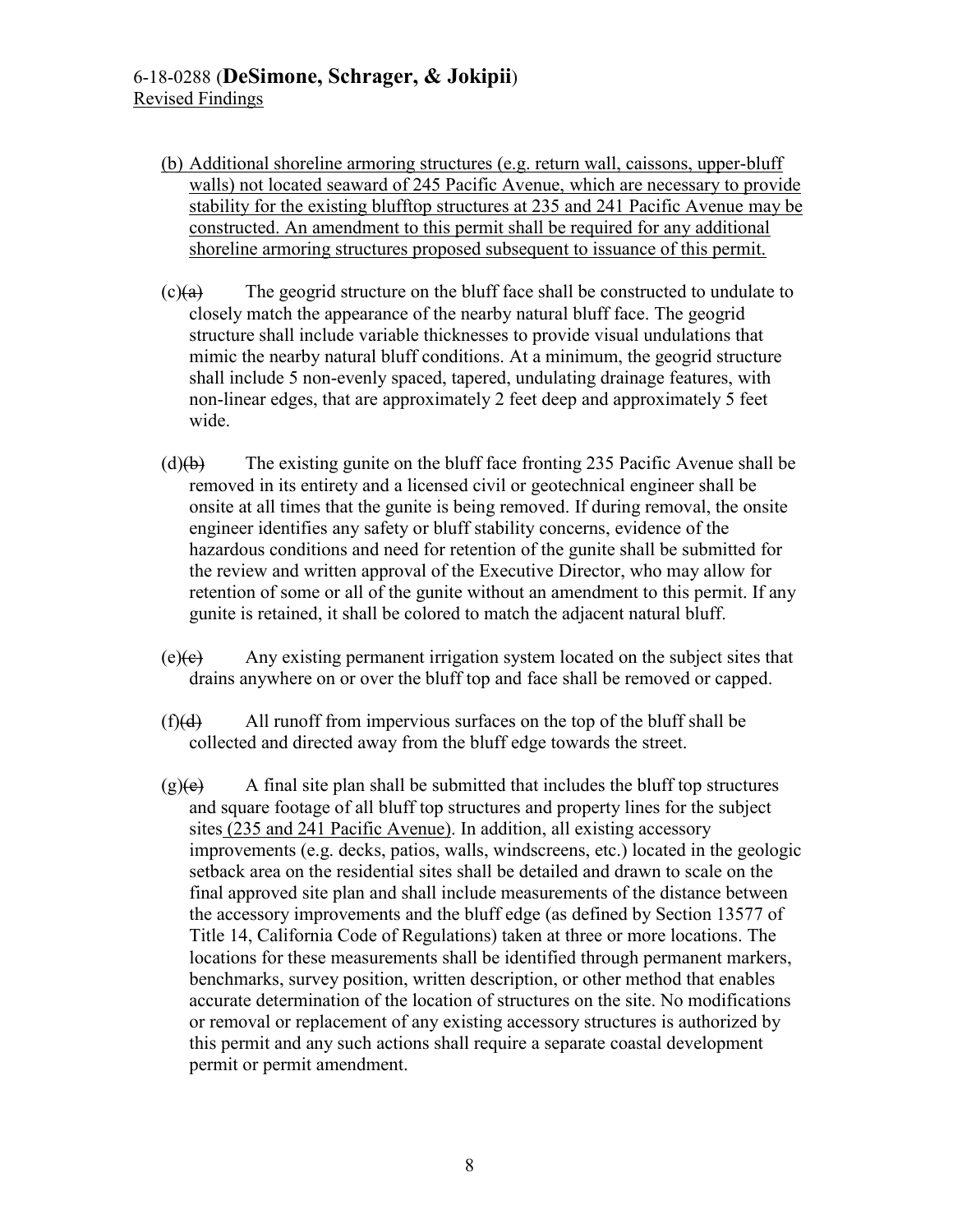The permittees shall undertake development in conformance with the approved final plans unless the Commission amends this permit or the Executive Director determines that no amendment is legally required for any proposed minor deviations.

# 2. **Shoreline Structure Authorization, Design, Monitoring and Maintenance.**

- (a) **Shoreline Structure Terms.** PRIOR TO ISSUANCE OF THE COASTAL DEVELOPMENT PERMIT, the applicants shall submit, for the review and written approval of the Executive Director, a final revised plan for the authorized shoreline structure. The revised plans shall, prior to submittal to the Executive Director, be reviewed and certified by a licensed civil or geotechnical engineer to ensure they are consistent with the Commission's approval and the following specific requirements:
	- i. **Authorization Terms.** This CDP authorizes the shoreline structure pursuant to all of the following terms:
		- A. **Expiration**. This authorization expires when the blufftop residence at 235 Pacific Avenue or the blufftop residence at 241 Pacific Avenue is (1) redeveloped as defined in Special Condition 3; (2) is no longer present; or (3) no longer requires shoreline armoring, whichever occurs first. No later than 180 days prior to the anticipated expiration of the permit or in conjunction with redevelopment of either of the properties, the permittees shall apply for a new CDP or amendment to this CDP to remove the shoreline armoring or to modify the terms of its authorization, including with respect to any necessary mitigation.
		- B. Extension of Authorization and Mitigation. If either permittee intends to keep any portion of the shoreline structure in place beyond the 20 year mitigation period (beginning on the building permit completion certification date) the permittees shall submit a complete application for a CDP or amendment to this CDP to reassess mitigation for the on-going impacts of the structure, including an evaluation of actions to reduce or eliminate those impacts. The complete application shall be submitted no later than 6 months prior to the end of the mitigation period. Any amendment application shall conform to the Commission's permit filing regulations at the time and shall also include the following at a minimum:
			- 1. An analysis, based on the best available science and updated standards, of beach erosion, wave run-up, sea level rise, inundation, and flood hazards prepared by a licensed civil engineer with expertise in coastal engineering, and a slope stability analysis prepared by a licensed Certified Engineering Geologist, Geotechnical Engineer, or Registered Civil Engineer with expertise in soils;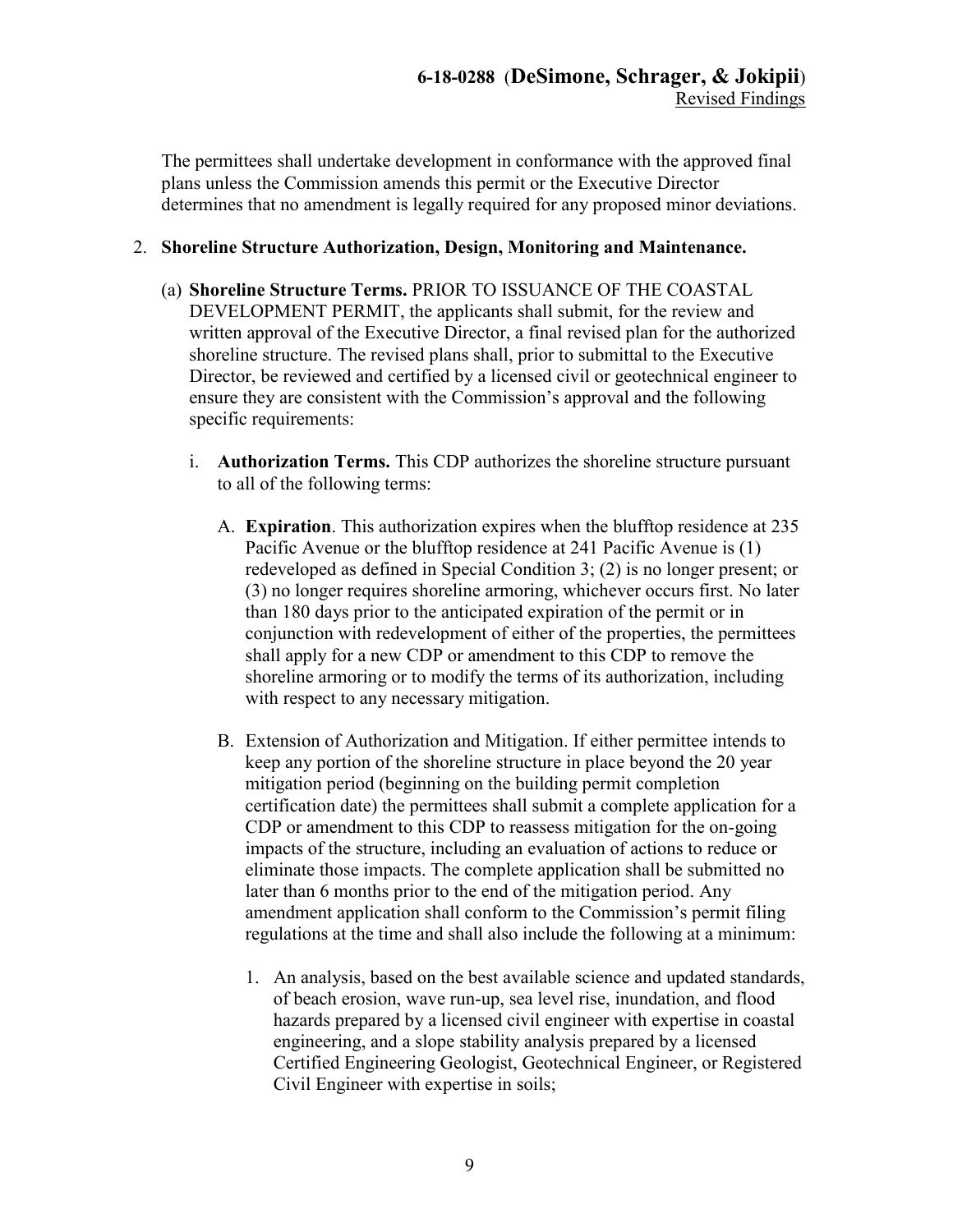- 2. An evaluation of alternatives that would maintain stability of the pre-Coastal Act structures for their remaining life or site any new development to an inland location, such that further alteration of natural landforms or impact to adjacent City-owned bluffs and beach, tidelands, or public trust lands is avoided;
- 3. An analysis of the condition of the existing shoreline armoring and all impacts it is having or is likely to have on public access and recreation, scenic views, sand supply, and other coastal resources;
- 4. An evaluation of the opportunities to remove or modify the existing shoreline armoring in a manner that would eliminate or reduce the impacts, taking into consideration the requirements of the Solana Beach certified LCP and all applicable Chapter 3 policies of the Coastal Act;
- 5. For amendment applications to extend the authorization period, a proposed mitigation program to address all unavoidable impacts; and
- 6. A legal description and graphic depiction of all subject property lines and the mean high tide line surveyed by a licensed surveyor within the previous two years, along with written evidence of consent to the amendment application by all landowners, including the City of Solana Beach, the State Lands Commission, and any other entity.

The permittees shall undertake development in conformance with the approved final plans unless the Commission amends this permit or the Executive Director determines that no amendment is legally required for any proposed minor deviations.

- (b) **Structure Color and Texture.** The color and texture of the structure shall be compatible with the nearby unarmored natural bluff*s,* including, at a minimum, that:
	- i. the structure will be designed, including shaped, contoured and textured, as necessary to match the adjacent landforms; and
	- ii. the color, contours, and texture will be maintained throughout the life of the structure.

# (c) **Monitoring and Maintenance.**

i. **Monitoring Plan.** PRIOR TO ISSUANCE OF THE COASTAL DEVELOPMENT PERMIT, the applicants shall submit a monitoring plan, prepared by a licensed geologist, civil engineer, or geotechnical engineer for the review and written approval of the Executive Director. The plan shall be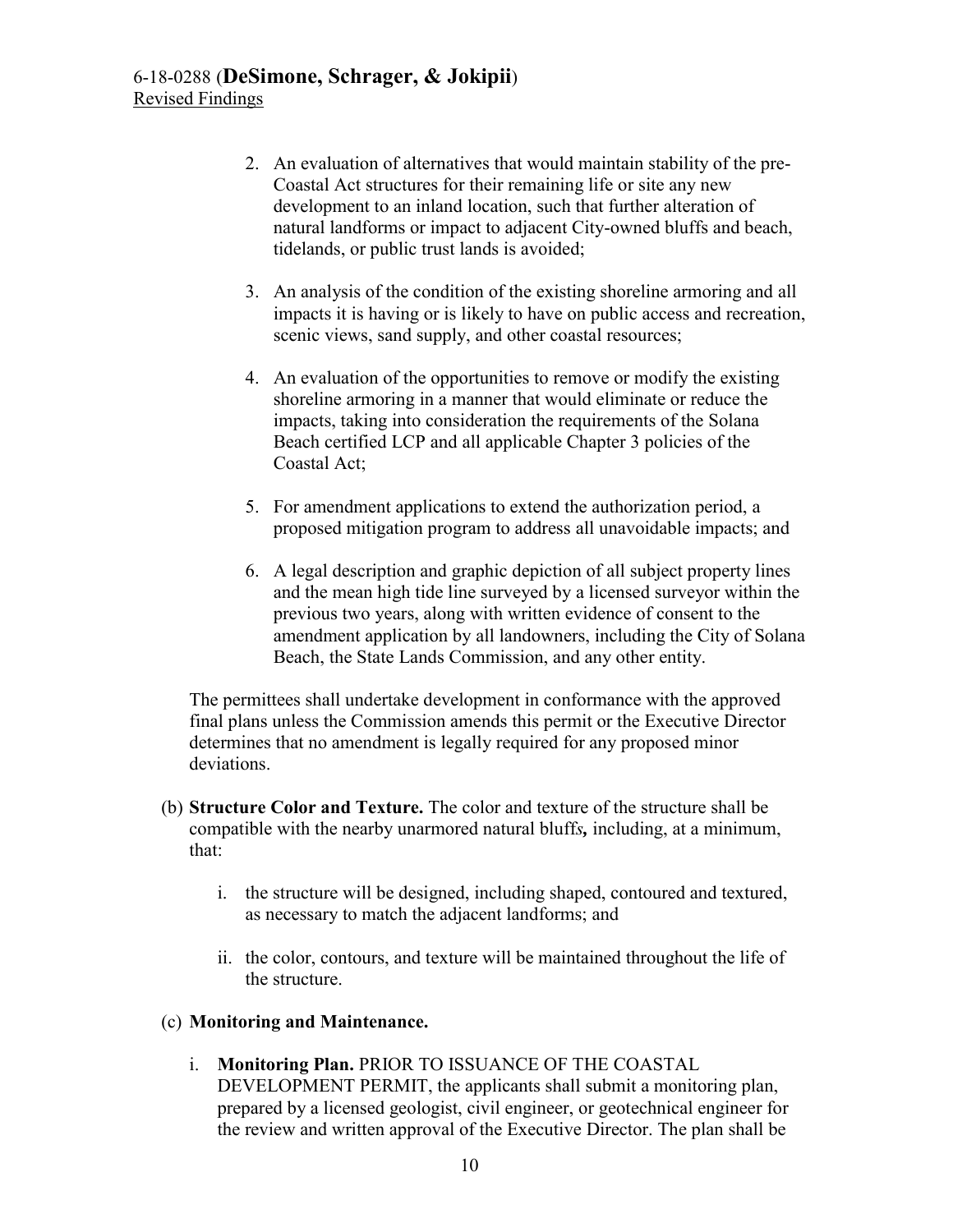sufficient to assess the condition of the seawall and geogrid structure and shall include at a minimum:

- A. A description of the approved shoreline protection device;
- B. A discussion of the goals and objectives of the plan, which shall include observations of whether the seawall remains in its approved state;
- C. Provisions for taking measurements of the distance between the bluff top structures protected by the seawall and the top of the bluff, including identification of exactly where such measurements will be taken in accordance with Section 13577 of Title 14 of the California Code of Regulations, e.g. by reference to benchmarks, survey positions, points shown on an exhibit, etc., and the frequency with which such measurements will be taken;
- D. Mean High Tide Line Monitoring. Monitoring pegs or markers flush with the seawall and suitable to withstand a marine environment shall be installed at ten foot intervals along the face of the entire seawall at the same elevation of the MHTL and at an elevation of five feet above the MHTL. The placement of the monitoring pegs or markers shall be certified by a licensed surveyor. The monitoring pegs or markers shall be inspected regularly and any missing pegs or markers shall be replaced within a month from the time that the missing peg or marker is noticed; and
- E. Provisions for submission of "as-built" plans, showing the permitted structure in relation to the existing topography and showing the measurements described in subsection (c)i.C. of this condition, within 30 days after completion of construction.
- ii. **Monitoring Requirement**. By May 1 of each third year from the date of approval and for the life of the structure, the permittees shall submit a monitoring report that has been prepared by a licensed geologist, civil engineer, or geotechnical engineer. Each monitoring report shall contain the following, at a minimum:
	- A. An evaluation of the condition and performance of the approved shoreline protection device, including an assessment of whether any weathering or damage has occurred that could adversely impact future performance of the device;
	- B. All measurements taken in conformance with the approved monitoring plan;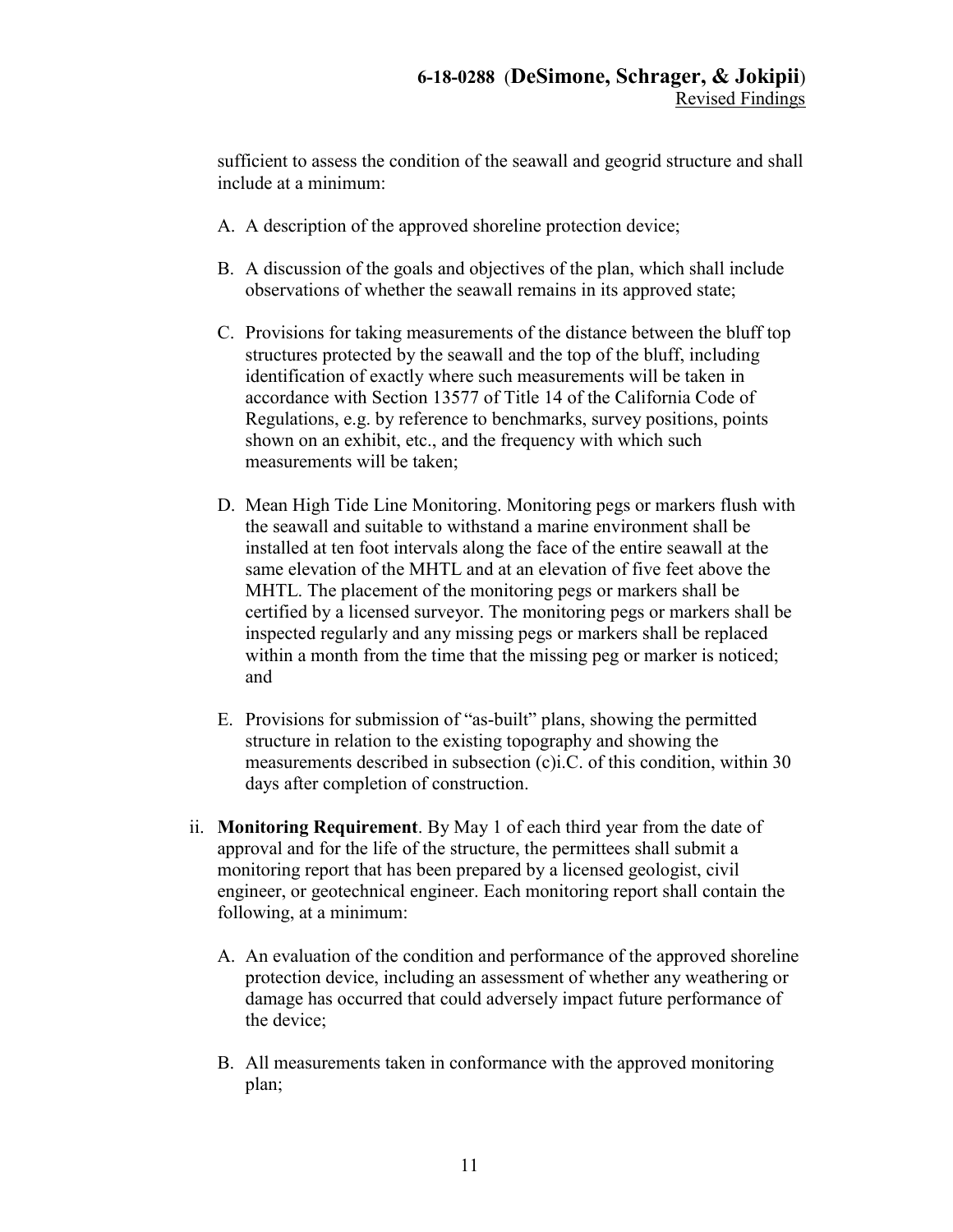- C. An analysis of erosion trends, annual retreat, or rate of retreat of the bluff based upon the measurements and in conformance with the approved monitoring plan; and
- D. Recommendations for repair, maintenance, modifications or other work to the device.

If the monitoring report contains recommendations for repair, maintenance or other work, including maintenance of the color of the structure to ensure a continued match with the surrounding native bluffs, the permittees shall contact the Executive Director to determine whether a coastal development permit or an amendment to this permit is legally required, and, if required, shall subsequently apply for a coastal development permit or permit amendment for the required maintenance within 90 days of the report submittal.

- iii. Additional monitoring reports to the City and Coastal Commission shall be required every five years from the date of CDP issuance until CDP expiration, which evaluate whether or not the shoreline protection device is still required to protect the existing structure it was designed to protect. Within six months of a determination that the shoreline protection device authorized by this permit is no longer required to protect the existing structures it was designed to protect, the permittees shall submit a CDP application to remove the shoreline protection device.
- 3. **Reliance on Permitted Shoreline Armoring.** No future development that is not otherwise exempt from coastal development permit requirements, including additions, major structural alterations, or redevelopment of the structures on the subject blufftop properties, may rely on the permitted shoreline armoring to establish geologic stability or protection from hazards. Such future development and redevelopment on the site shall be sited and designed to be safe without reliance on shoreline armoring, or shall not be permitted. As used in this condition, "redeveloped" or "redevelopment" means:
	- (a) Development that consists of alterations including (1) additions to an existing structure, (2) exterior and/or interior renovations, or (3) demolition or replacement of an existing home or other principal structure, or portions thereof, which results in:
		- i. Alteration (including demolition, renovation or replacement) of 50% or more of major structural components including exterior walls, floor structure, roof structure or foundation, or a 50% increase in gross floor area. Alterations under this definition are not additive between individual major structural components; however, changes to individual major structural components are cumulative over time from the date of certification of the LUP, and as further defined in the Solana Beach LUP as approved by the Commission;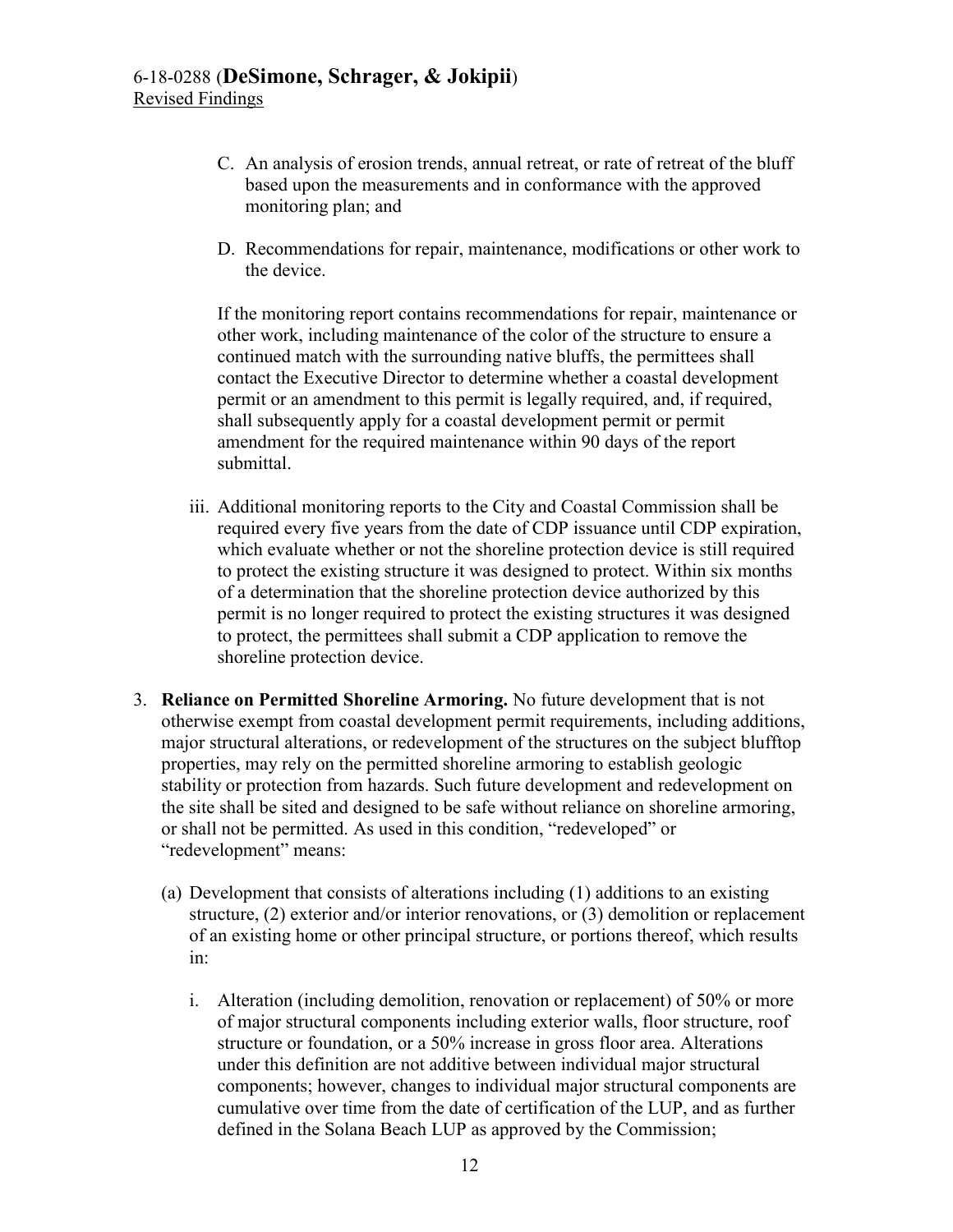OR

- ii. Alteration (including demolition, renovation or replacement) of less than 50% of a major structural component where the proposed alteration would result in cumulative alterations exceeding 50% or more of a major structural component, taking into consideration previous alterations approved on or after the date of certification of the LUP; or an alteration that constitutes less than 50% increase in floor area where the proposed alteration would result in a cumulative addition of greater than 50% of the floor area, taking into consideration previous additions approved on or after the date of certification of the LUP.
- 4. **Assumption of Risk, Waiver of Liability and Indemnity.** By acceptance of this permit, the applicants acknowledge and agree (i) that the site may be subject to hazards, including but not limited to waves, storms, flooding, landslide, bluff retreat, erosion, and earth movement, many of which will worsen with future sea level rise; (ii) to assume the risks to the permittees and the properties that are the subject of this permit of injury and damage from such hazards in connection with this permitted development; (iii) to unconditionally waive any claim of damage or liability against the Commission, its officers, agents, and employees for injury or damage from such hazards; and (iv) to indemnify and hold harmless the Commission, its officers, agents, and employees with respect to the Commission's approval of the project against any and all liability, claims, demands, damages, costs (including costs and fees incurred in defense of such claims), expenses, and amounts paid in settlement arising from any injury or damage due to such hazards.
- 5. **State Lands Commission Approval**. PRIOR TO ISSUANCE OF THIS COASTAL DEVELOPMENT PERMIT, the applicants shall submit to the Executive Director for review and written approval, a written determination from the State Lands Commission that:
	- (a) No state lands are involved in the development; or
	- (b) State lands are involved in the development, and all permits required by the State Lands Commission have been obtained; or
	- (c) State lands may be involved in the development, but pending a final determination of state lands involvement, an agreement has been made by the applicants with the State Lands Commission for the project to proceed without prejudice to the determination.
- 6. **Future Response to Erosion.** If the permittees intends to keep any portion of the shoreline structure in place beyond the 20 year mitigation period or if in the future the permittees seek a coastal development permit to construct additional bluff or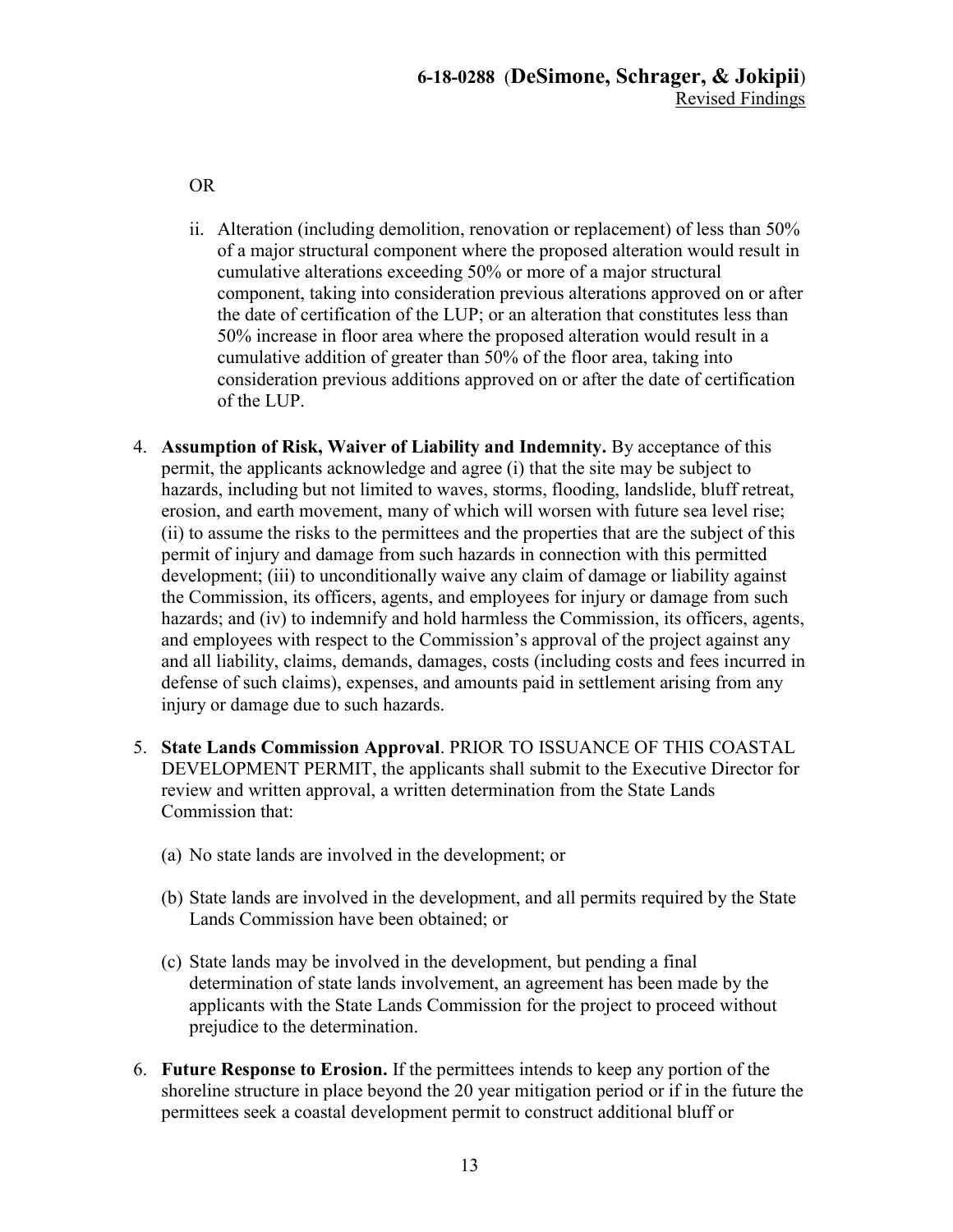shoreline protective devices, the permittees agree, by acceptance of this permit, to include in the permit application information concerning specific alternatives to the proposed bluff or shoreline protection that will eliminate impacts to scenic visual resources, public access and recreation, and shoreline processes. Alternatives shall include, but not be limited to: relocation of all or portions of the principal structures that are threatened; structural underpinning; and other known remedial measures capable of protecting the principal residential structures and allowing reasonable use of the properties without constructing additional bluff or shoreline stabilization devices. The information concerning these alternatives must be sufficiently detailed to enable the Coastal Commission or the applicable local government implementing a certified Local Coastal Plan to evaluate the feasibility of each alternative and whether each alternative is capable of protecting the relevant existing principal structures for the remainder of their economic lives. No additional bluff or shoreline protective devices may be constructed unless and until the alternatives required above are demonstrated to be infeasible. Any additional shoreline protective devices may be constructed only to protect existing principal structures. Any future redevelopment on the lots may not rely on the subject shoreline protective devices to establish geological stability or protection from hazards.

# 7. **Mitigation for Impacts to Public Access and Recreational Opportunities/Sand Supply**.

(a) PRIOR TO ISSUANCE OF THIS COASTAL DEVELOPMENT PERMIT, the applicants shall provide evidence, in a form and content acceptable to the Executive Director, a fee of \$127,786 \$77,470 has been deposited in a Shoreline Account established by the City of Solana Beach, in-lieu of providing new beach area to replace the beach are that will be lost due to the impacts of the seawall for the an initial 20 year period beginning on the building permit completion certification date. All interest earned by the account shall be payable to the account for the purposes stated below.

Public Recreation Fees must be expended for public access and public recreation improvements as a first priority and for sand replenishment and retention as secondary priorities where an analysis done by the City determines that there are no near-term, priority public recreation or public access Capital Improvement Projects (CIP) identified by the City where the money could be allocated. The Public Recreation funds shall be released for secondary priorities only upon written approval of an appropriate project by the City Council and the Executive Director of the Coastal Commission.

(b) WITHIN 30 DAYS OF THE START OF CONSTRUCTION, the applicants shall submit documentation of the area (i.e., the depth and width between the rear of the notch or seacave and the bluff drip line) of any notch or seacave at the base of the bluff to the Commission and to the City and shall submit an additional an additional in-lieu Public Access Fee to the City for the area based on the City's Public Access Fee method.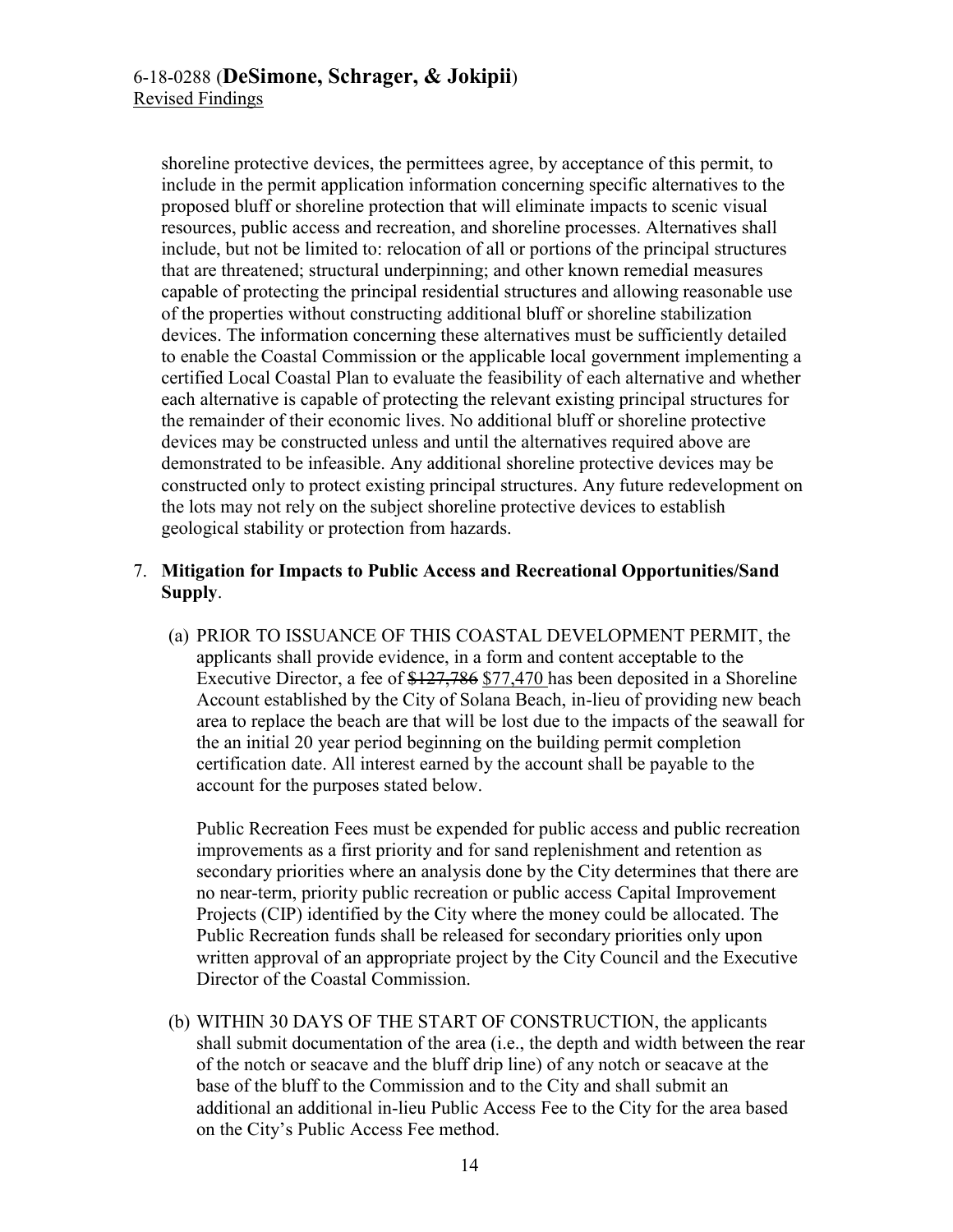(c) PRIOR TO ISSUANCE OF THIS COASTAL DEVELOPMENT PERMIT, the applicants shall provide evidence, in a form and content acceptable to the Executive Director, that a fee of \$29,669 \$18,547 has been deposited in a Shoreline Account established by the City of Solana Beach, in-lieu of providing the total amount of sand to replace the sand that will be lost due to the impacts of the seawall for the an initial 20 year period beginning on the building permit completion certification date. All interest earned by the account shall be payable to the account for the purposes stated below.

Sand Mitigation Fees must be expended for sand replenishment and potentially for retention projects as a first priority and may be expended for public access and public recreation improvements as secondary priorities where an analysis done by the City determines that there are no near-term, priority sand replenishment CIP identified by the City where the money could be allocated. The Sand Mitigation funds shall be released for secondary priorities only upon written approval of an appropriate project by the City Council and the Executive Director of the Coastal Commission.

- 8. **Storage and Staging Areas/Access Corridors.** PRIOR TO THE ISSUANCE OF THE COASTAL DEVELOPMENT PERMIT, the applicants shall submit to the Executive Director for review and written approval, final plans indicating the location of access corridors to the construction site and staging areas. The final plans shall indicate that, at a minimum:
	- (a) No overnight storage of equipment or materials may occur on sandy beach or at the Fletcher Cove Parking Lot, and the use of other public parking spaces shall be minimized. The permittee may not store any construction materials or waste where it will be or could potentially be subject to wave erosion and dispersion. In addition, no machinery may be placed, stored or otherwise located in the intertidal zone at any time, except for the minimum necessary to construct the seawall. Construction equipment may not be washed on the beach or public parking lots or access roads;
	- (b) Construction access corridors shall be located in a manner that has the least impact on public access to and along the shoreline;
	- (c) No work may occur on the beach on weekends or holidays or between Memorial Day weekend and Labor Day of any year;
	- (d) The applicants shall submit evidence that the approved plans and plan notes have been incorporated into construction bid documents; and
	- (e) The permittees shall remove all construction materials and equipment from the staging site and restore the staging site to its prior-to-construction condition within 72 hours following completion of the development.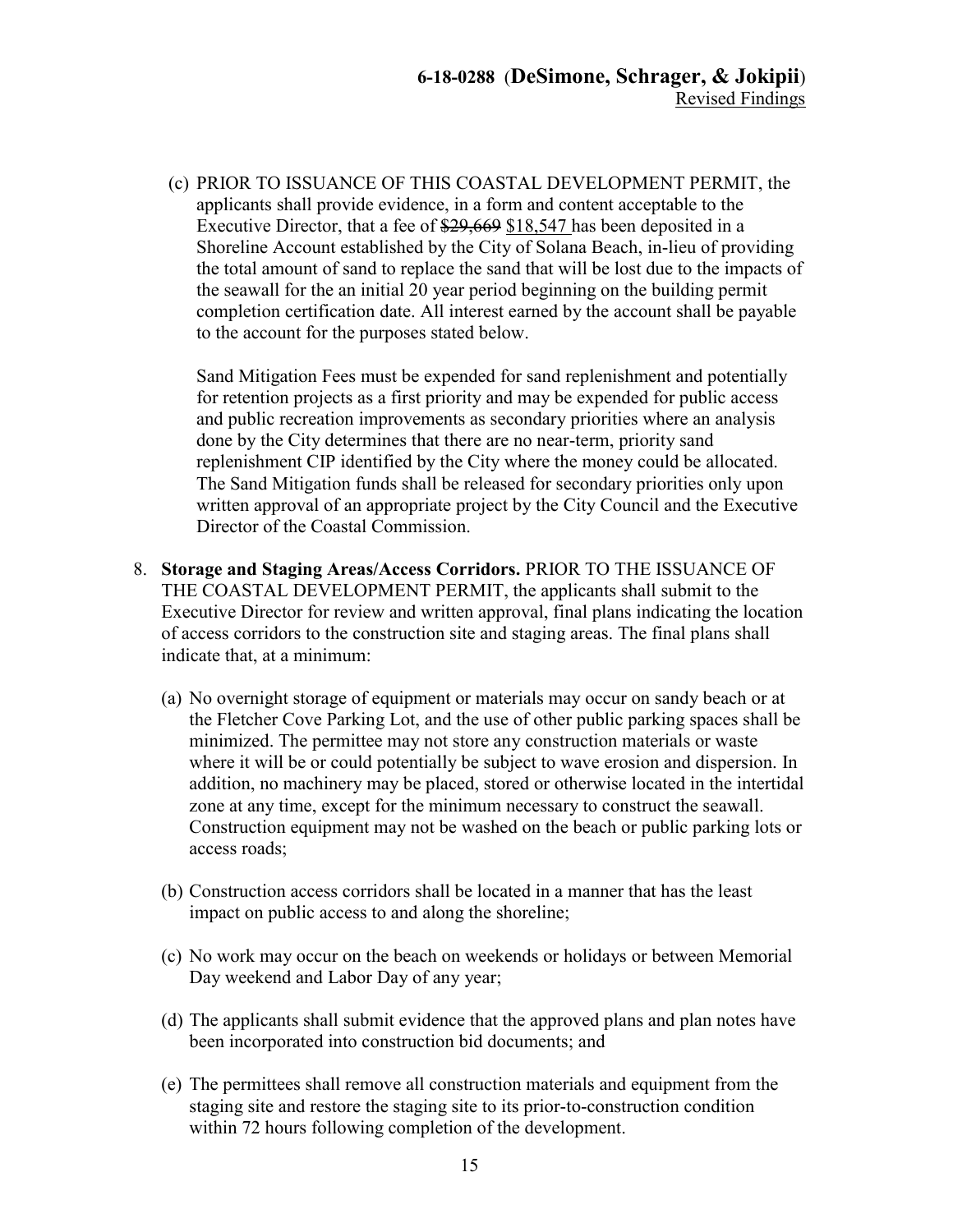The permittees shall undertake the development in accordance with the approved final plans. Any proposed changes to the approved final plans shall be reported to the Executive Director. No changes to the final plans shall occur without a Coastal Commission approved amendment to this coastal development permit unless the Executive Director determines that no amendment is legally required.

9. **Water Quality--Best Management Practices.** PRIOR TO THE ISSUANCE OF THE COASTAL DEVELOPMENT PERMIT, the applicants shall submit for review and written approval of the Executive Director a Best Management Practices Plan that ensures no shotcrete or other construction byproduct will be allowed onto the sandy beach or allowed to enter into coastal waters. The Plan shall apply to both concrete pouring/pumping activities as well as shotcrete/concrete application activities. During shotcrete/concrete application specifically, the Plan shall at a minimum provide for all shotcrete/concrete to be contained through the use of tarps or similar barriers that completely enclose the construction area and that prevent shotcrete/concrete contact with beach sands and coastal waters. All shotcrete and other construction byproduct shall be properly collected and disposed of off-site.

The applicants shall undertake the development in accordance with the approved Plan. Any proposed changes to the approved Plan shall be reported to the Executive Director. No changes to the Plan shall occur without a Coastal Commission approved amendment to this coastal development permit unless the Executive Director determines that no amendment is legally required.

## 10. **Encroachment Agreement.** PRIOR TO COMMENCEMENT OF

CONSTRUCTION, the applicants shall submit to the Executive Director for review and approval documentation demonstrating that the applicants have executed an Encroachment Agreement with the City, recognizing that the seawall is located on property owned by the City and is subject to removal by request of the City at any time, or evidence that an Encroachment Agreement is not required by the City. Within 90 days of the City's request for removal, the applicants shall submit an amendment to this CDP proposing removal of the encroachment in its entirety. Permittees may remove the encroachment only after the Commission issues the CDP amendment.

11. **As-Built Plans.** WITHIN 30 DAYS OF COMPLETION OF CONSTRUCTION, the Permittee shall submit two copies of As-Built Plans showing all development completed pursuant to this coastal development permit; all property lines; and all residential development inland of the seawall structure. The As-Built plans shall include the depth of any notch in the bluff as documented according to the requirements of Special Condition 7(b). The As-Built Plans shall be substantially consistent with the approved project plans described in Special Condition 1, including providing for all of the same requirements specified in those plans. The As-Built Plans shall include a graphic scale and all elevation(s) shall be described in relation to National Geodetic Vertical Datum (NGVD) 88. The As-Built Plans shall include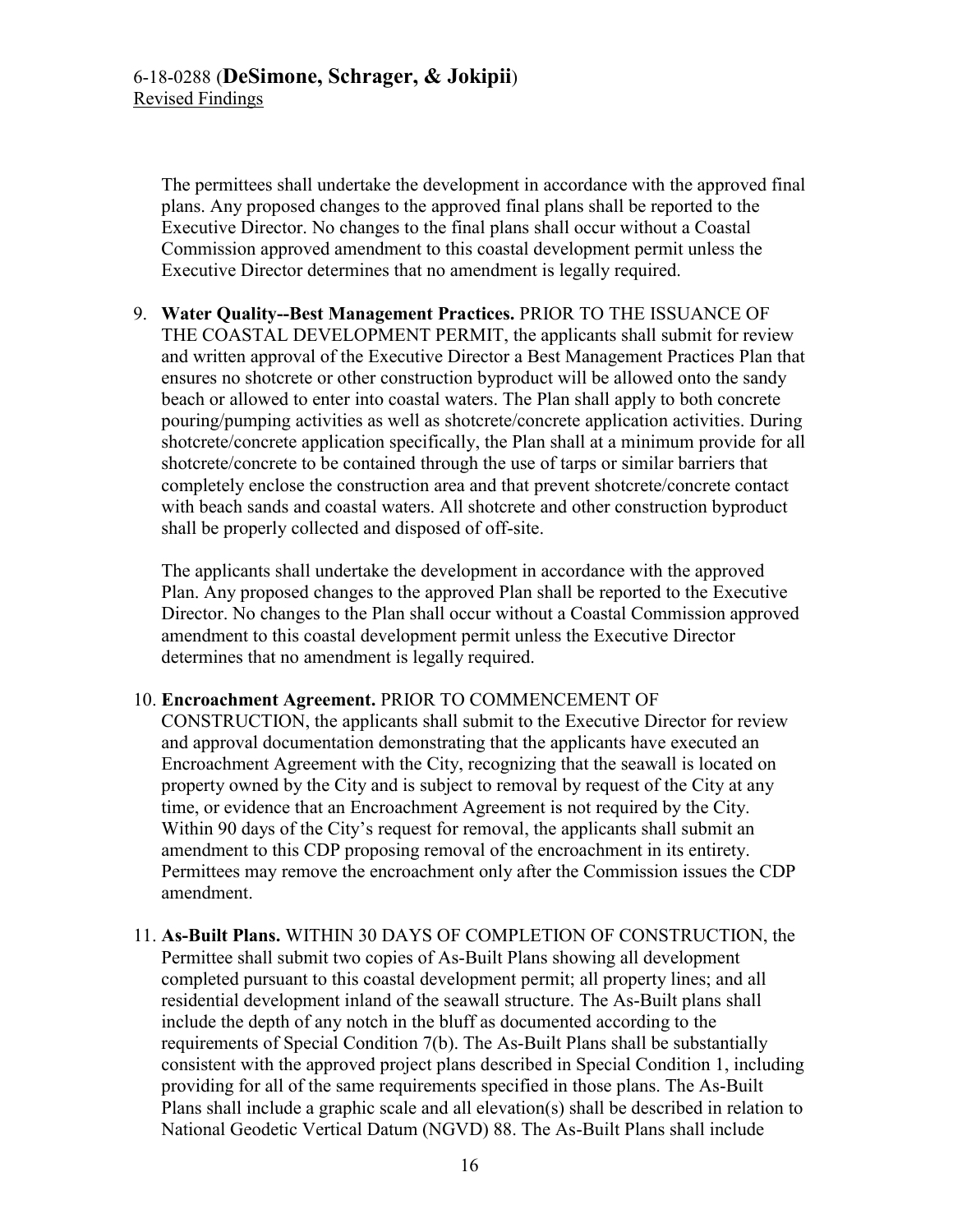color photographs that clearly show all components of the as-built project, with a site plan that notes the location of each photographic viewpoint and the date and time of each photograph. At a minimum, the photographs shall be taken from representative viewpoints of beaches located upcoast, downcoast, and seaward of the project site. The As-Built Plans shall be submitted with certification by a licensed civil engineer with experience in coastal structures and processes, whose qualifications are acceptable to the Executive Director. The engineer shall verify that the shoreline armoring has been constructed in conformance with the approved final plans.

- 12. **Public Rights.** The Coastal Commission's approval of this permit shall not constitute a waiver of any public rights that exist or may exist on the property. By acceptance of this permit, the applicants acknowledge, on behalf of him/herself/itself and his/her/its successors in interest, that issuance of the permit and construction of the permitted development shall not constitute a waiver of any public rights that may exist on the property.
- 13. **Deed Restriction.** PRIOR TO ISSUANCE OF THE COASTAL DEVELOPMENT PERMIT, the applicants shall submit to the Executive Director for review and approval documentation demonstrating that the landowners at 241 and 235 Pacific Avenue have executed and recorded against their respective parcel(s) governed by this permit a deed restriction, in a form and content acceptable to the Executive Director: (1) indicating that, pursuant to this permit, the California Coastal Commission has authorized development on the subject property, subject to terms and conditions that restrict the use and enjoyment of that property; and (2) imposing the Special Conditions of this permit as covenants, conditions and restrictions on the use and enjoyment of the Property. The deed restriction shall include a legal description of the entire parcel or parcels governed by this permit. The deed restriction shall also indicate that, in the event of an extinguishment or termination of the deed restriction for any reason, the terms and conditions of this permit shall continue to restrict the use and enjoyment of the subject property so long as either this permit or the development it authorizes, or any part, modification, or amendment thereof, remains in existence on or with respect to the subject property.

# 14. **Construction Site Documents & Construction Coordinator.** DURING ALL CONSTRUCTION:

- (a) **Construction Site Documents.** Copies of the signed coastal development permit and the approved Construction Plan shall be maintained in a conspicuous location at the construction job site at all times, and such copies shall be available for public review on request. All persons involved with the construction shall be briefed on the content and meaning of the coastal development permit and the approved Construction Plan, and the public review requirements applicable to them, prior to commencement of construction.
- (b) **Construction Coordinator**. A construction coordinator shall be designated to be contacted during construction should questions arise regarding the construction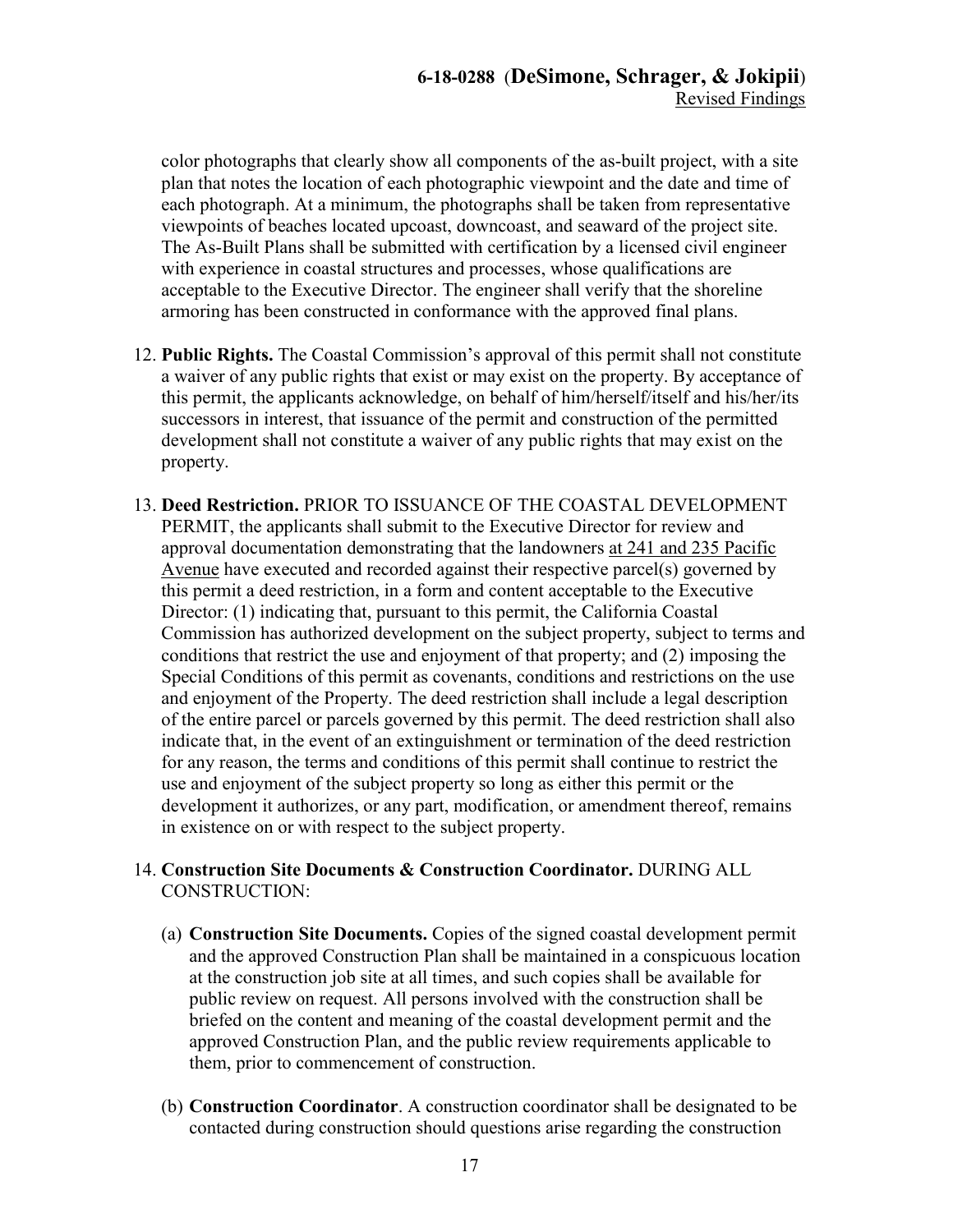(in case of both regular inquiries and emergencies), and the coordinator's contact information (office address, office and mobile phone numbers, e-mail address) for the duration of construction shall be conspicuously posted at the job site where such contact information is readily visible from public viewing areas, along with an indication that the construction coordinator should be contacted in the case of questions regarding the construction (in case of both regular inquiries and emergencies). The construction coordinator shall record the name, phone number, and nature of all complaints received regarding the construction, and shall investigate complaints and take remedial action, if necessary, within 72 hours of receipt of the complaint or inquiry.

(c) **Notification.** The permittee shall notify planning staff of the Coastal Commission's San Diego Coast District Office at least three working days in advance of commencement of construction or maintenance activities, and immediately upon completion of construction or maintenance activities.

# <span id="page-17-0"></span>**IV. FINDINGS AND DECLARATIONS**

# <span id="page-17-1"></span>**A. PROJECT DESCRIPTION**

The proposed development involves the construction of a 150 ft. long, 35 ft. high, 28 in. wide structural shotcrete tied-back seawall to fully armor the entirety of the unarmored publicly-owned coastal bluff area between an existing seawall to the north (Ref: CDP 6- 13-0437/ Presnell/Graves LLC.) and an existing seawall to the south (Ref: CDP 6-09- 033/Garber et al.). The proposed seawall would be located on city-owned public beach and the bluff face of an 85 ft.-high coastal bluff fronting three existing single family residences located at 235, 241, and 245 Pacific Avenue in the City of Solana Beach. The project also includes construction of an approximately 45-130 ft. wide, approximately 50 ft. high geogrid structure on the bluff face, largely below the two homes at 235 and 241 Pacific Avenue [\(Exhibits 3-7\)](https://documents.coastal.ca.gov/reports/2019/9/w21a/w21a-9-2019-exhibits.pdf). Additionally, the applicants propose to remove failing portions of old, fragmented gunite located on the upper bluff beneath 235 Pacific, and install landscaping within both the new geogrid structure and the remaining intact portion of the existing gunite [\(Exhibit 11\)](https://documents.coastal.ca.gov/reports/2019/9/w21a/w21a-9-2019-exhibits.pdf). The project location is approximately 600 ft. north of Fletcher Cove, the one the City's primary beach parks and accessways [\(Exhibits 1-2\)](https://documents.coastal.ca.gov/reports/2019/9/w21a/w21a-9-2019-exhibits.pdf).

# **Site History (235 Pacific Avenue)**

- The existing 1,382 sq. ft. single family bluff top home was constructed prior to the Coastal Act, in 1954.
- In September 1975, the San Diego Coast Regional Commission approved a remodel and a 505 sq. ft. addition to the home, resulting in a total of 1,382 sq. ft. (F2877/Myers).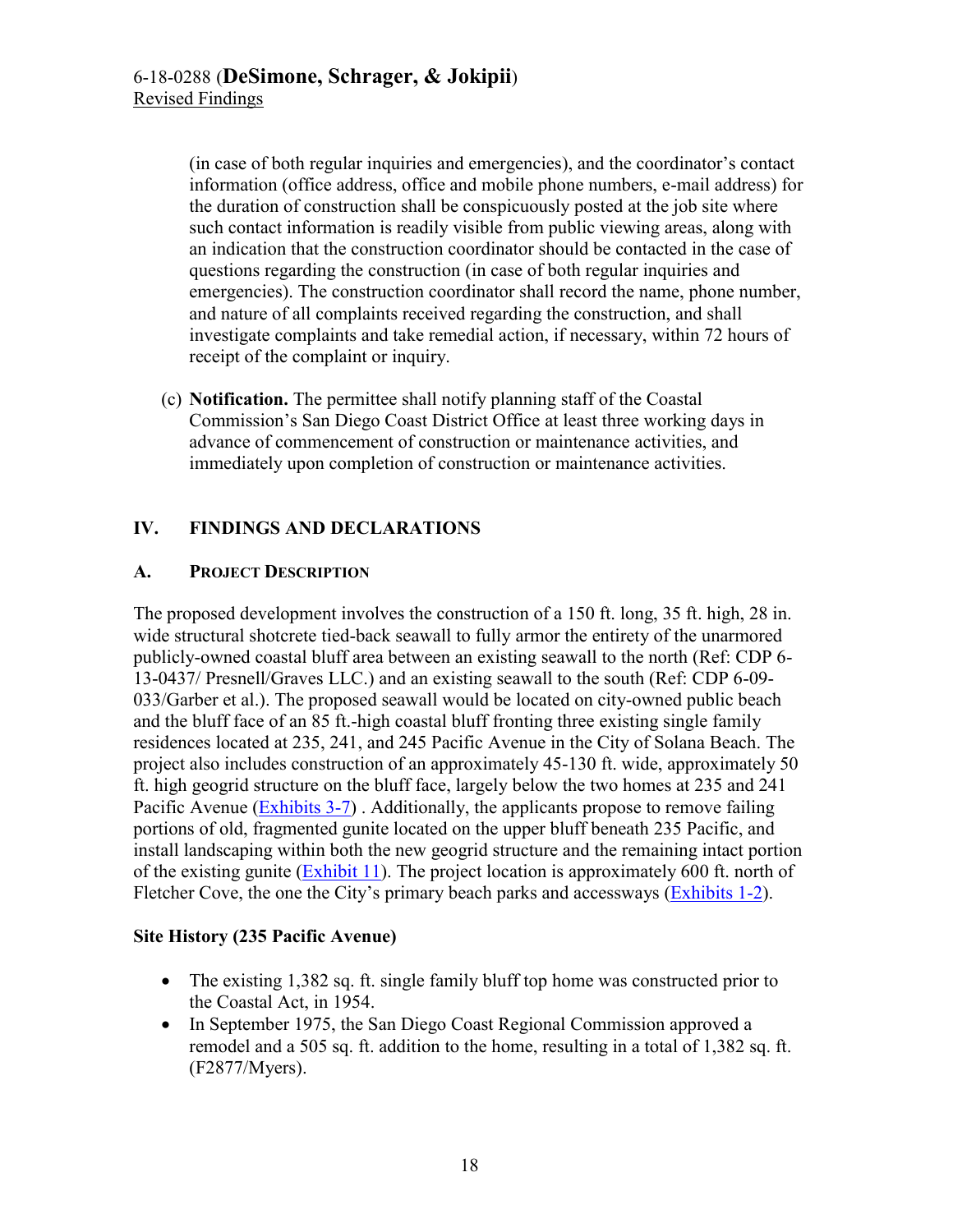- Photographs of the site between 1972 and present show concrete gunite on the upper bluff. Recent photographs of the concrete gunite appear to show that it is failing.
- There is no shoreline armoring fronting the subject site (aside from the failing concrete gunite).
- The existing home is currently located approximately 11 ft. from the bluff edge.

# **Site History (241 Pacific Avenue)**

- The existing 3,419 single family bluff top home was constructed in the mid-1950s.
- In April of 1989, the Commission approved a remodel and a 2,040 sq. ft. second story addition to the residence, resulting in a total of 3,419 sq. ft. (CDP 6-89- 029/Haggerty).
- In October of 2008, the Commission approved the construction of nine drilled pier concrete caissons (approximately 30 in. diameter, 45 ft. depth and placed 8-ft. on center) with a grade beam on top supported with 6 tiebacks located approximately 5 ft. seaward of the existing residence (6-07-132/Hawkins). The bluff seaward of the caissons failed soon after installation and the caissons are currently exposed [\(Exhibit 11\)](https://documents.coastal.ca.gov/reports/2019/9/w21a/w21a-9-2019-exhibits.pdf).
- The exposed caissons represent the only shoreline armoring fronting the site.
- The existing home is currently located approximately 3 ft. from the bluff edge.

# **Site History (245 Pacific Avenue)**

- In May of 1996, the Commission approved a Coastal Development Permit for the demolition of an existing 1,135 sq. ft. single-family residence and an existing 186 sq. ft. detached garage and construction of the 3,951 sq. ft. tri-level single-family residence on the bluff-top lot. The applicant chose to construct the home seaward of the 40 ft. bluff edge setback and as such, a condition of the CDP approval required that the applicant waive his right to construct shoreline armoring to protect the portion of the home closer than 40 feet from the bluff edge (CDP 6-96- 021/Ratkowski) [\(Exhibit 13\)](https://documents.coastal.ca.gov/reports/2019/9/w21a/w21a-9-2019-exhibits.pdf).
- The existing home is currently located approximately 22 ft. from the bluff edge and there is no shoreline armoring fronting the site.

The Commission has certified the City's Land Use Plan (LUP). However, the City does not yet have a certified Implementation Plan. Therefore, the Chapter 3 policies of the Coastal Act are the standard of review, with the certified LUP used as guidance.

# **Other Shoreline Armoring in the Surrounding Area**

There is a significant amount of existing shoreline protection adjacent to the subject site. A similar seawall to that proposed fronts the bluff for the next five homes to the south of the unarmored bluff gap (Ref: CDP 6-09-033/Garber et al.) and a continuous seawall has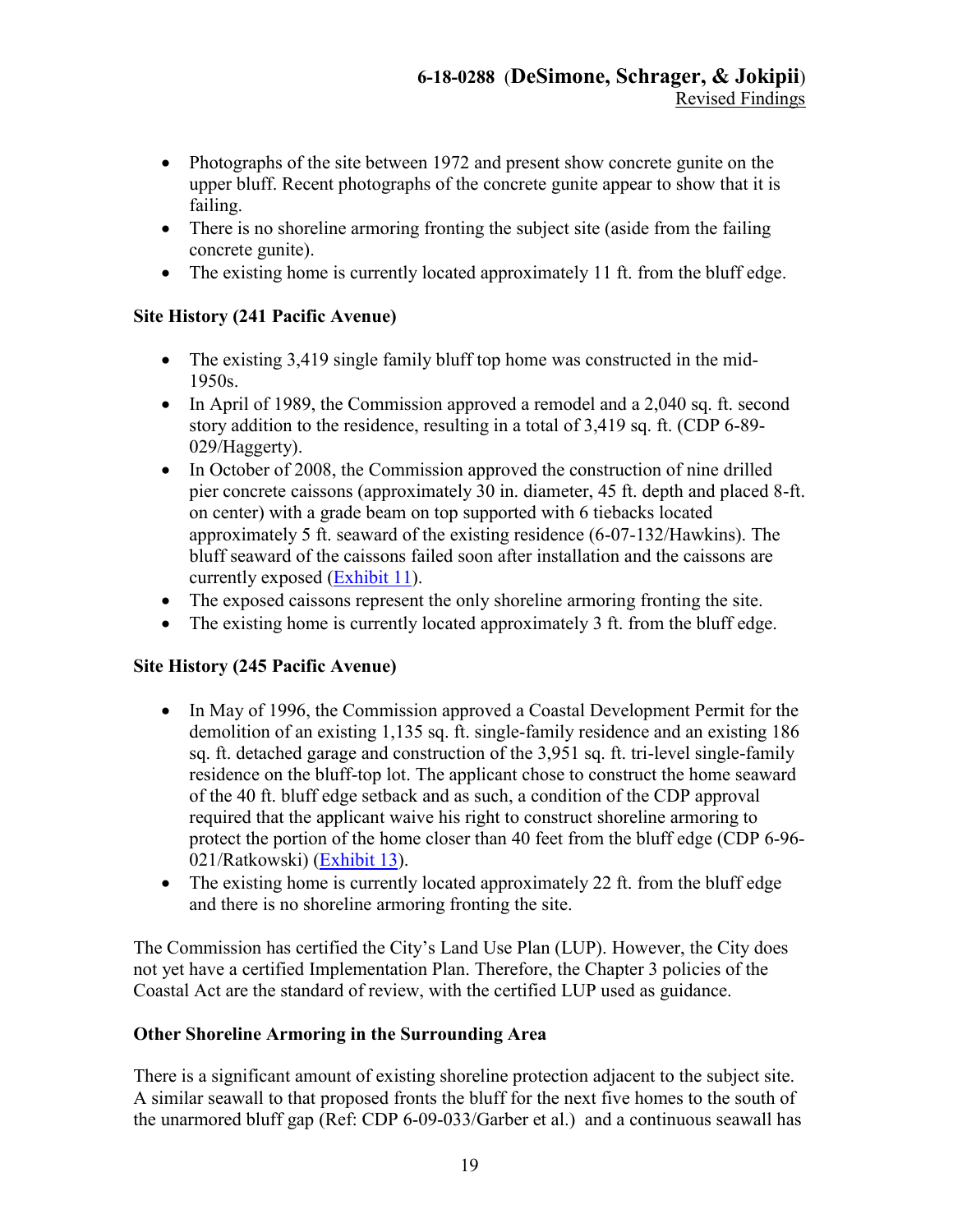been constructed fronting 24 properties to the north (Ref: seawalls from south to north - CDP 6-13-0437/ Presnell & Graves LLC.; 6-99-100/ Presnell et al.; 6-03-126/Corn & Hajjar; 6-00-036/ Corn & Scism; 6-00-138/Greenbberg & Kinzel; 6-02-002/Gregg & Santina; 6-13-025/Koman et al.; 6-02-084/Scism; 6-08-073/Cummings & DiNoto, et. al.; 6-04-083/Cumming & Johnson; 6-08-68/Hamilton Trust; 6-07-134/Brehmer, Matchinske, & Caccavo) [\(Exhibit 10\)](https://documents.coastal.ca.gov/reports/2019/9/w21a/w21a-9-2019-exhibits.pdf).

# <span id="page-19-0"></span>**B. GEOLOGIC CONDITIONS AND HAZARDS**

As described above, the standard of review is Chapter 3 of the Coastal Act, with the City's LUP providing non-binding guidance. As such, applicable Coastal Act policies are cited in this report, as well as certain LUP policies for guidance as relevant.

Coastal Act Section 30235 addresses the use of shoreline protective devices:

*Revetments, breakwaters, groins, harbor channels, seawalls, cliff retaining walls, and other such construction that alters natural shoreline processes shall be permitted when required to serve coastal-dependent uses or to protect existing structures or public beaches in danger from erosion, and when designed to eliminate or mitigate adverse impacts on local shoreline sand supply.* 

Coastal Act Section 30253 addresses the need to ensure long-term structural integrity, minimize future risk, and to avoid landform altering protective measures. Section 30253 provides, in applicable part:

*New development shall do all of the following:*

- *(a) Minimize risks to life and property in areas of high geologic, flood, and fire hazard.*
- *(b) Assure stability and structural integrity, and neither create nor contribute significantly to erosion, geologic instability, or destruction of the site or surrounding area or in any way require the construction of protective devices that would substantially alter natural landforms along bluffs and cliffs...*

Coastal Act Sections 30210, 30211, 30212, 30212.5, and 30221 require that public access and use of the coast shall be maximized, that new development generally should provide access, that development shall not interfere with the public's right to access the coast and use of dry sand beaches, and that oceanfront land suitable for recreational activities shall be protected. As stated elsewhere in this report, the physical encroachment of a protective structure on the beach reduces the beach area available for public use and is therefore a significant adverse impact. Furthermore, when the back beach is fixed with a shoreline armoring device, passive erosion is halted and additional public beach area can no longer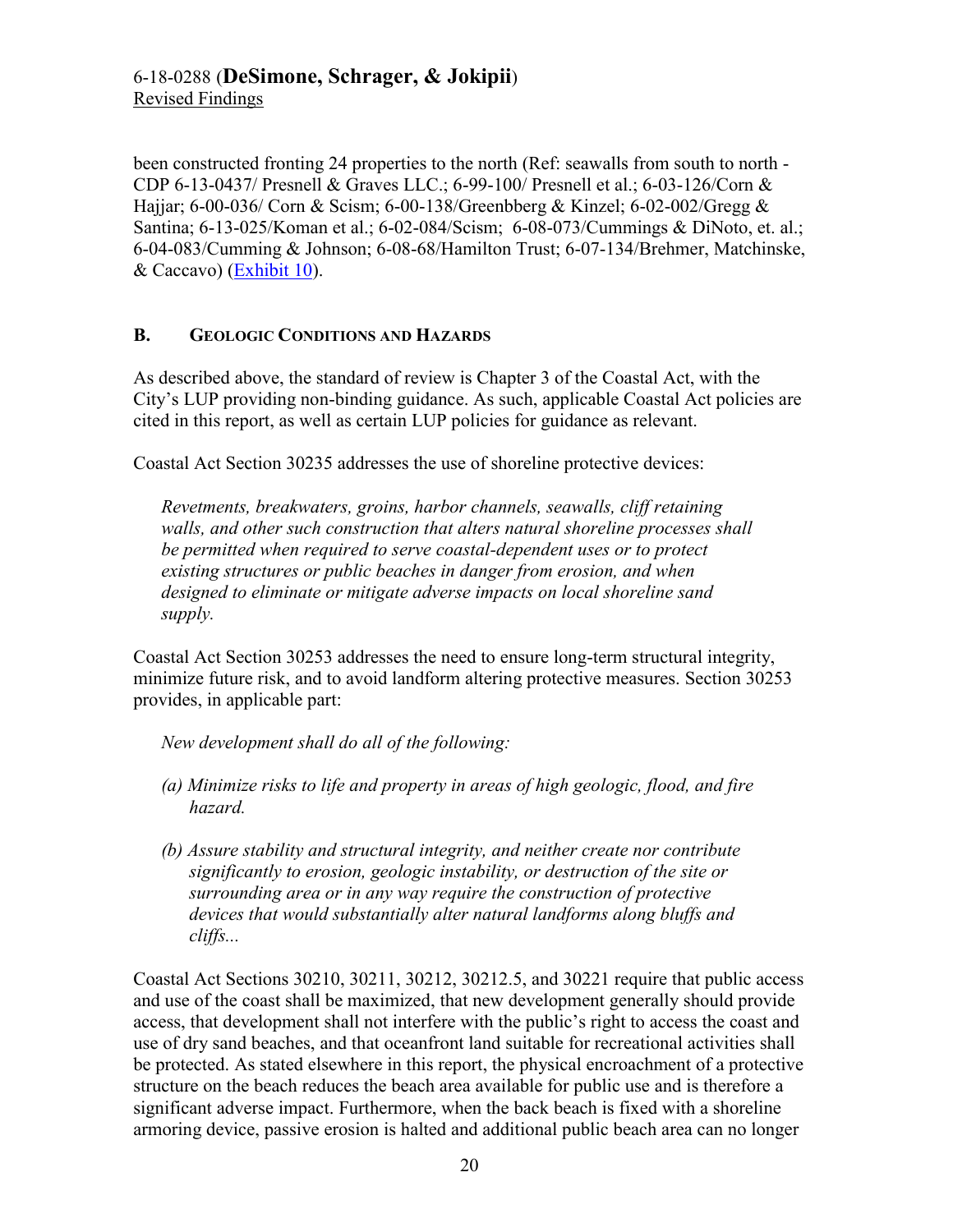be created.

*Section 30210* 

*In carrying out the requirement of Section 4 of Article X of the California Constitution, maximum access, which shall be conspicuously posted, and recreational opportunities shall be provided for all the people consistent with public safety needs and the need to protect public rights, rights of private property owners, and natural resource areas from overuse.* 

*Section 30211* 

*Development shall not interfere with the public's right of access to the sea where acquired through use or legislative authorization, including, but not limited to, the use of dry sand and rocky coastal beaches to the first line of terrestrial vegetation.* 

*Section 30212* 

*(a) Public access from the nearest public roadway to the shoreline and along the coast shall be provided in new development projects except where: (1) It is inconsistent with public safety, military security needs, or the protection of fragile coastal resources, (2) Adequate access exists nearby, or, (3) Agriculture would be adversely affected. Dedicated accessways shall not be required to be opened to public use until a public agency or private association agrees to accept responsibility for maintenance and liability of the accessway. […]* 

*Section 30212.5* 

*Wherever appropriate and feasible, public facilities, including parking areas or facilities, shall be distributed throughout an area so as to mitigate against the impacts, social and otherwise, of overcrowding or overuse by the public of any single area.* 

*Section 30221* 

*Oceanfront land suitable for recreational use shall be protected for recreational use and development unless present and foreseeable future demand for public or commercial recreational activities that could be accommodated on the property is already adequately provided for in the area.* 

In addition, the following City of Solana Beach Land Use Plan (LUP) language provides additional guidance regarding geologic hazards and shoreline protection:

Page 13 of the Hazards and Shoreline/Bluff Development chapter states the following, in part: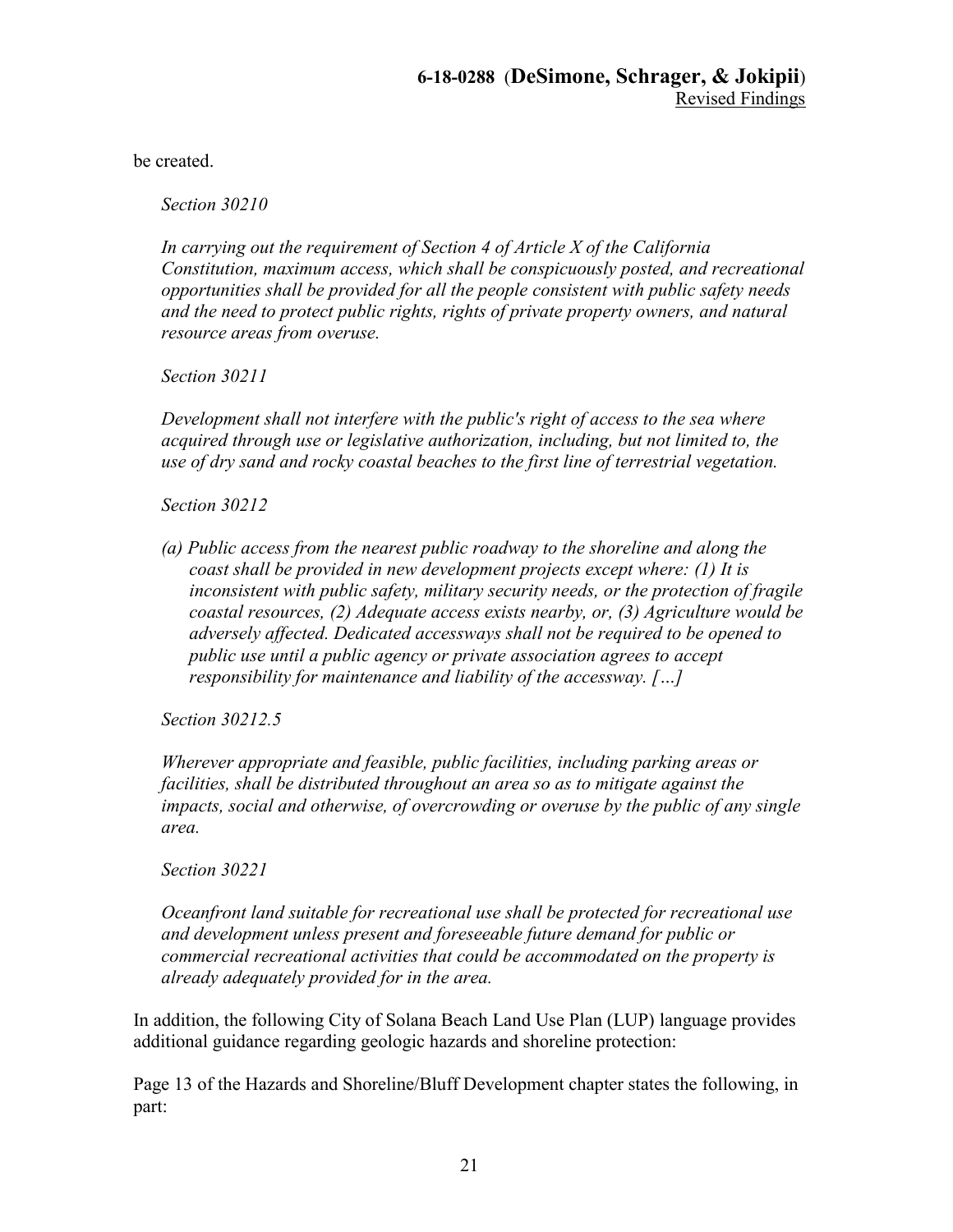*The following describes the types of preferred bluff retention systems to protect the lower bluff only:* 

*[…]* 

*Higher Seawall/Clean Sand Lens Encapsulation (See Appendix B Figure 2) – If the clean sand lens has been exposed, it may be necessary to build a seawall high enough* [sic] *cover this segment of the bluff face. This method consists of a structurally engineered seawall (with tiebacks into the sandstone) approximately 35' high to protect and encapsulate the clean sand lens at the base of the terrace deposits. The wall is required to have a textured face mimicking the existing material. If treated at this stage, the bluff retention system will minimize or prevent the need for future mid or upper bluff stabilization.* 

*Policy 4.17: New development shall be set back a safe distance from the bluff edge, with a reasonable margin of safety, to eliminate the need for bluff retention devices to protect the new improvements. All new development, including additions to existing structures, on bluff property shall be landward of the Geologic Setback Line (GSL) as set forth in Policy 4.25. This requirement shall apply to the principal structure and accessory or ancillary structures such as guesthouses, pools, tennis courts, cabanas, and septic systems, etc. Accessory structures such as decks, patios, and walkways, which are at-grade and do not require structural foundations may extend into the setback area no closer than five feet from the bluff edge. On lots with a legally established bluff retention device, the required geologic analysis shall describe the condition of the existing seawall; identify any impacts it may be having on public access and recreation, scenic views, sand supply and other coastal resources; and evaluate options to mitigate any previously unmitigated impacts of the structure or modify, replace, or remove the existing protective device in a manner that would eliminate or reduce those impacts. In addition, any significant alteration or improvement to the existing structure shall trigger such review (i.e. the analysis of the seawall) and any unavoidable impacts shall be mitigated.* 

*Policy 4.18: A legally permitted bluff retention device shall not be factored into setback calculations. Expansion and/or alteration of a legally permitted bluff retention device shall include a reassessment of the need for the shoreline protective device and any modifications warranted to the protective device to eliminate or reduce any adverse impacts it has on coastal resources or public access, including but not limited to, a condition for a reassessment and reauthorization of the modified device pursuant to Policy 4.52.*

*Policy 4.23: Where setbacks and other development standards could preclude the construction of a home the City may consider options including but not limited to reduction of the two car onsite parking space requirement to a one car onsite parking requirement or construction within five feet of the public right of way front yard setback for all stories as long as adequate architectural relief (e.g., recessed windows or doorways or building articulation) is maintained as determined by the*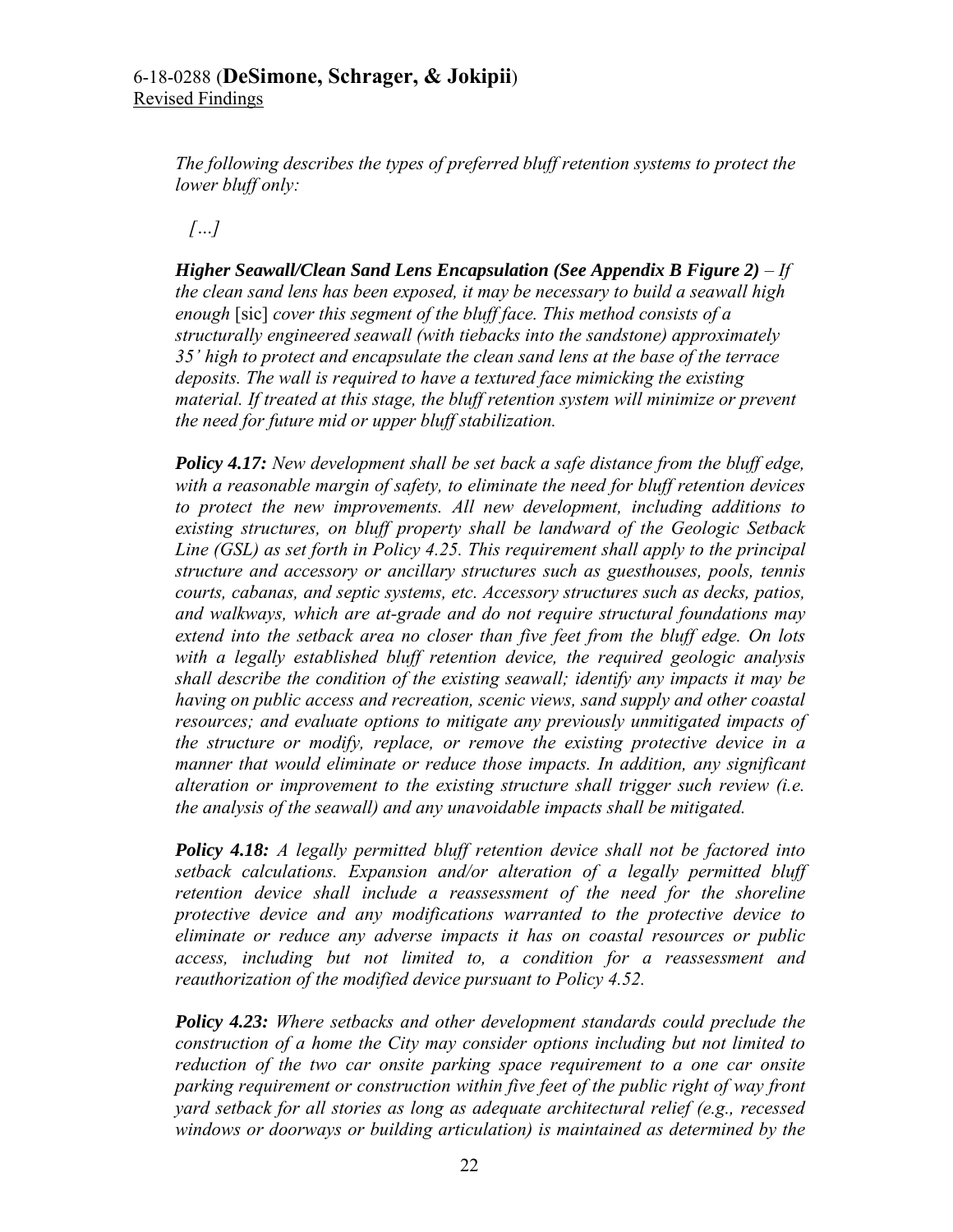*City. The City may also consider options including a caisson foundation with a minimum 40 foot bluff top setback to meet the stability requirement and avoid alteration of the natural landform along the bluffs. A condition of the permit for any such home shall expressly require waiver of any rights to new or additional buff retention devices which may exist and recording of said waiver on the title of the bluff property.* 

*Policy 4.45: The City has adopted preferred bluff retention solutions (see Appendix B) to streamline and expedite the City permit process for bluff retention devices. The preferred bluff retention solutions are designed to meet the following goals and objectives:* 

- *(1) Locate bluff retention devices as far landward as feasible;*
- *(2) Minimize alteration of the bluff face;*
- *(3) Minimize visual impacts from public viewing areas;*
- *(4) Minimize impacts to adjacent properties including public bluffs and beach area; and,*
- *(5) Conduct annual visual inspection and maintenance as needed. […]*

*Policy 4.47: All proposed development on a beach or along the shoreline, including a shoreline protection structure located within the jurisdiction of the State Lands Commission: (1) must be reviewed and evaluated in writing by the State Lands Commission and (2) may not be permitted if the State Lands Commission determines that the proposed development is located on public tidelands or would adversely impact tidelands unless State Lands Commission approval is given in writing*

*Policy 4.49: Coastal structures shall be approved by the City only if all the following applicable findings can be made and the stated criteria satisfied. The permit shall be valid until the currently existing structure requiring protection is redeveloped (per definition of Bluff Top Redevelopment in the LUP), is no longer present, or no longer requires a protective device, whichever occurs first and subject to an encroachment/removal agreement approved by the City.* 

*(A) Based upon the advice and recommendation of a licensed Geotechnical or Civil Engineer, the City makes the findings set forth below.* 

*(1) A bluff failure is imminent that would threaten a bluff home, city facility, city infrastructure, and/or other principal structure.*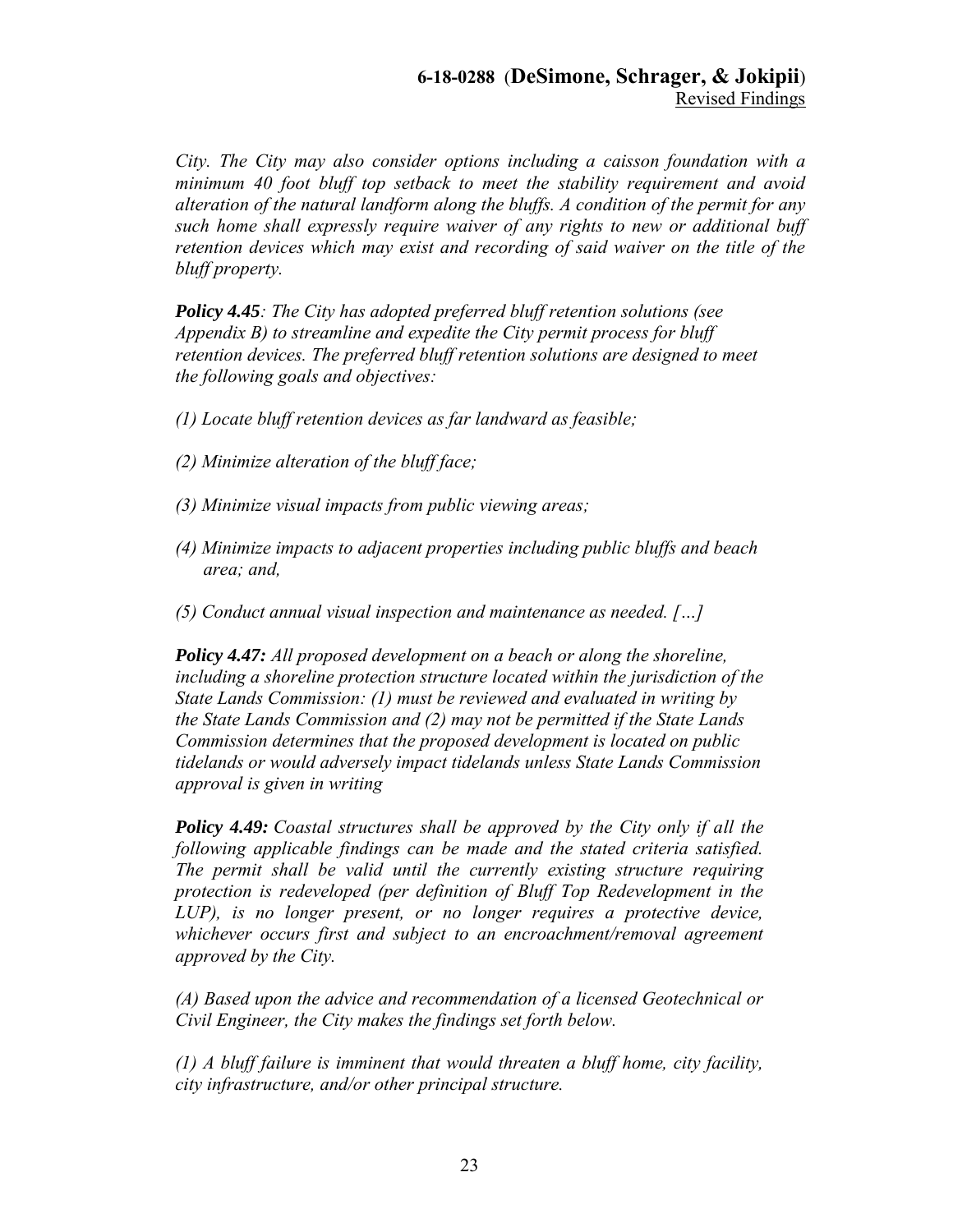*(2) The coastal structure is more likely than not to preclude the need for a larger coastal structure or upper bluff retention structure. Taking into consideration any applicable conditions of previous permit approvals for development at the subject site, a determination must be made based on a detailed alternatives analysis that none of the following alternatives to the coastal structure are currently feasible, including:* 

- *A Seacave/Notch Infill;*
- *A smaller coastal structure; or*
- *Other remedial measures capable of protecting the bluff home, city facility, non-city-owned utilities, and/or city infrastructure, which might include other non-beach and bluff face stabilizing measures, taking into account impacts on the near and long term integrity and appearance of the natural bluff face, and contiguous bluff properties;*

*(3) The bluff property owner did not create the necessity for the coastal structure by unreasonably failing to implement generally accepted erosion and drainage control measures, such as reasonable management of surface drainage, plantings and irrigation, or by otherwise unreasonably acting or failing to act with respect to the bluff property. In determining whether or not the bluff property owner's actions were reasonable, the City shall take into account whether or not the bluff property owner acted intentionally, with or without knowledge, and shall consider all other relevant credible scientific evidence, as well as, relevant facts and circumstances.* 

*(4) The location, size, design and operational characteristics of the proposed coastal structure will not create a significant adverse effect on adjacent public or private property, natural resources, or public use of, or access to, the beach, beyond the environmental impact typically associated with a similar coastal structure and the coastal structure is the minimum size necessary to protect the principal structure, has been designed to minimize all environmental impacts, and provides mitigation for all coastal and environmental impacts, as provided for in this LCP.* 

*(B) The coastal structure shall meet City Design Standards, which shall include the following criteria to ensure the coastal structure will be:* 

*(1) Constructed to resemble as closely as possible the natural color, texture and form of the adjacent bluffs;* 

*(2) Landscaped, contoured, maintained and repaired to blend in with the existing environment;* 

*(3) Designed so that it will serve its primary purpose of protecting the bluff home or other principal structure, provided all other requirements under the*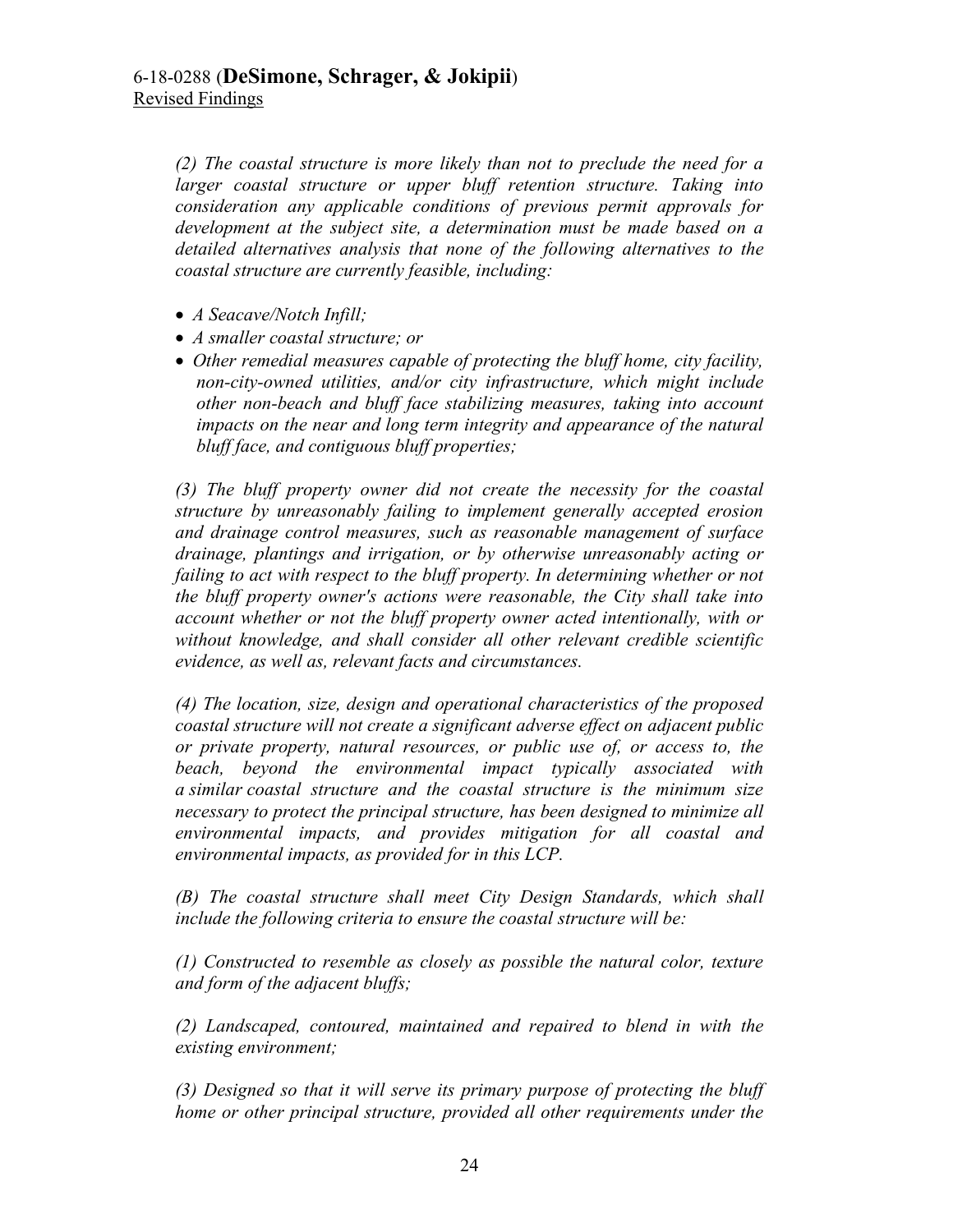*implementing ordinances are satisfied, with minimal adverse impacts to the bluff face;* 

*(4) Reduced in size and scope, to the extent feasible, without adversely impacting the applicants' bluff property and other properties; and* 

*(5) Placed at the most feasible landward location considering the importance of preserving the maximum amount of natural bluff and ensuring adequate bluff stability to protect the bluff home, City facility, or City infrastructure.* 

*(C) Mitigation for the impacts to shoreline sand supply, public access and recreation and any other relevant coastal resource impacted by the coastal structure is required and shall be assessed in 20-year increments, starting with the building permit completion certification date. Property owners shall apply for a CDP amendment prior to expiration of each 20-year mitigation period, proposing mitigation for coastal resource impacts associated with retention of the coastal structure beyond the preceding 20-year mitigation period and shall include consideration of alternative feasible measures in which the permittee can modify the coastal structure to lessen the coastal structure's impacts on coastal resources. Monitoring reports to the City and the Coastal Commission shall be required every five years from the date of CDP issuance until CDP expiration, which evaluate whether or not the coastal structure is still required to protect the existing structure it was designed to protect. The permittee is required to submit a CDP application to remove the authorized coastal structure within six months of a determination that the coastal structure is no longer required to protect the existing structure it was designed to protect.* 

*Policy 4.52: An upper bluff system shall be approved only if all the following applicable findings can be made and the stated criteria will be satisfied. The permit shall be valid until the currently existing structure requiring protection is redeveloped (per definition of Bluff Top Redevelopment in the LUP), is no longer present, or no longer requires a protective device, whichever occurs first and subject to an encroachment/removal agreement approved by the City.* 

*(A) Based on the advice and recommendation of a licensed Geotechnical or Civil Engineer, the City makes the findings set forth below.* 

*(1) A bluff failure is imminent that would threaten a bluff home, city facility, city infrastructure, and/or other principal structure in danger from erosion and, that* 

*(2) The bluff home, city facility, city infrastructure, and/or principal structure is more likely than not to be in danger within one year after the date an application is made to the City.*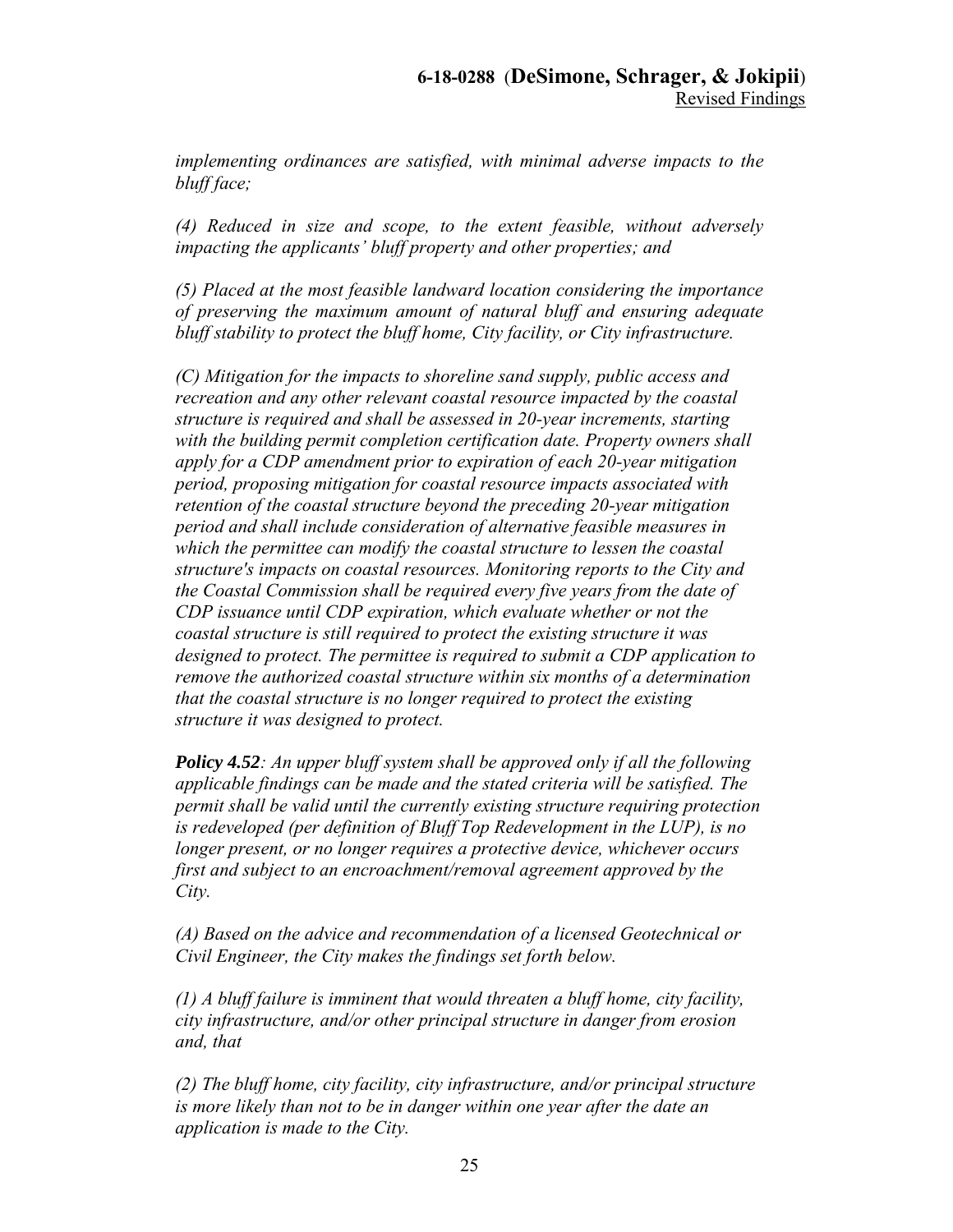*Taking into consideration any applicable conditions of previous permit approval for development at the subject site, determination must be made based on a detailed alternatives analysis that none of the following alternatives to the upper bluff system are then currently feasible, including:* 

- *No upper bluff system;*
- *Vegetation;*
- *Controls of surface water and site drainage;*
- *A revised building footprint and foundation system (e.g., caissons) with a setback that avoids future exposure and alteration of the natural landform;*
- *A smaller upper bluff system;*
- *Other remedial measures capable of protecting the bluff home, city facility, non-city-owned utilities, and/or city infrastructure which might include tiebacks, other feasible non-beach and bluff face stabilizing measures, taking into account impacts on the near and long term integrity and appearance of the natural bluff face, the public beach, and, contiguous bluff properties; and,*
- *Removal and relocation of all, or portions, of the affected bluff home, city facilities or city infrastructure.*

*(3) The bluff property owner did not create the necessity for the upper bluff system by unreasonably failing to implement generally accepted erosion and drainage control measures, such as reasonable management of surface drainage, plantings and irrigation, or by otherwise unreasonably acting or failing to act with respect to the bluff property. In determining whether or not the bluff property owner's actions were reasonable, the City shall take into account whether or not the bluff property owner acted intentionally, with or without knowledge, and shall consider all other relevant credible scientific evidence as well as relevant facts and circumstances.* 

*(4) The location, size, design and operational characteristics of the proposed upper bluff system will not create a significant adverse effect on adjacent public or private property, natural resources, or public use of, or access to, the beach, beyond the environmental impact typically associated with a similar upper bluff system and the upper bluff system is the minimize size necessary to protect the existing principal structure, has been designed to minimize all environmental impacts, and provides mitigation for all coastal and environmental impacts, as provided for in this LCP.* 

*(B) The upper bluff system shall meet City Design Standards applicable to bluff retention devices, including ensuring the natural bluff face is preserved to the greatest extent feasible, by using soft systems such as Geogrid, Geoweb, and planted with native species. The upper bluff system shall be designed to*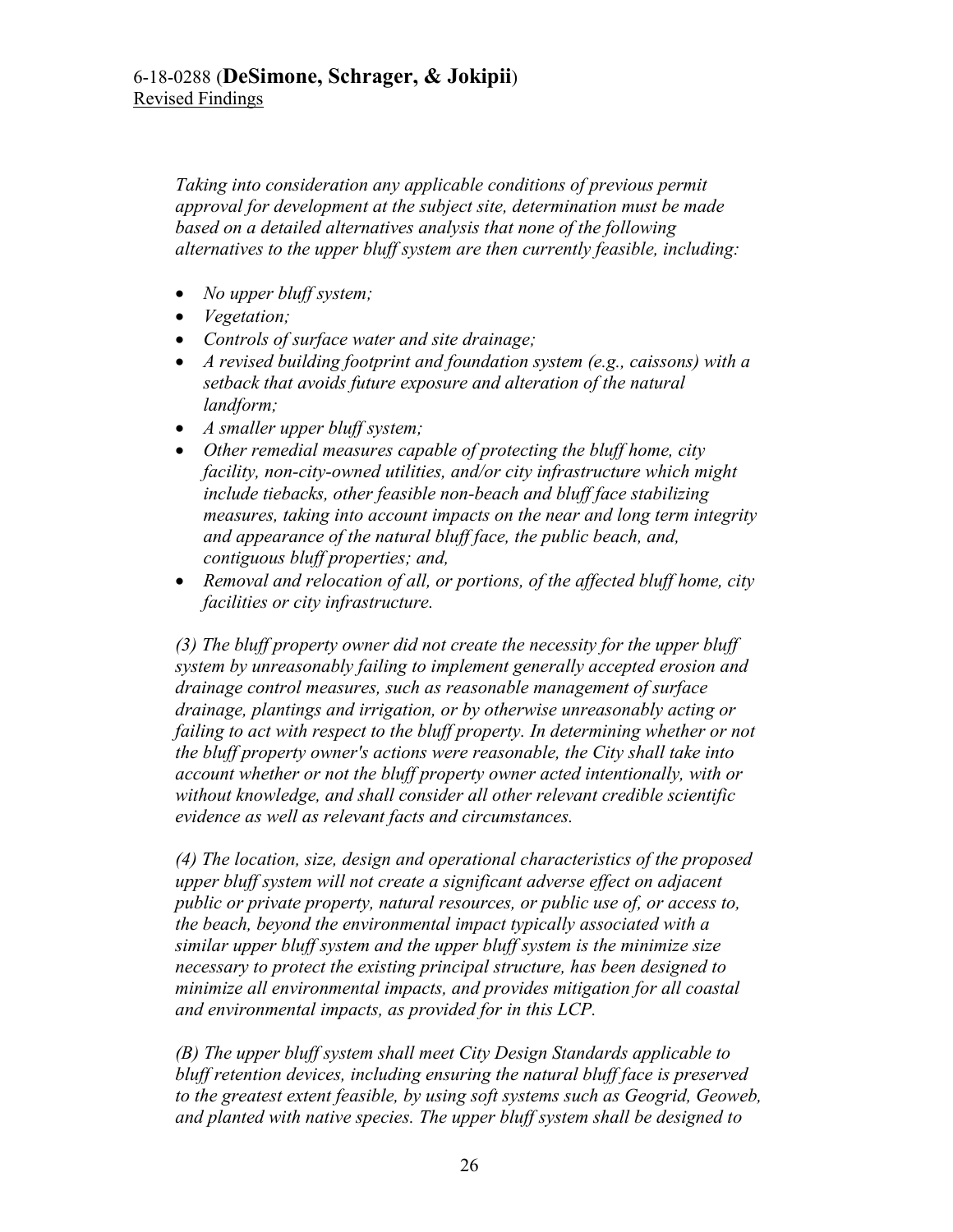*minimize alterations of natural landforms and shall not have a material adverse visual impact. The upper bluff slope shall be designed to have both vertical and horizontal relief.* 

*(C) All upper bluff systems shall be subject to the same permitting time frames as specified for a coastal structure, and may be subject to removal based upon the same time frames and similar criteria set forth for removal of coastal structures, as reasonably determined by the City.* 

*(d) Mitigation for the impacts to shoreline and sand supply, public access and recreation and any other relevant coastal resource impacted by the upper bluff system is required and shall be assessed in 20-year increments, starting with the building permit completion certification date. Property owners shall apply for a CDP amendment prior to expiration of each 20-year mitigation period, proposing mitigation for coastal resource impacts associated with retention of the upper bluff system beyond the preceding 20-year mitigation period and shall include consideration of alternative feasible measures in which the permittee can modify the upper bluff system to lessen the upper bluff system's impacts on coastal resources. Monitoring reports to the City and the Coastal Commission shall be required every five years from the date of the CDP issuance until CDP expiration, which evaluate whether or not the upper bluff system is still required to protect the existing structure it was designed to protect. The permittee is required to submit a CDP application to remove the authorized upper bluff system within six months of a determination that the upper bluff system is no longer required to protect the existing structure it was designed to protect.* 

*Policy 4.53: All permits for bluff retention devices shall expire when the currently existing blufftop structure requiring protection is redeveloped (per definition of Bluff Top Redevelopment in the LUP), is no longer present, or no longer requires a protective device, whichever occurs first and a new CDP must be obtained. Prior to expiration of the permit, the bluff top property owner shall apply for a coastal development permit to remove, modify or retain the protective device. In addition, expansion and/or alteration of a legally permitted existing bluff retention device shall require a new CDP and be subject to the requirements of this policy.* 

*The CDP application shall include a re-assessment of need for the device, the need for any repair or maintenance of the device, and the potential for removal based on changed conditions. The CDP application shall include an evaluation of:* 

- *The age, condition and economic life of the existing principal structure;*
- *changed geologic site conditions including but not limited to, changes relative to sea level rise, implementation of a long-term, large scale sand replenishment or shoreline restoration program; and*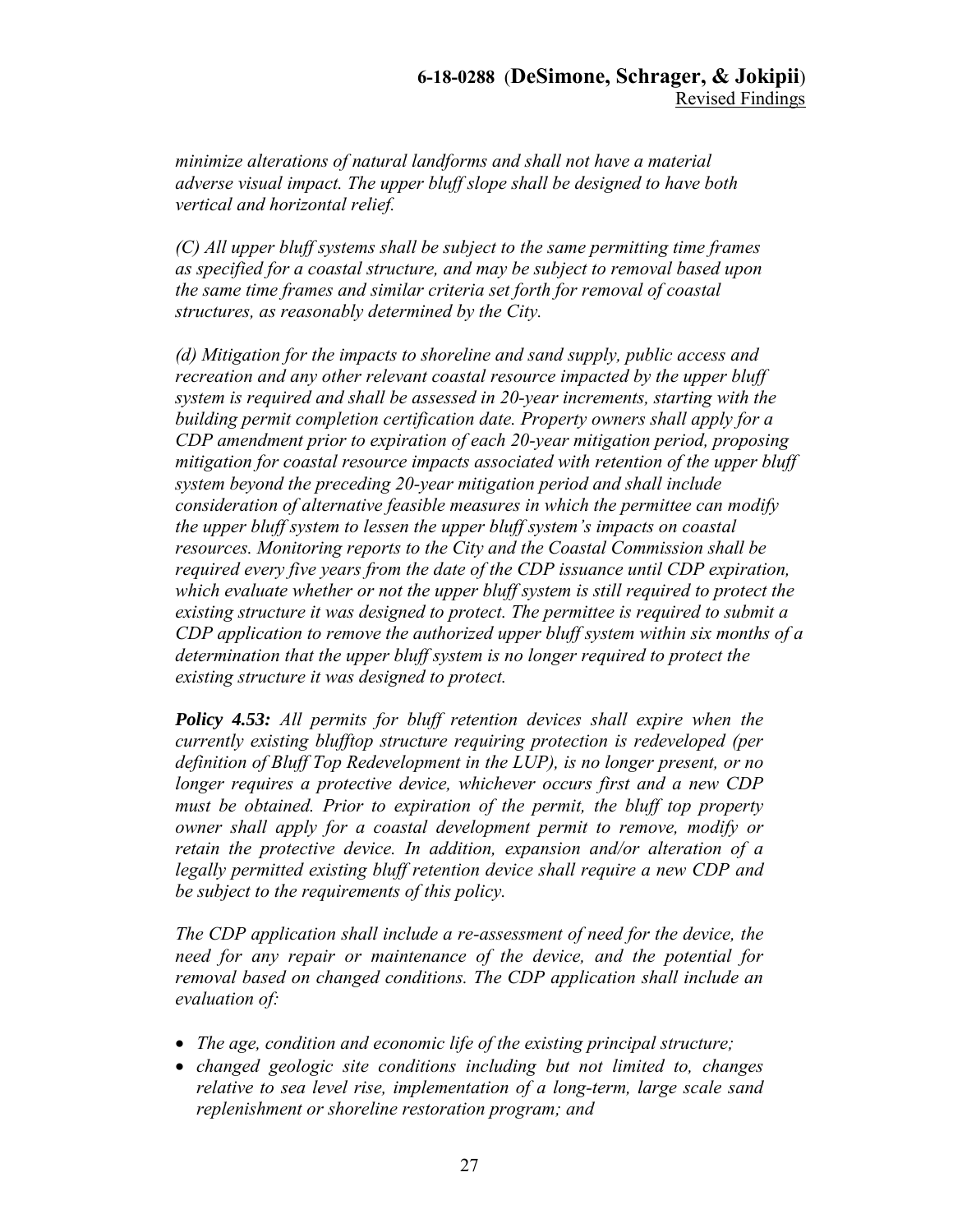*any impact to coastal resources, including but not limited to public access and recreation.* 

*The CDP shall include a condition requiring reassessment of the impacts of the device in 20-year mitigation periods pursuant to Policies 4.48 and 4.51.* 

*No permit shall be issued for retention of a bluff retention device unless the City finds that the bluff retention device is still required to protect an existing principal structure in danger from erosion, that it will minimize further alteration of the natural landform of the bluff, and that adequate mitigation for coastal resource impacts, including but not limited to impacts to the public beach has been provided.* 

*Policy 4.62: Existing bluff retention devices which are not considered preferred bluff retention solutions and do not conform to the provisions of the LCP, including the structural or aesthetic requirements may be repaired and maintained to the extent that such repairs and/or maintenance conform to the provisions of the LCP…* 

The LUP defines Bluff Top Redevelopment as follows:

*Bluff Top Redevelopment: Shall apply to proposed development located between the sea and the first public road paralleling the sea (or lagoon) that consists of alterations including (1) additions to an existing structure, (2) exterior and/or interior renovations, (3) and/or demolition of an existing bluff home or other principal structure, or portions thereof, which results in:* 

*(a) Alteration of 50% or more of major structural components including exterior walls, floor and roof structure, and foundation, or a 50% increase in floor area. Alterations are not additive between individual major structural components; however, changes to individual major structural components are cumulative over time from the date of certification of the LUP.*

*(b) Demolition, renovation or replacement of less than 50% of a major structural component where the proposed alteration would result in cumulative alterations exceeding 50% or more of a major structural component, taking into consideration previous alterations approved on or after the date of certification of the LUP; or an alteration that constitutes less than 50% increase in floor area where the proposed alteration would result in a cumulative addition of greater than 50% of the floor area, taking into consideration previous additions approved on or after the date of certification of the LUP.*

The Coastal Act and certified LUP acknowledge that seawalls, revetments, cliff retaining walls, groins and other such structural or "hard" methods designed to forestall erosion alter natural landforms and natural shoreline processes resulting result in a variety of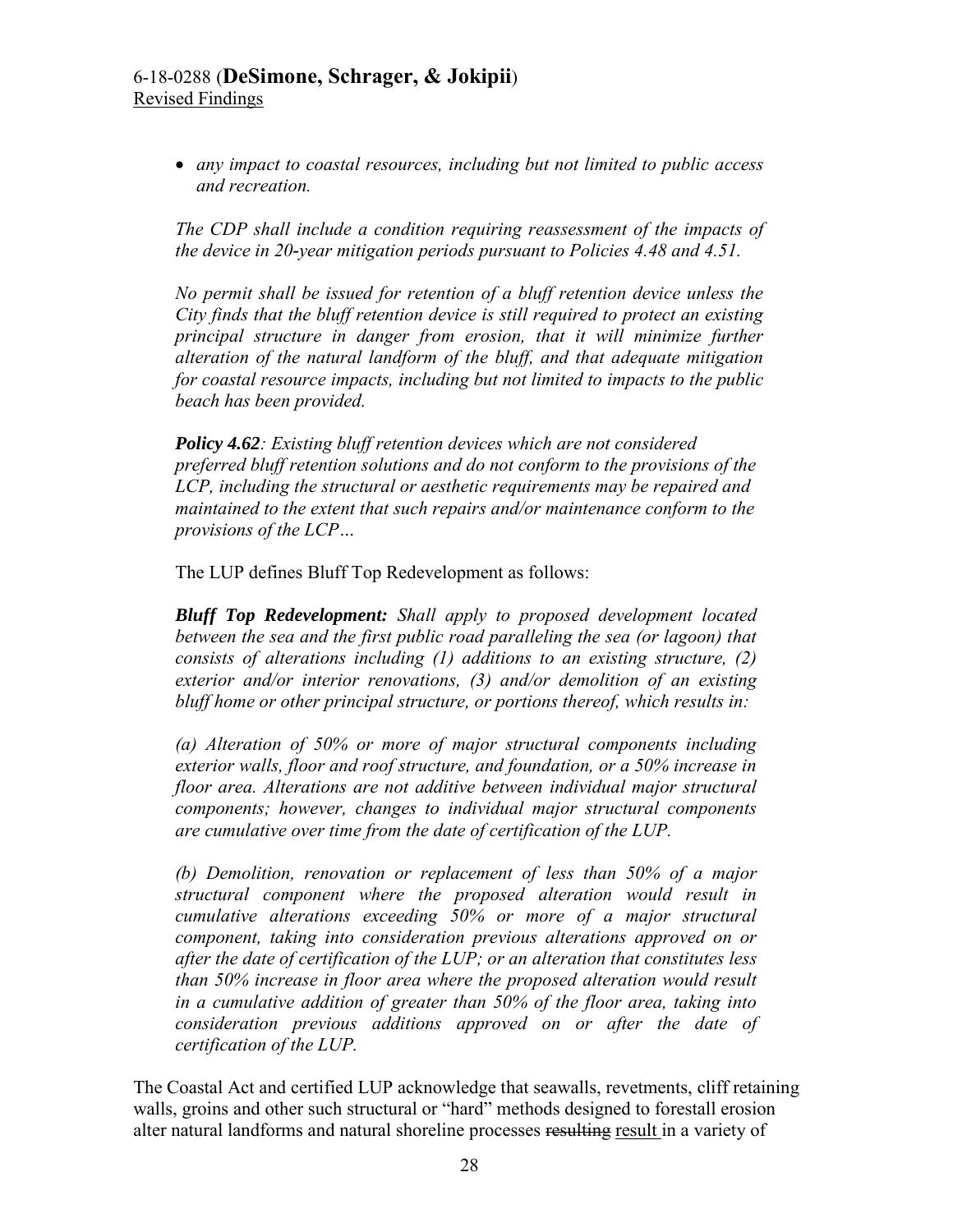negative impacts on coastal resources, including adverse effects on sand supply, public access and recreation, coastal views, natural landforms, and overall shoreline beach dynamics on and off site, including ultimately resulting in the loss of beach. Thus, such devices may be constructed only to protect principal structures or public beaches in danger from erosion, and only when designed to eliminate or mitigate adverse impacts on local sand supply.

In the majority of the City of Solana Beach there is a "clean sand" lens located between the Torrey Sandstone and Marine Terrace deposits at approximately elevation  $+25$  to  $+35$ feet Mean Sea Level (MSL). This clean sand lens consists of a layer of sand with a limited amount of capillary tension and a very minor amount of cohesion, which causes the material to erode easily, making this clean sand lens, once exposed, susceptible to windblown erosion and continued sloughing as the sand dries out and loses the capillary tension that initially held the materials together. Geotechnical reports associated with developments near this site have stated that minor disturbances such as gentle sea breezes, landing birds or vibrations from low-flying helicopters, can be sufficient triggers of small- or large-volume bluff collapses, since the loss of the clean sand eliminates the support for the overlying, slightly more cemented, terrace deposits. Because of the cohesionless character of the clean sand, once deposits are exposed, they continue to slump on an ongoing basis as a result of very small triggers such as traffic vibrations or wind erosion. Continued sloughage results in the further exposure of more clean sand, and ongoing upper bluff collapse. This cycle occurs so quickly (over months or days, rather than years) that the upper bluff may never achieve a stable angle of repose. Unless the base of the bluff is afforded shoreline protection and the clean sand lens is contained, additional bluff failures can further expose the layer of clean sand and result in a potential upper bluff failure and an immediate threat to the structures at the top of the bluff.

The factor of safety is an indicator of slope stability where a value of 1.5 is the industrystandard value for geologic stability of new development placed on a slope. In theory, failure should occur when the factor of safety drops to 1.0, and no slope area with a proposed new-development footprint should have a factor of safety less than 1.5.

At the subject site, an  $\sim$ 10 ft. thick clean sand layer is exposed across a 74 ft. long section of the bluff. The slope stability analysis performed by the applicants' engineer indicates that further collapse of the upper bluff would threaten the structures at the top of the bluff. Slope static/pseudostatic stability analyses for the bluff at 235 Pacific, 241 Pacific, and 245 Pacific demonstrate a factor of safety of 1.22/0.95, 1.12/0.90, and 0.99/0.80, respectively. These factors of safety alone may not necessitate shoreline protection. However, when taken in combination with the exposure of the clean sand layer, the Commission senior engineer and geologist agree that the applicants' geotechnical analysis conclusion that each of the three residences are at risk, and that shoreline protection is warranted.

However, one factor in determining whether shoreline protection should be approved is whether the development at risk is entitled to shoreline protection under Section 30235 of the Coastal Act. The home at 235 Pacific Avenue, which is the southernmost of the three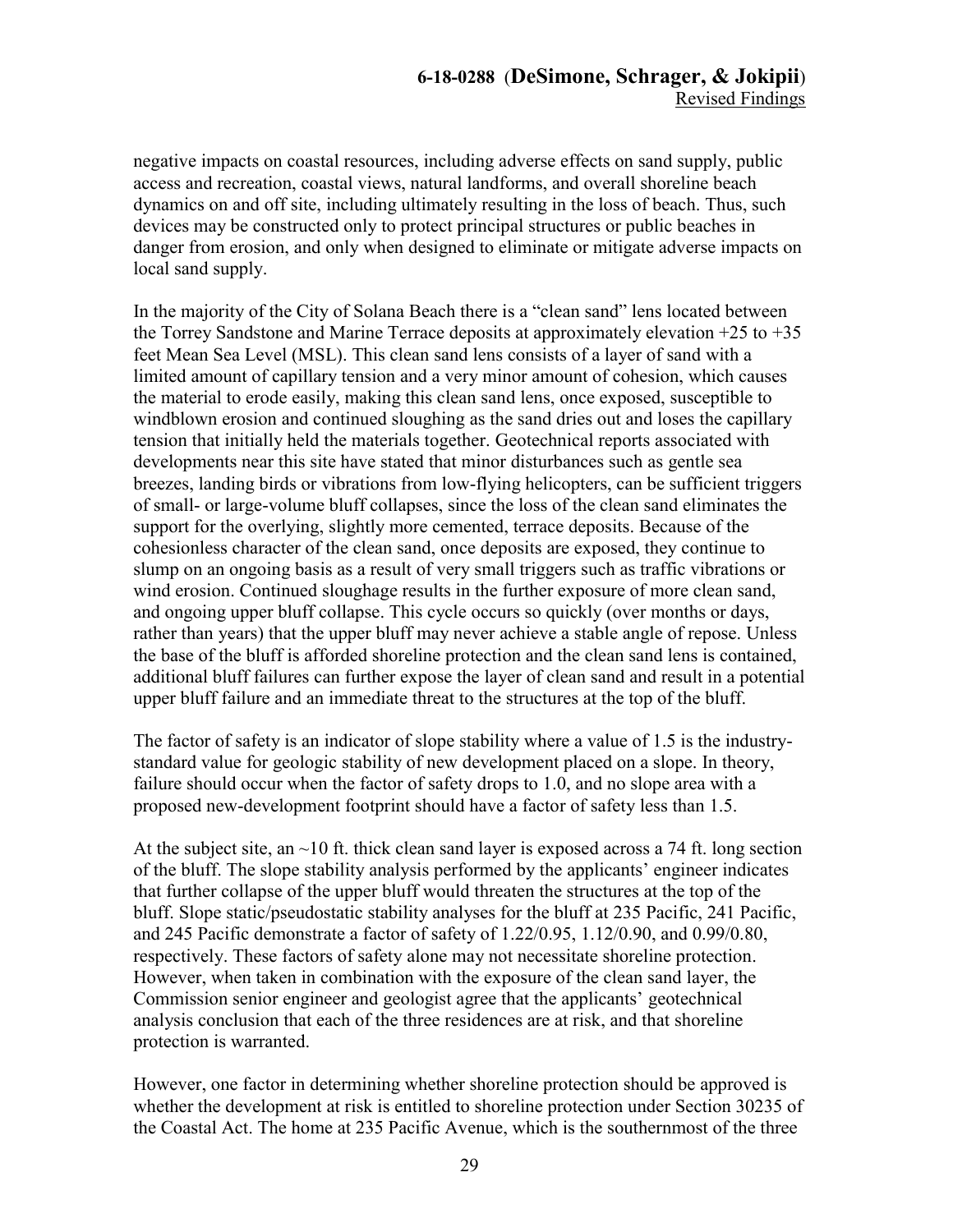subject properties, was constructed prior to enactment of the Coastal Act, and aside from a small addition in 1975, no other major improvements to the property have been undertaken. Thus, the structure is considered "existing" for purposes of requiring protection under Section 30235 of the Coastal Act.

The adjacent home to the north at 241 Pacific Avenue was also constructed prior to enactment of the Coastal Act, although an addition constructed in 1989 resulted in a greater than 50% increase in the size of the home (1,379 sq. ft. to 3,419 sq. ft.). As described in the Commission's 2015 Sea Level Rise Policy Guidance, the Commission interprets the term "existing structures" in Coastal Act Section 30235 as meaning structures that were in existence on January 1, 1977—the effective date of the Coastal Act. The Commission's draft Residential Adaption Policy Guidance Interpretive Guidelines further suggest that pre-Coastal Act structures that have been altered in such a way that greater than 50% of the structure is replaced or structures that have been increased in size by greater than 50% should be considered new development or redevelopment and not an existing structure pursuant to Section 30235.

However, the City of Solana Beach certified LUP defines blufftop redevelopment as cumulative alterations or additions greater than 50% approved on or after the date of certification of the LUP (2012), not the enactment of the California Coastal Act of 1976. Thus, the residence is considered "existing" for purposes of requiring protection under Section 30235 of the Coastal Act.

The home at 245 Pacific Avenue is the northernmost of the three subject homes. The bluff top residence is not an existing structure for purposes of Section 30235 of the Coastal Act because it was originally permitted and built after 1976, thereby postdating the enactment of California Coastal Act. Furthermore, as identified in Project Description/Site History section of this report, when construction of the home was approved by the Commission, two options were provided to the landowner. The first option was to set the home back 40 feet from the bluff edge in a location that would have a higher likelihood to be safe for 75 years from bluff erosion. The second option was to set the home a minimum of 25 feet back from the bluff edge and waive all rights to construct any upper or lower bluff stabilization devices (other than filling of seacaves) to protect any portion of the residence located within the 40 ft. blufftop setback area, to utilize a foundation design that could be removed in the event of endangerment, and to record a deed restriction acknowledging that the portion of the home located closer than 40 ft. from the bluff edge would be removed if the bluff edge receded to within 10 ft. of the structure and that portion of the home was considered unsafe for occupancy. The landowner chose the second option and sited the home 25 feet back from the bluff edge. Thus, the Commission allowed the landowner to assume the risk of siting the home closer to the bluff edge, as long as the landowner agreed to waive the right to shoreline protection to protect the seaward portion of the home and to remove that portion of the home if it became unsafe for occupancy (Ref: Special Conditions of 6-96-021 in Exhibit [13\)](https://documents.coastal.ca.gov/reports/2019/9/w21a/w21a-9-2019-exhibits.pdf) (Ref: CDP #6-96-021/Ratkowski).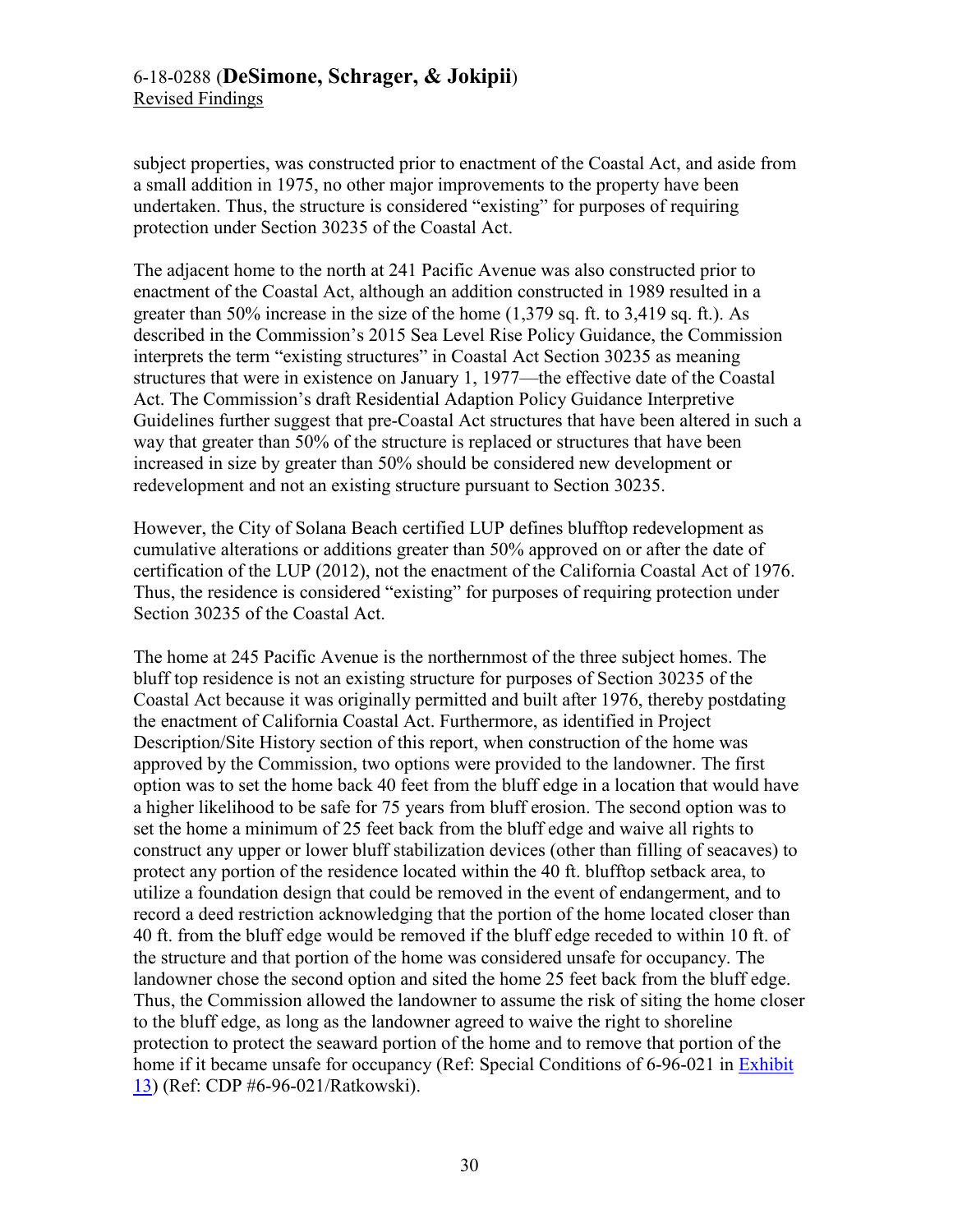The slope stability analysis provided by the applicant shows that the seaward portion of the home at 245 Pacific Avenue is threatened by erosion. The analysis does not indicate that the portion of the home landward of the original 40 ft. bluff setback is currently at risk). Thus, the Commission is not required to approve shoreline armoring to protect the bluff top residence at 245 Pacific Avenue.

# **Alternatives**

The applicants' geotechnical report and subsequent correspondence include an alternatives analysis to demonstrate that no other feasible less-environmentally-damaging structural alternatives exist to address the threats to the two residential structures at the top of the bluff that are considered pre-coastal "existing structures" entitled to shoreline armoring (235 and 241 Pacific Avenue). Alternatives considered were to:

• Construct of seawall with a reduced height

The applicants have documented that the upper bluff is actively eroding and that the approximately 10 ft. high clean sand lens begins at elevation  $\sim$ 25 ft. MSL. Thus, construction of a seawall that does not encompass the clean sand lens would not provide adequate protection for the threatened blufftop structures.

• Place rock rip-rap alone with no seawall

These structures can be relatively quickly installed and can protect the base of the bluff. However, they also require significant maintenance to ensure they continue to function in the approved state, leading to significant adverse resource impacts each time. Because their foundations are wide, revetments normally occupy a large area of beach. Migrating boulders can also lead to isolated impacts over time, expand the loss of beach area and cumulatively can lead to larger impacts. In addition, a revetment would only protect the lower bluff from wave action and would do nothing to encapsulate the clean sand lens or address the potential for a landslide. In addition, a revetment would not provide adequate support for the lower portion of the bluff and the homes would still be threatened. Thus, a rip rap revetment would not reduce impacts to coastal resources or resolve the threat to the subject homes.

• Underpinning the western edge of the blufftop homes

Another alternative involves underpinning of the existing homes. This alternative would consist of installing drilled piers below or just seaward of the western walls of the structures. Underpinning would not stop the upper or lower bluff from continuing to erode and would result in significant adverse visual impacts as the piers became exposed. As described previously, a below-grade caisson and grade beam system was previously installed seaward of the home at 241 Pacific. Bluff erosion has exposed a portion of the piers at 241 Pacific Avenue. Additionally, the applicants contend that if piers were installed, the collapse on the site triggered by the erosion of the clean sand would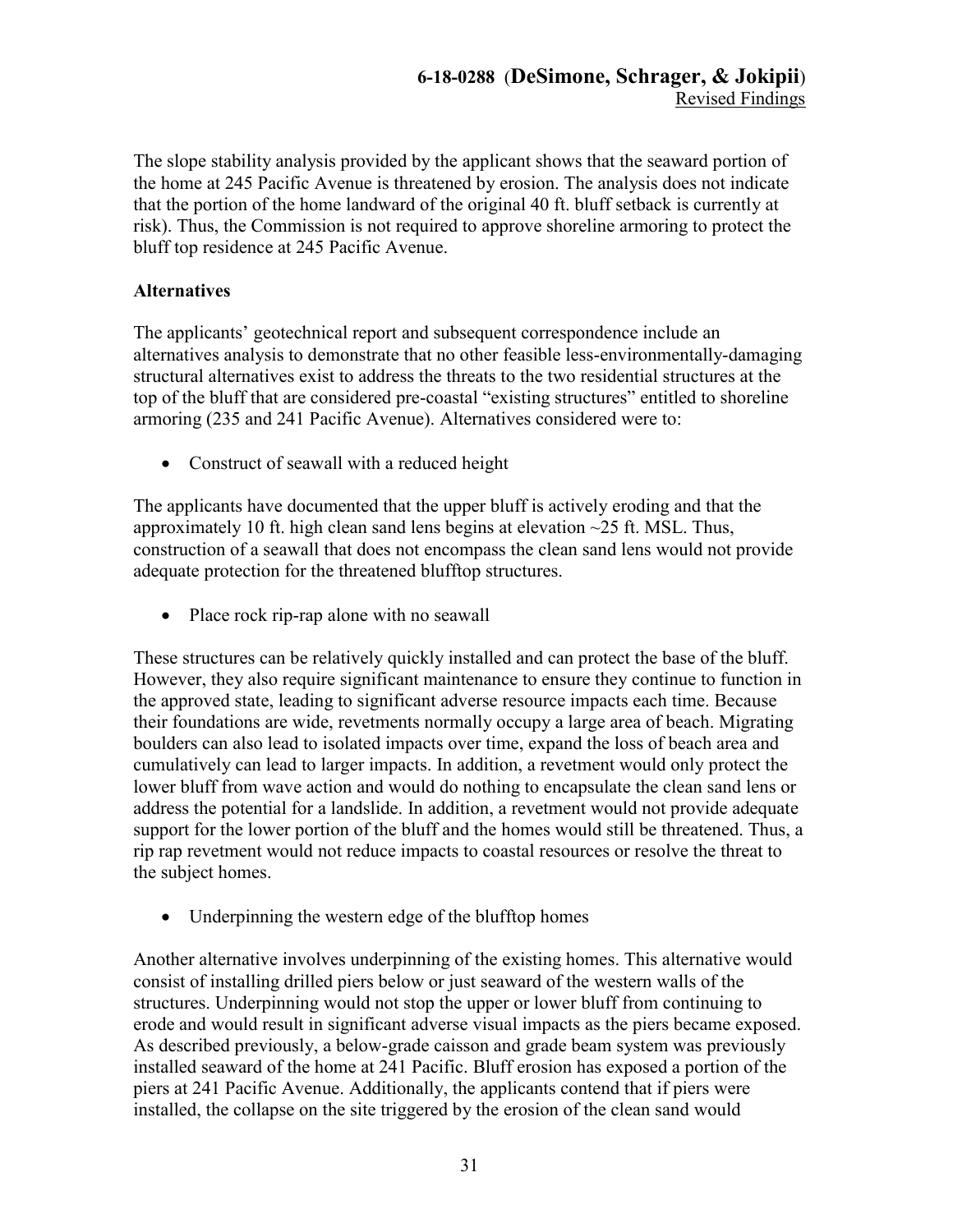continue to grow laterally, undermining the upper bluffs and eventually destabilizing adjacent bluff-top structures.

• Improved drainage and landscaping

Improved drainage and landscaping atop the bluffs is another option that is typically considered. Appropriate drainage measures coupled with planting long-rooted native bluff species can help to stabilize some bluffs and extend the useful life of setbacks. Thus, Special Condition 1 requires that all runoff from impervious surfaces on the bluff be collected and drain towards the street, so that any drainage over the bluff face will be minimized and not adversely impact bluff stability. However, these measures alone will not address the entire identified threat to the existing bluff top structures.

 Modification or Relocation of the Existing Structures to Avoid Construction of a Seawall or Mid and Upper Bluff Geogrid Structure

Relocation is another alternative that is typically considered a reasonable and feasible alternative to consider. The Commission typically requires that new homes be sited landward of the Geologic Setback Line (GSL) on bluff top sites, which consists of the combination of the current 1.5 Factor of Safety (FOS) setback and 75 years of expected erosion. On the subject sites, it would not be feasible to construct homes landward of the GSL, as the identified 1.5 FOS Setback alone is located  $\sim$ 10 ft. from the eastern property line at 241 Pacific Avenue and ~25-35 ft. from the eastern property line at 235 Pacific Avenue.

• Modification or Relocation of the Existing Structures with Caisson Foundations to Avoid Construction of a Mid and Upper Bluff Geogrid Structure

The LUP policies, as currently certified, require that once a property is protected by a lower seawall, if the existing principal structure on the bluff is determined to still be at risk in the future, the first and preferred means of stabilizing an existing home, must be to remove or relocate the threatened portions of the home and to install caissons underneath the structure no closer than 40 feet from the bluff edge.

The applicants assert that if the home at 235 Pacific Avenue were to be reconstructed further landward on the site, the bluff would continue to fail, which would threaten the existing pre-Coastal Act home and the permitted seawall adjacent to the south.

As a part of the Commission's 2008 approval of the below-grade caisson system for the home at 241 Pacific Avenue, a Special Condition was included that requires that if in the future the permittee seeks a coastal development permit to construct additional bluff or shoreline protective devices, the permittee will be required to include in the permit application information concerning alternatives to the proposed bluff or shoreline protection that will eliminate impacts to scenic visual resources, recreation and shoreline processes. The Special Condition further requires that the applicant analyze, and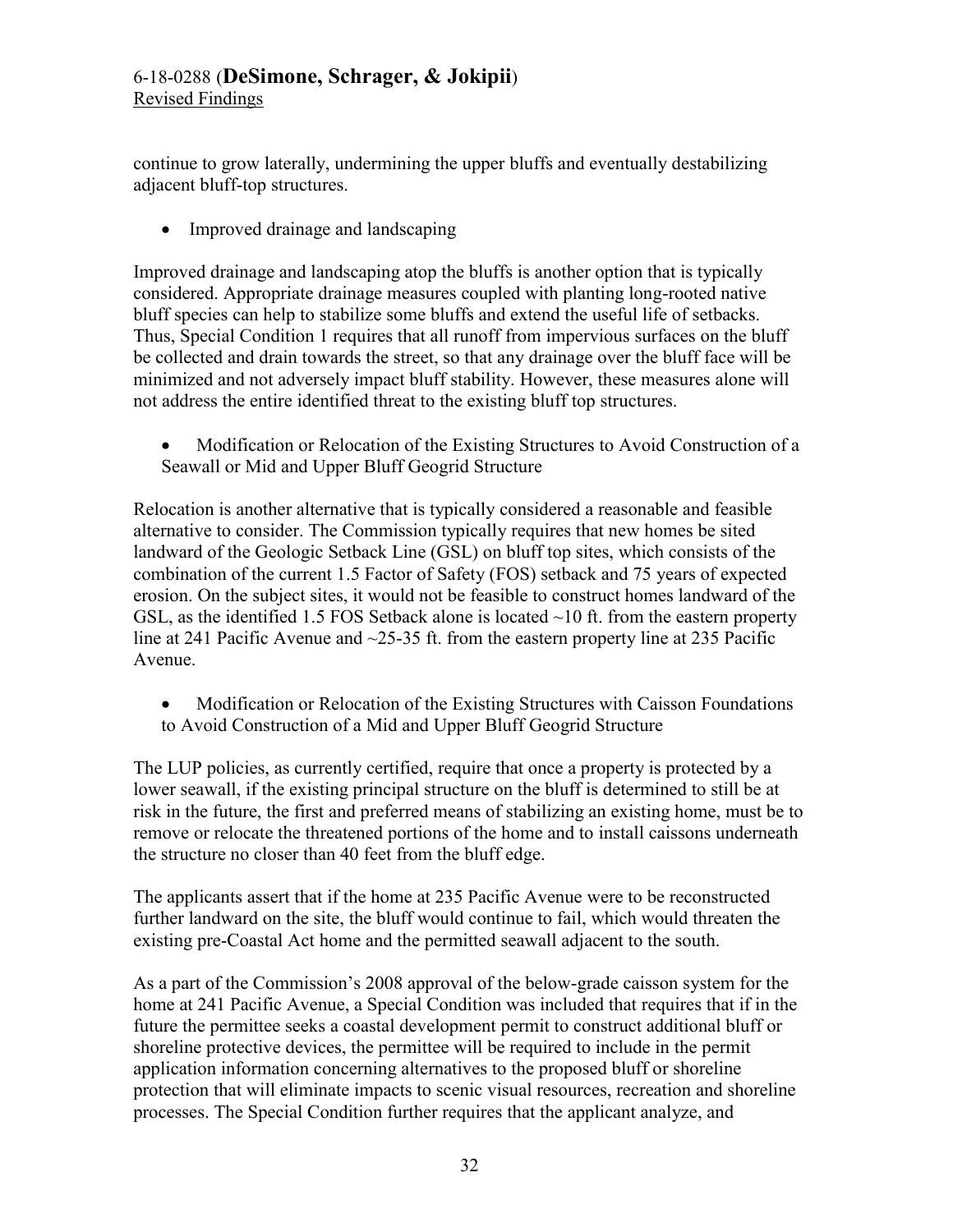implement, if feasible, relocation of all or portions of the principal structure that are threatened by bluff erosion, as an alternative to additional bluff or shoreline protection devices (Ref: Special Condition 3 of CDP 6-07-132/Hawkins).

The applicants' alternatives analysis, dated June 27, 2018, asserts that it would not be feasible to relocate the principal bluff top structure at 241 Pacific Avenue elsewhere on the subject site. The applicants contend that this alternative would be prohibitive because the cost of removing or relocating the home would be infeasible due to the property owner's likely inability to get a loan for the work and the likelihood that the current lender would require partial or full repayment of the existing multi-million dollar loan on the property. Furthermore, the applicant asserts that if the owner of 235 Pacific Avenue is allowed to construct a seawall and geogrid structure and no armoring is permitted seaward of 241 Pacific Avenue, the bluff failure fronting 241 Pacific Avenue would continue to threaten the home at 235 Pacific Avenue and would also threaten any new shoreline armoring.

Lastly, the applicants note that the existing partially exposed below grade retention system seaward of 241 Pacific Avenue is a permitted structure. If the proposed geogrid mid and upper bluff structure is not approved, the property owner is required by the City of Solana Beach to cover the exposed sections of the caissons with colored and textured shotcrete, forming a wall over the exposed areas. In addition to the covering of the exposed sections, the applicants' engineer has identified that once up to approximately 20 ft. in height of the caissons become exposed, it might be necessary to install additional tiebacks to the caisson system (Ref. "Response to  $3<sup>rd</sup>$  Party Review" by Soil Engineering Construction, Inc. dated April 16, 2008). This would effectively result in the construction of an upper bluff wall, which is not one of the preferred coastal bluff retention designs identified in the certified LUP.

Thus, in this particular case, the applicants have provided sufficient information for the Commission to determine that rebuilding the two existing structures further landward on the site with caisson foundations such that the proposed mid and upper bluff geogrid structure would not be required, would not be the preferred alternative and may result in an even greater visual impact and alteration of the bluff than would result with the proposed geogrid structure.

• Planned or Managed Retreat

Another option often considered is planned or managed retreat. This option has been long debated and discussed more generally and should be considered in the context of a comprehensive vulnerability assessement and LCP update. In this case, the City has not yet completed a fully certified LCP. This concept posits that instead of allowing continued armoring, once the existing structures have been removed then the shoreline is allowed to retreat. Beach formation in this respect is partly assisted by the sandgenerating material in the bluffs as they erode, but more importantly there is space for the natural equilibrium between the shoreline and the ocean to establish itself and for beaches to form naturally. Over the longer run, a more comprehensive strategy to address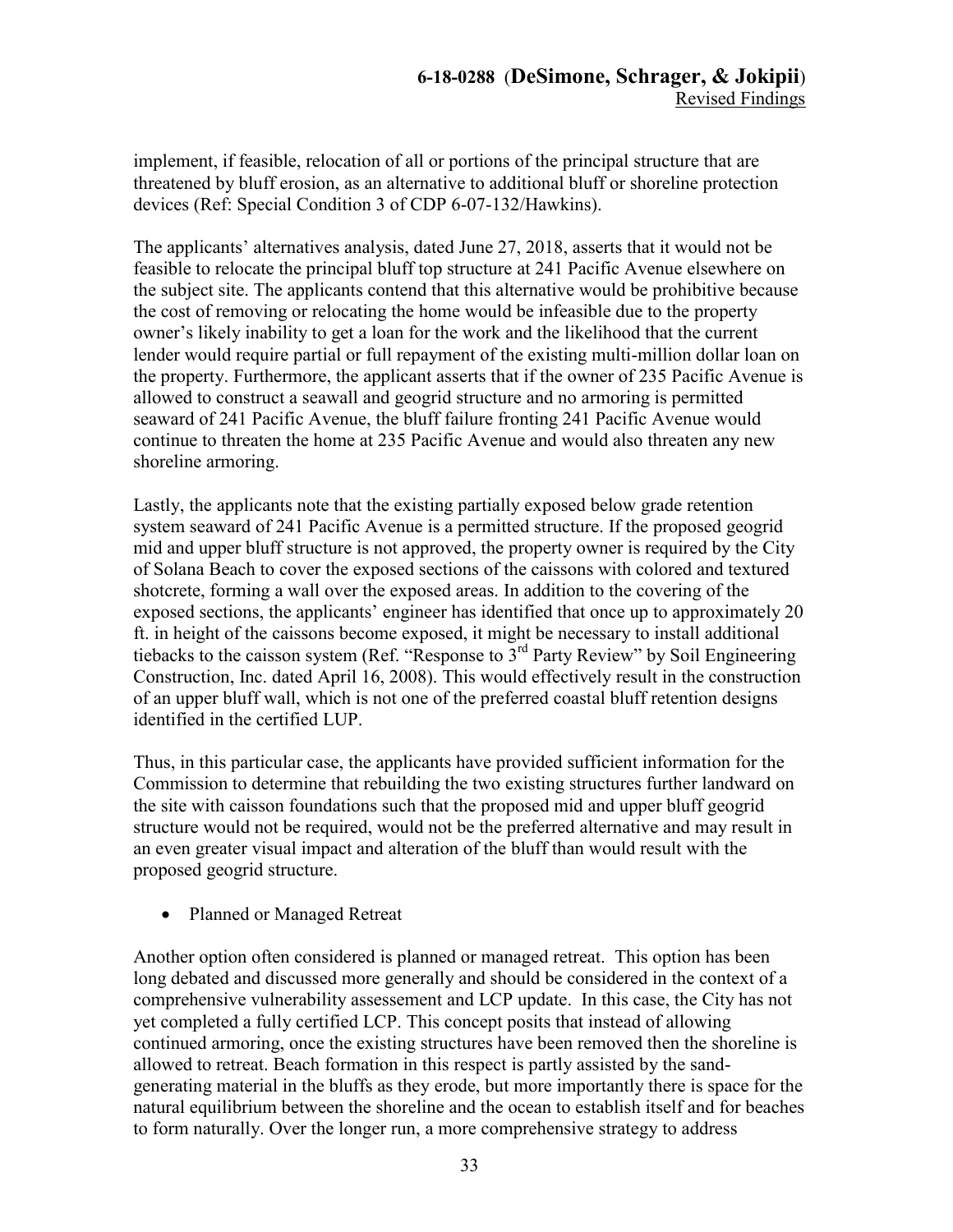shoreline erosion and the impacts of armoring may be developed (e.g. planned or managed retreat, relocation of structures inland, abandonment of structures, etc.). However, including as discussed above, such options are infeasible at this location at this time. In order for planned retreat to work comprehensively in the future, the removal or modification of hard armoring structures at the project location would occur in conjunction with the removal of other shore-fronting development.

• Seawall and Geogrid Structure fronting 235 and 241 Pacific Avenue Only

A final alternative would be to approve only the seawall and geogrid mid and upper bluff structure to protect seaward of 235 and 241 Pacific Avenue, and leave an unarmored 'gap' of natural bluff fronting the home at 245 Pacific Avenue. This approach would arguably be is most consistent with the intent of the Commission's 1996 approval, which was clearly intended to preclude the construction of shoreline protection in front of the subject residence. However, while the The Commission is not required to approve protection for the home 245 Pacific Avenue, because the home is adjacent to other homes that are at risk and are entitled to protection, there is no clear way to avoid some form of protection in front of 245 Pacific Avenue. The applicants' engineer submitted an additional slope stability analysis memo that calculated the expected slope stability of the existing bluff top homes directly to the north and south of the home at 245 Pacific Avenue if a 'gap' of unarmored bluff remained seaward of 245 Pacific (Ref: SEC Memo, dated January 3, 2019). The applicants' engineer explained that a gap in the seawall would result in potential flanking of the seawalls, thereby impacting the properties up and down coast of 245 Pacific Avenue (249 and 241). Therefore, the engineer concluded that a continuous wall, rather than two separate walls with a gap in the middle, is necessary to protect adjacent properties on both sides of 245 Pacific Avenue. The geotechnical memo states the following:

*"…the factors of safety (FS) against sliding at the northwestern side of 241 Pacific and the southwestern corner of 249 Pacific pose an immediate concern. A bluff failure through the clean sand lens at 245 Pacific will cause a significant adverse impact to the residential structures at 241 & 249 Pacific. The results of our analyses indicate a 1.11 FS at the 241 property and a 1.16 FS at the 249 property. The results of our analyses are attached as Figures 4 & 5. It should be noted that the calculated FS's are conservative since building surcharge loads were not included in our analyses. If building surcharge loads were added, the FS would be even lower than currently documented.* 

*It should also be noted that, absent lower bluff protection at 245 Pacific, 241 Pacific would require a midbluff side wall, extending from the seawall to the top of bluff. However, this would be a very short-term solution, as additional failure of the lower bluff at 245 Pacific would jeopardize, at a minimum, lower portions of a mid bluff side wall. Such damage would also extend to the proposed Geogrid fill at 241Pacific. If that were allowed to occur, most of the disturbed/failed fill would be required to be removed and replaced. This would be a dangerous undertaking, considering the location adjacent to a public beach, steepness of the slope, extremely difficult access,*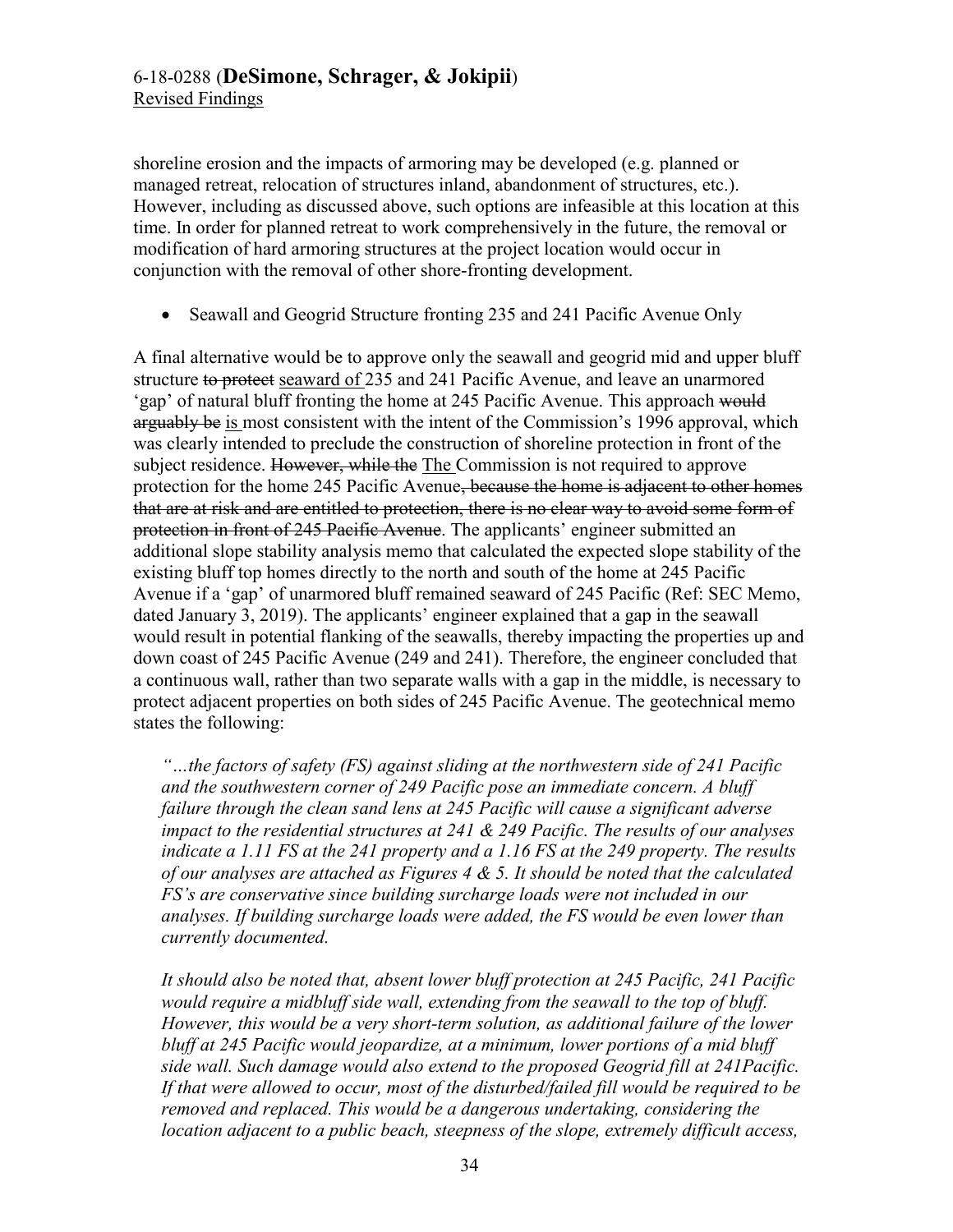# **6-18-0288** (**DeSimone, Schrager, & Jokipii**) Revised Findings

*and the possibility of continued bluff failures at 245 Pacific during the work. Such a failure would also extend to the property at 249, requiring a permit to build a midbluff side wall with fill and geogrid to replace failed natural bluff materials. This mid-bluff side wall would also provide only short-term protection if the failing 245 Pacific bluff was left unabated…"* 

The Commission's senior engineer and geologist have examined the alternative of not constructing any devices seaward of 245 Pacific Avenue and concluded that it may appears to be feasible to avoid constructing a wall at the base of the bluff below 245 Pacific Avenue at this time [\(Exhibit 15\)](https://documents.coastal.ca.gov/reports/2019/9/w21a/w21a-9-2019-exhibits.pdf). However, the The scope and scale of the alternative protective structures that would then be necessary to protect 241 and 249 Pacific Avenue would may have more adverse visual impacts to coastal resources than the proposed wall. For instance, in order to prevent lateral erosion onto the property to the north, one alternative might be the construction of an east/west directed retaining wall that functions as a return wall to the lower seawall below 249 Pacific Avenue. A similar wall could be installed for the proposed seawall below 241 Pacific Avenue, thus leaving the bluff below 245 Pacific Avenue in its natural state. However, that This alternative would likely may result in accelerated erosion of the bluff below 245 Pacific Avenue, which according to the applicants' engineer, would lead to undermining of the east/west perpendicular walls creating a threat to the residences at 249 and 241 Pacific Avenue. Continual monitoring and on-going construction of additional and larger walls, geogrid, etc. would be necessary as erosion continued to occur. Both immediately and in the future, the visual appearance of alternate protection necessary would have significant impacts on the visual resources of the shoreline which could not be adequately mitigated.

For context, the Commission has been faced with the decision on whether to leave a 'gap' of unarmored bluff in Solana Beach for three previous multi-property shoreline armoring requests where one of the homes had either waived their right to shoreline protection or could achieve an adequate level of stability without shoreline armoring. In each of these previous applications, the Commission determined that approval of shoreline armoring fronting the 'gap' property was the least environmentally damaging feasible alternative (Ref: 6-99-100/ Presnell et al., 6-08-073/Cummings & DiNoto, and 6-09-033/ Garber, et al.).

In the absence of a comprehensive plan addressing blufftop development in Solana Beach, over the years the Commission has placed waivers of future shoreline protection on houses on a project-by-project basis whenever new development is proposed. However, given the amount of closely spaced, existing development on the blufftop, even with the waiver in place, the Commission's ability to avoid shoreline protection has been limited. For example, in May 2014, the Commission reviewed an application for construction of a 49-foot long, 35-foot high extension to an existing lower coastal bluff seawall on the beach and bluff fronting 249 Pacific Avenue and partially fronting 245 Pacific Avenue (6-13-0437 Presnell/Graves LLC.) After reviewing the threat to the existing structure at 249 Pacific Avenue (immediately north of 245 Pacific Avenue), the Commission determined that no portion of the proposed wall could be located in front of 245 Pacific Avenue, given that the home at 245 Pacific had agreed to a waiver and the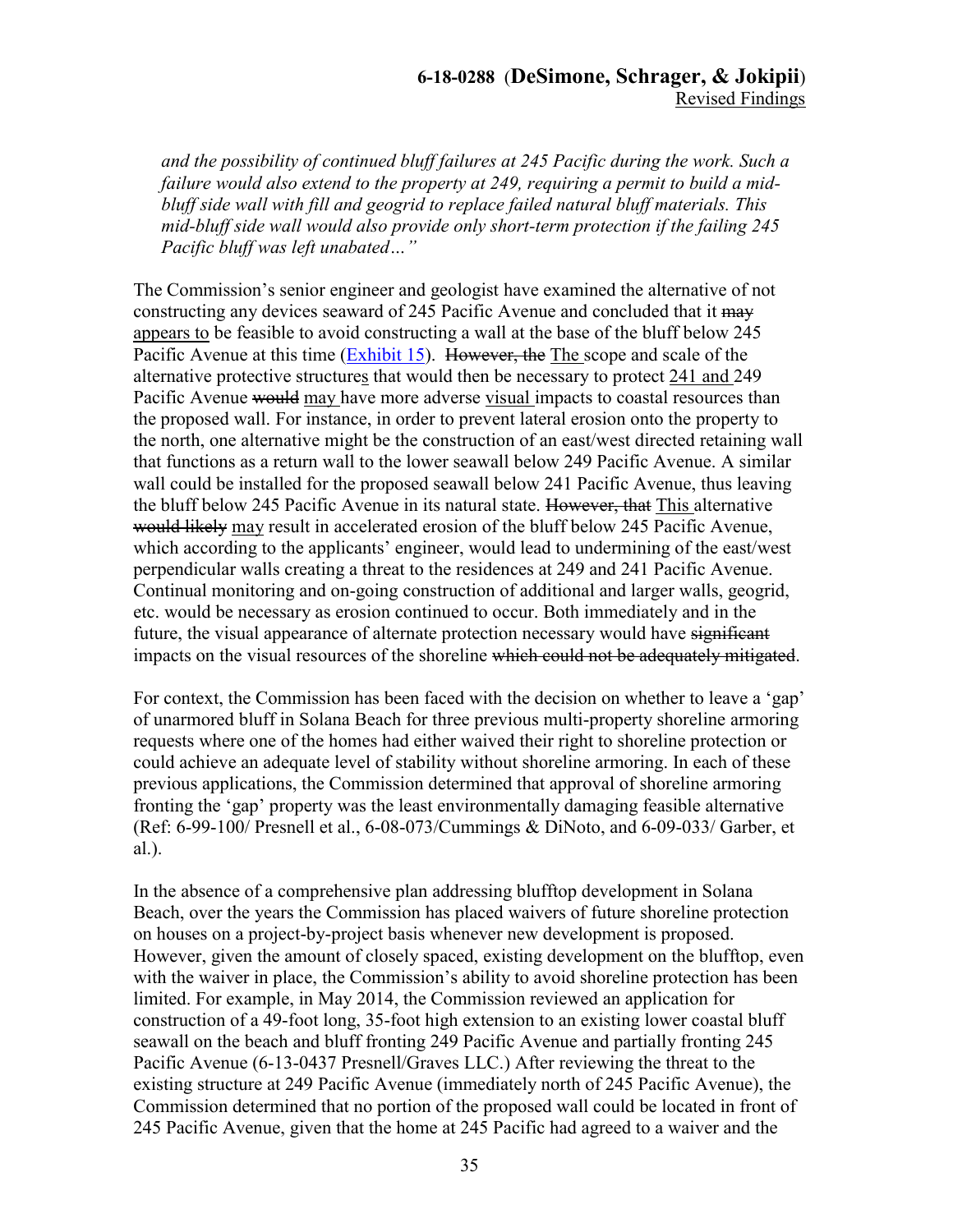# 6-18-0288 (**DeSimone, Schrager, & Jokipii**)

Revised Findings

portion of the home located 40 feet from the bluff edge was not imminently threatened by erosion.

However, as As detailed above, the current threat to the existing structures to the south means that construction of a wall in front of 245 Pacific Avenue could only be avoided with the construction of <del>much larger, more impactful structures</del> additional shoreline armoring structures, such as a midbluff side wall on the bluff between 245 and 241 Pacific Avenue. Thus, in Nevertheless, in this case, allowing a continuous wall is not the least environmentally damaging feasible alternative. Consistent with the public recreation policies of Chapter 3 of the Coastal Act and the City's certified LUP, avoiding shoreline armoring on the beach and bluff seaward of 245 Pacific Avenue, at this time, will result in less encroachment on the public beach, resulting in reduced impacts to public access and public recreation; and adverse impacts to sand supply will also be lessoned.

The policies of the Coastal Act, as a regulatory program under CEQA, require that the Commission not approve an armoring project if there are feasible alternatives that would substantially lessen a significant adverse effect that the project may have on coastal resources while also achieving the purpose of the project to adequately protect the applicants' existing structures at 235 and 241 Pacific Avenue. Therefore, Special Condition 1 requires that the applicants submit revised plans for a seawall and geogrid structure constructed seaward of 235 and 241 Pacific Avenue only and no shoreline armoring seaward of 245 Pacific Avenue. Because the applicants are still considering what will be the most effective and appropriate design for protecting the two southern houses without any protection seaward of 245 Pacific Avenue, Special Condition 1 requires submittal of final plans for the shoreline armoring structures (e.g. return wall, caissons, upper-bluff walls) not located seaward of 245 Pacific Avenue, which are necessary to provide stability for the existing blufftop structures at 235 and 241 Pacific. As with all shoreline locations, erosion is likely to continue to occur at the subject site and additional protection for the two southern residences may be required in the future. An amendment to this permit will be required for any additional shoreline armoring structures proposed subsequent to issuance of this permit. There are no other feasible less damaging alternatives available to address the threat to the existing residences at this time. Only as conditioned to prohibit shoreline armoring seaward of 245 Pacific, at this time, can the proposed shoreline protection be found consistent with the shoreline and hazard protection policies of the Coastal Act.

• No project alternative

This alternative is not feasible because erosion of the bluff would continue to threaten the subject blufftop structures at 241 and 249 Pacific Avenue and would likely flank the existing permitted shoreline armoring to the north of the subject site which supports existing residential structures and would also flank the shoreline armoring proposed to protect the homes at 235 and 241 Pacific Avenue.

The Commission's geologist and engineer have reviewed the geotechnical information provided by the applicants and concur that the proposed shoreline armoring is necessary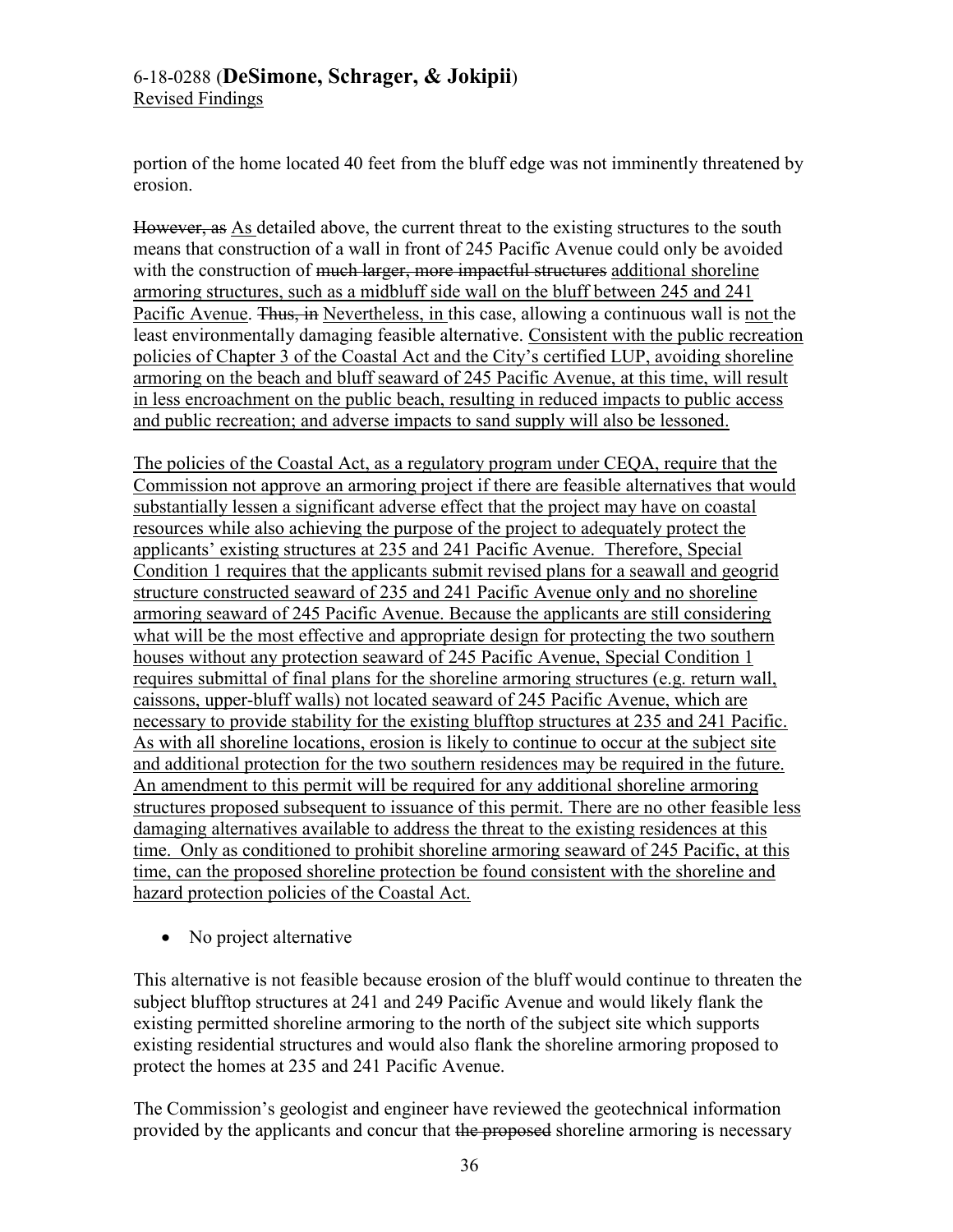to protect the blufftop structures. Following construction of the proposed seawall and geogrid structure, the applicants' engineer has demonstrated that the factor of safety for the structures will be increased to an adequate level. Thus, substantial evidence has been provided to document that the proposed seawall and geogrid structure are the least environmentally damaging feasible alternative.

# **Duration of Armoring Approval**

While the Commission is required to approve shoreline armoring to provide protection for the subject bluff top structures, the proposed shoreline armoring fronting the subject sites will impede public access to and along the shoreline, impact beaches and related habitats, and visually impair the coastal area. Thus, it is important to limit the life of the shoreline armoring to that of the structures it is required to protect.

Sections 30235 and 30253 require new development on a bluff top lot to be sited and designed so that it does not require the construction of new shoreline armoring or reliance on existing shoreline armoring. However, when the approval of shoreline armoring is not expressly linked to a particular bluff top structure, shoreline armoring can remain long after the structure it was required to protect has been removed, and therefore may encourage the construction of new structures and additions to existing structures in an unsafe location while continuing to adversely affect resources, including sand supply and recreation. Therefore, Special Condition 2 limits the duration of the subject CDP approval to when the bluff top structures requiring protection (235 Pacific and 241 Pacific) are redeveloped (as defined in Special Condition 3), are no longer present (i.e. demolished), or no longer require the shoreline armoring approved under this CDP, whichever occurs first. Approval of this permit requires all of the applicants to apply for a new CDP or amendment to this CDP to remove the shoreline armoring or to modify the terms of its authorization, if either blufftop structure no longer qualifies for protection. Special Condition 3 requires that redevelopoment of the blufftop properties on the site shall either be sited and designed to be safe without reliance on shoreline armoring to establish geologic stability or protection from hazards or shall not be permitted.

Special Condition 3 defines redevelopment according the requirements of the LUP, as alterations, including additions, exterior or interior renovations, or demolition that results in a 50 percent or greater alteration of a major structural component (including exterior walls, floor and roof structures) or a 50 percent increase in floor area, cumulatively over time on or after certification of the City's LUP. Furthermore, changes to major structural elements are not additive between individual elements, while alterations to individual major structural elements are cumulative. Thus, if in the future, the applicants proposed to modify 40% of the exterior walls and 30% of the roof structure; this would not be considered redevelopment because it relates to two different major structural components. However, if the applicants were to come back for a subsequent CDP to modify an additional 10% of the exterior walls or an additional 20% of the roof structure, the project would be considered redevelopment because it would result in a cumulative alteration to 50% of a major structural component. Additions are also cumulative over time, such that an initial 25% addition would not be considered redevelopment; but a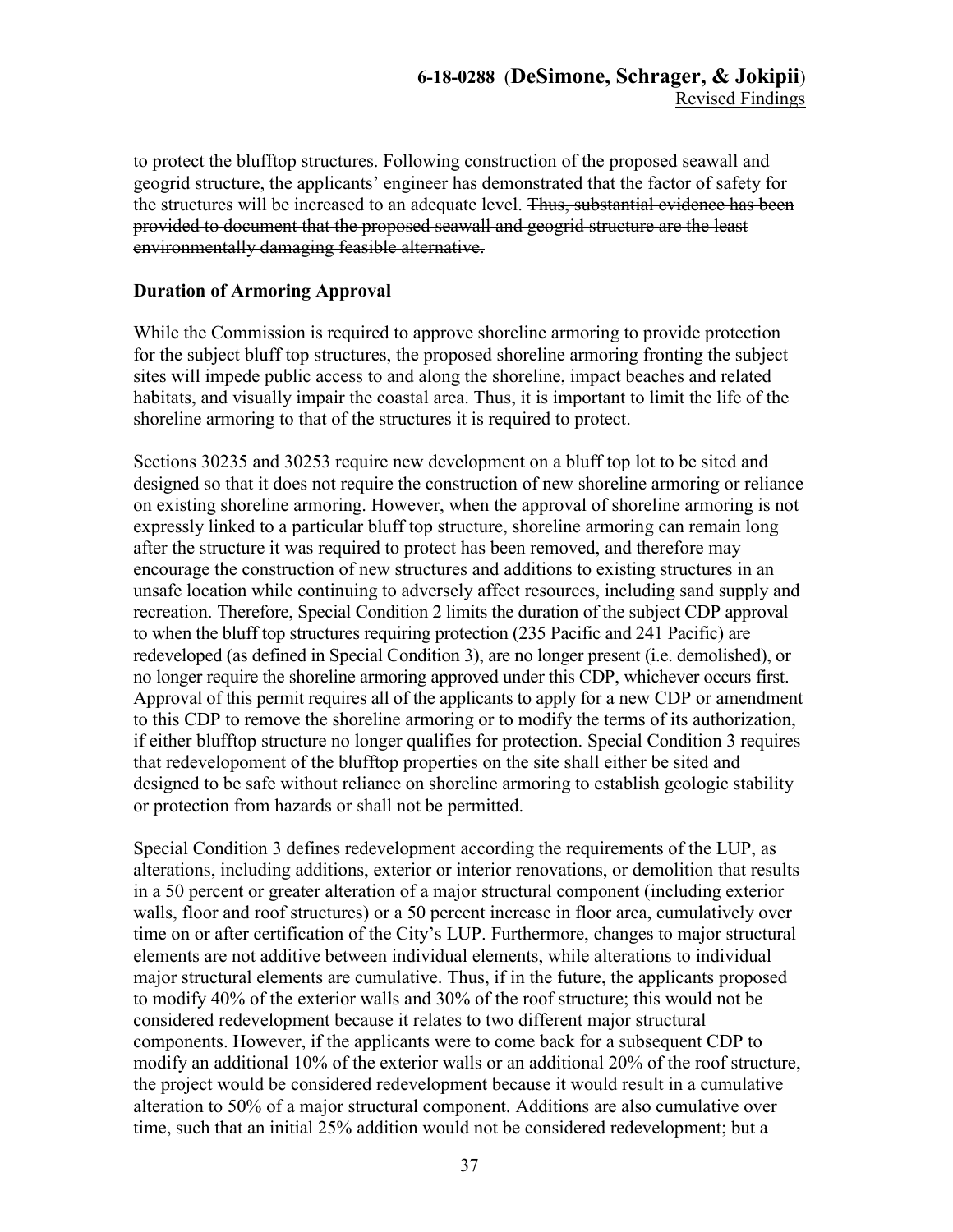# 6-18-0288 (**DeSimone, Schrager, & Jokipii**) Revised Findings

subsequent 25% addition would result in a cumulative 50% increase in floor area, and would thus constitute redevelopment.

Even when a residence is not being entirely demolished and rebuilt, improvements that increase the economic life of the structure in a hazardous location are inconsistent with the Coastal Act and the certified LUP and can reduce the incentive to move the structure landward to reduce risk and the need for shoreline protection. Significant improvements that extend the life of a non-conforming structure in its current location must be limited to those that would not result in the need for future shoreline protection to be consistent with Chapter 3 policies, particularly improvements to portions of blufftop structures located seaward of the Geologic Setback Line (GSL).

Neither the City nor the Commission is required to approve bluff top development projects even when the proposed alterations remain below the 50% bluff top redevelopment threshold. This is especially critical when proposed improvements to nonconforming structures would increase the degree of non-conformity. If bluff top properties are allowed to increase the degree of non-conformity of bluff top structures by undertaking substantial improvements seaward of the GLS and thus extending the life of the structures indefinitely, eventually the structures will require shoreline protection. As the coastline of Solana Beach continues to become more fortified and sea levels continue to rise, it will be even more likely that the public beach fronting the bluffs will become inaccessible at all but the lowest tides. Therefore, consistent with certified LUP Polices 4.17 and 4.18, Special Condition 3 also requires that additions and major structural alterations to the blufftop properties on the site shall be sited and designed to be safe without reliance on shoreline armoring to establish geologic stability or protection from hazards, or shall not be permitted...

If the permittees intends to keep any portion of the shoreline structure in place beyond the 20 year mitigation period or in the future the permittees seek a coastal development permit to construct additional bluff or shoreline protective devices, Special Condition 6 requires the applicants to include the submittal of sufficient information for the Commission to consider the need and potential alternatives.

# **Monitoring and Maintenance**

Additional conditions of approval ensure that the applicants and the Commission know when repairs or maintenance are required, by requiring the applicants to monitor the condition of the seawall at three-year intervals. The monitoring will ensure that the applicants and the Commission are aware of any damage to or weathering of the seawall and can determine whether repairs or other actions are necessary to maintain the seawall in its approved state. Special Condition 2 requires the applicants to submit a monitoring report that evaluates the condition and performance of the seawall and overall site stability, and to submit recommendations, if any, for necessary maintenance, repair, changes or modifications to the project. Special Condition 2 also requires that the applicants install monitoring pegs or markers at ten foot intervals along the face of the entire seawall at the same elevation of the Mean High Tide Line (MHTL) and at an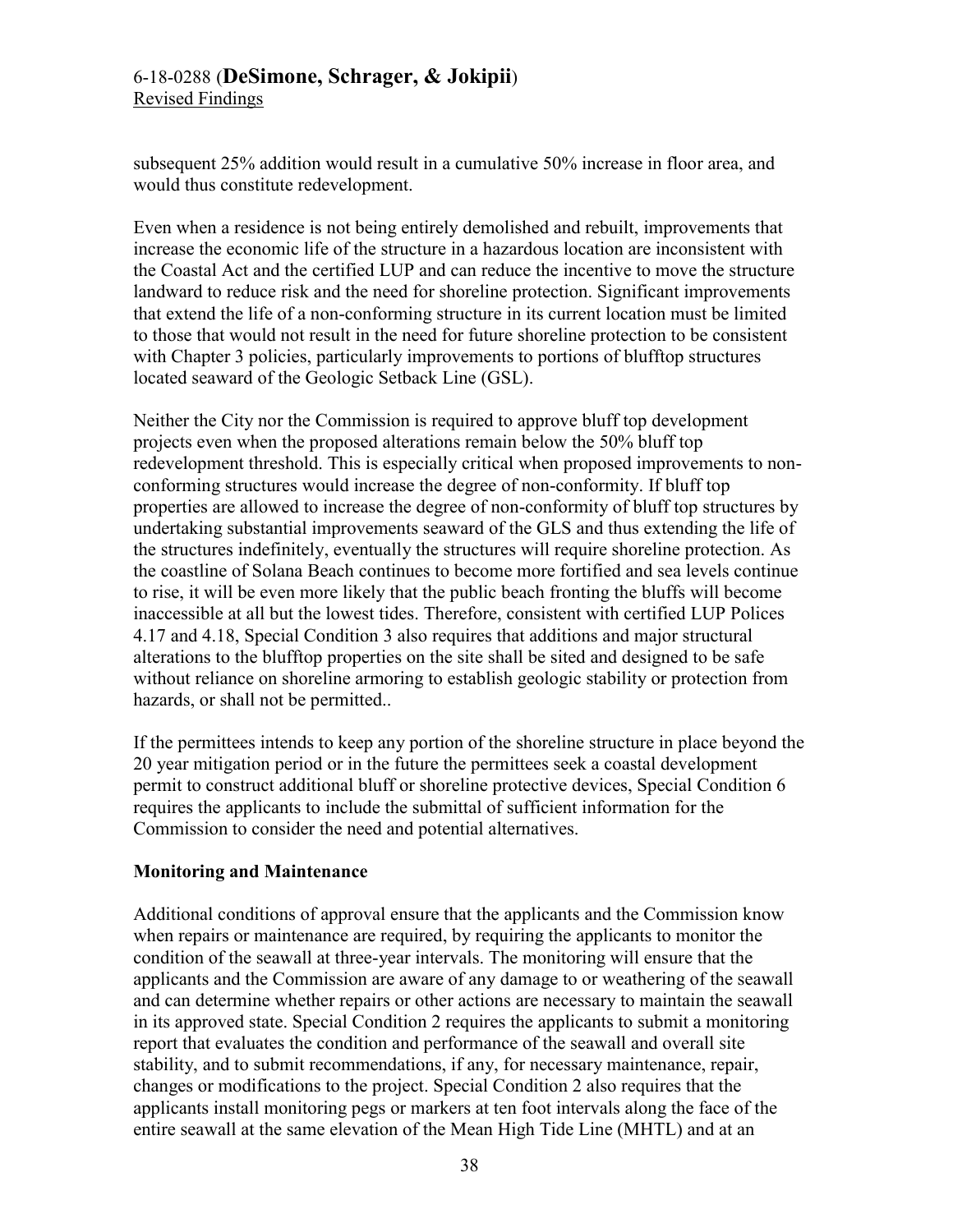elevation of five feet above the MHTL to be used to monitor sand levels and to identify times when the MHTL intersects the face of the seawall. The placement of the monitoring pegs shall be certified by a licensed surveyor. Special Condition 2 also requires that the applicant provide monitoring reports every five years from the date of CDP issuance that evaluate whether the seawall is still required to protect the bluff top structures it was designed to protect. If it is determined that the seawall is no longer needed to protect the blufftop structures, the applicant must submit a CDP application within six months to remove the seawall. In addition, the condition requires the applicants to perform necessary repairs through the coastal development permit process, when required.

Special Condition 1 requires the applicants to submit a final approved site plan that includes the bluff top structures and square footage of all bluff top structures and property lines for the subject sites. In addition, final plans for the project must indicate that the seawall conforms to the bluff contours. The final plans shall also detail the location of any existing accessory improvements on the site. In addition, all runoff from the subject site shall be directed towards the street. Special Condition 5 requires that, prior to issuance of this CDP, the applicants must submit a copy of any required permits from the California State Lands Commission to ensure that no additional requirements are placed on the applicants that could require an amendment to this permit.

To assure the proposed shoreline armoring has been constructed properly, Special Condition 11 requires that, within 30 days of completion of the project, as built-plans and certification by a registered civil engineer be submitted that verifies the proposed seawall has been constructed in accordance with the approved plans. Special Condition 14 requires that during all construction, copies of the signed coastal development permit and approved construction plan shall be maintained on-site and that a construction coordinator be designated. Special Condition 12 acknowledges that the issuance of this permit does not waive any public rights that may exist on the property.

# **Deed Restriction and Waiver of Liability**

Due to the inherent risk of shoreline development, Special Condition 4 requires the applicants to waive liability and indemnify the Commission against damages that might result from the proposed shoreline devices or their construction. The risks of the proposed development include that the proposed shoreline devices will not protect against damage to the blufftop structures from bluff collapse and erosion. In addition, the structure itself may cause damage either to the blufftop structures or to neighboring properties by increasing erosion of the bluffs. Such damage may also result from wave action that damages the seawall. Although as conditioned, the project minimizes these risks, the risks cannot be eliminated entirely. Given that the applicants have chosen to construct the proposed shoreline device despite these risks, the applicants must assume the risks.

To ensure that future buyers of the subject properties receive notice of the CDP and its various restrictions, Special Condition 14 requires the property owners of 235, and 241, and 245 Pacific Avenue to record deed restrictions that incorporate a legal description of each affected parcel and all standard and special conditions required by this CDP.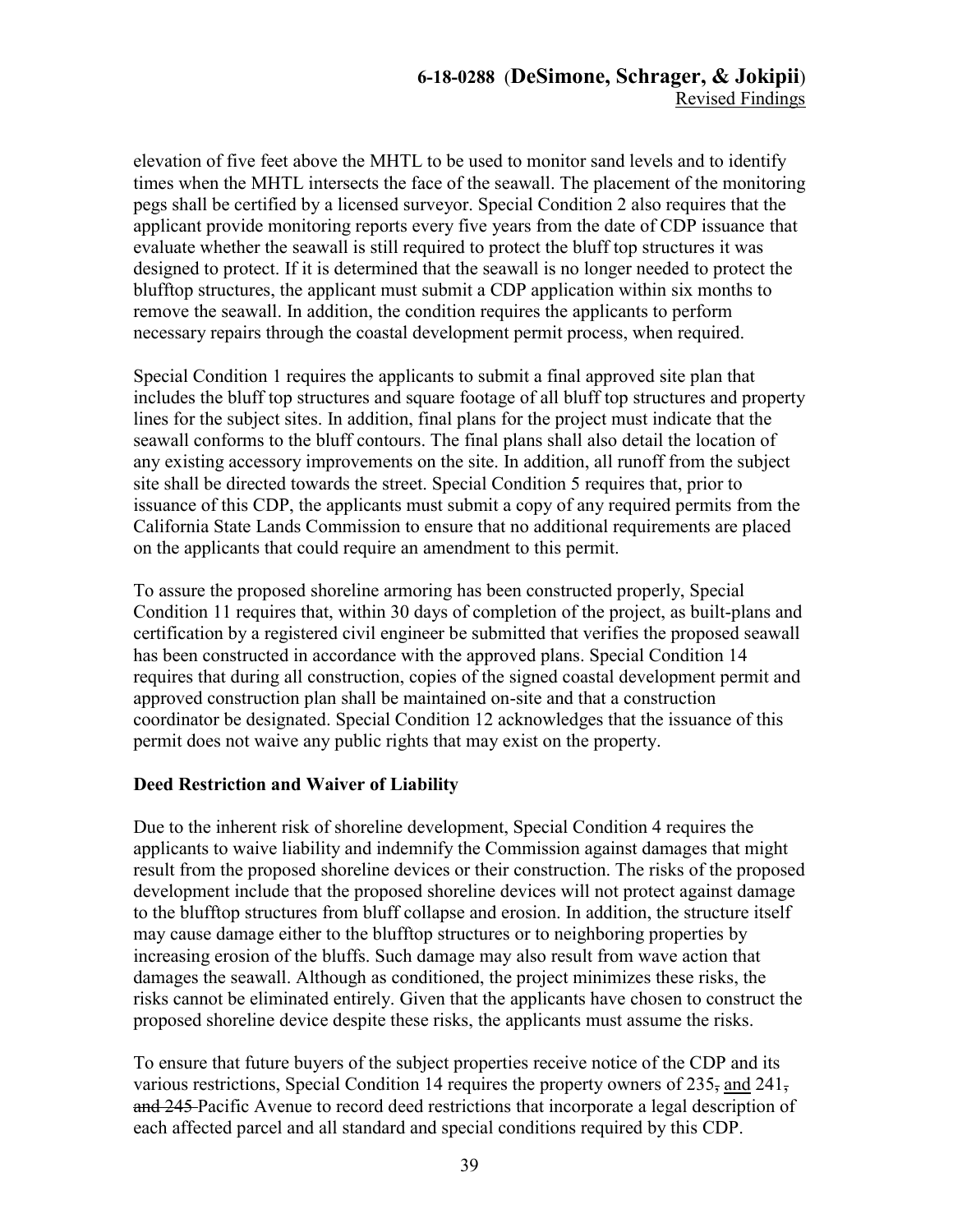In summary, given the low factor of safety on the subject bluff, the exposed clean sand lens, and the close proximity of the existing structures to the bluff edge, the Commission finds that the existing primary blufftop structures are in danger from erosion and that the proposed seawall and geogrid structure is necessary to protect the existing bluff top structures (which were originally constructed prior to the Coastal Act's enactment, 235 and 241 Pacific Avenue). Since the proposed seawall will deplete sand supply, occupy public beach and bluff and fix the back of the beach, Special Condition 7 requires the applicants to make a payment to offset this impact. The proposed project is the least environmentally damaging feasible alternative, with no further feasible mitigation measures or alternatives that would substantially lessen any significant adverse impacts of the development on the environment. Therefore, the Commission finds that the proposed shoreline armoring, as conditioned, is consistent with Sections 30235 and 30253 of the Coastal Act.

# <span id="page-39-0"></span>**C. PUBLIC ACCESS AND RECREATION**

Coastal Act Section 30604(c) requires that every coastal development permit issued for any development between the nearest public road and the sea "shall include a specific finding that the development is in conformity with the public access and public recreation policies of [Coastal Act] Chapter 3." The proposed project is located seaward of the first through public road (Pacific Avenue). Coastal Act Sections 30210 through 30214 and 30220 through 30224 specifically protect public access and recreation. In particular:

*30210. In carrying out the requirement of Section 4 of Article X of the California Constitution, maximum access, which shall be conspicuously posted, and recreational opportunities shall be provided for all the people consistent with public safety needs and the need to protect public rights, rights of private property owners, and natural resource areas from overuse.* 

*30211. Development shall not interfere with the public's right of access to the sea where acquired through use or legislative authorization, including, but not limited to, the use of dry sand and rocky coastal beaches to the first line of terrestrial vegetation.* 

*30212. Public access from the nearest public roadway to the shoreline and along the coast shall be provided in new development projects* 

*30221. Oceanfront land suitable for recreational use shall be protected for recreational use and development unless present and foreseeable future demand for public or commercial recreational activities that could be accommodated on the property is already adequately provided for in the area.* 

*30223. Upland areas necessary to support coastal recreational uses shall be reserved for such uses, where feasible.*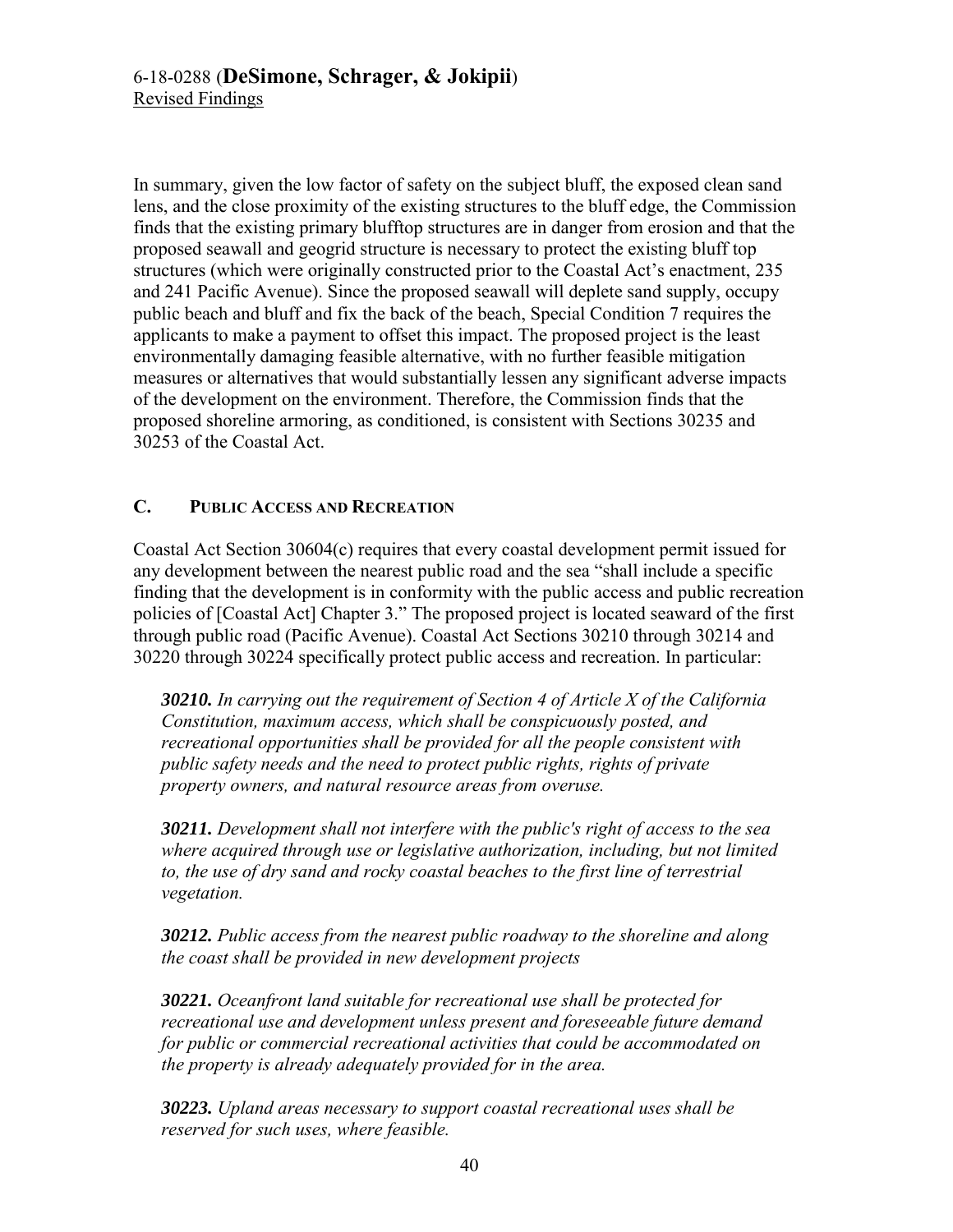Coastal Act Section 30240(b) also protects parks and recreation areas, such as the adjacent beach area. Section 30240(b) states:

*Development in areas adjacent to environmentally sensitive habitat areas and parks and recreation areas shall be sited and designed to prevent impacts which would significantly degrade those areas, and shall be compatible with the continuance of those habitat and recreation areas.* 

Section 30235 of the Coastal Act states, in part:

*Revetments, breakwaters, groins, harbor channels, seawalls, cliff retaining walls, and other such construction that alters natural shoreline processes shall be permitted when required to serve coastal-dependent uses or to protect existing structures or public beaches in danger from erosion, and when designed to eliminate or mitigate adverse impacts on local shoreline sand supply.* 

The City's LUP policies related to public access state:

*Policy 4.50: The bluff property owner shall pay for the cost of the coastal structure or Infill and pay a Sand Mitigation Fee and a Public Recreation Fee per LUP Policy 4.38. These mitigation fees are not intended to be duplicative with fees assessed by other agencies. It is anticipated the fees assessed as required by this LCP will be in conjunction with, and not duplicative of, the mitigation fees typically assessed by the CCC and the CSLC for impacts to coastal resources from shoreline protective devices.* 

*Sand Mitigation Fee - to mitigate for actual loss of beach quality sand which would otherwise have been deposited on the beach. For all development involving the construction of a bluff retention device, a Sand Mitigation Fee shall be collected by the City which shall be used for beach sand replenishment and/or retention purposes. The mitigation fee shall be deposited in an interest-bearing account designated by the City Manager of Solana Beach in lieu of providing sand to replace the sand that would be lost due to the impacts of any proposed protective structure. The methodology used to determine the appropriate mitigation fee has been approved by the CCC and is contained in LUP Appendix A. The funds shall solely be used to implement projects which provide sand to the City's beaches, not to fund other public operations, maintenance, or planning studies.* 

*Sand Mitigation Fees must be expended for sand replenishment and potentially for retention projects as a first priority and may be expended for public access and public recreation improvements as secondary priorities where an analysis done by the City determines that there are no near-term, priority sand replenishment Capital Improvement Projects (CIP) identified by the City where the money could be allocated. The Sand Mitigation funds shall be released for secondary priorities only*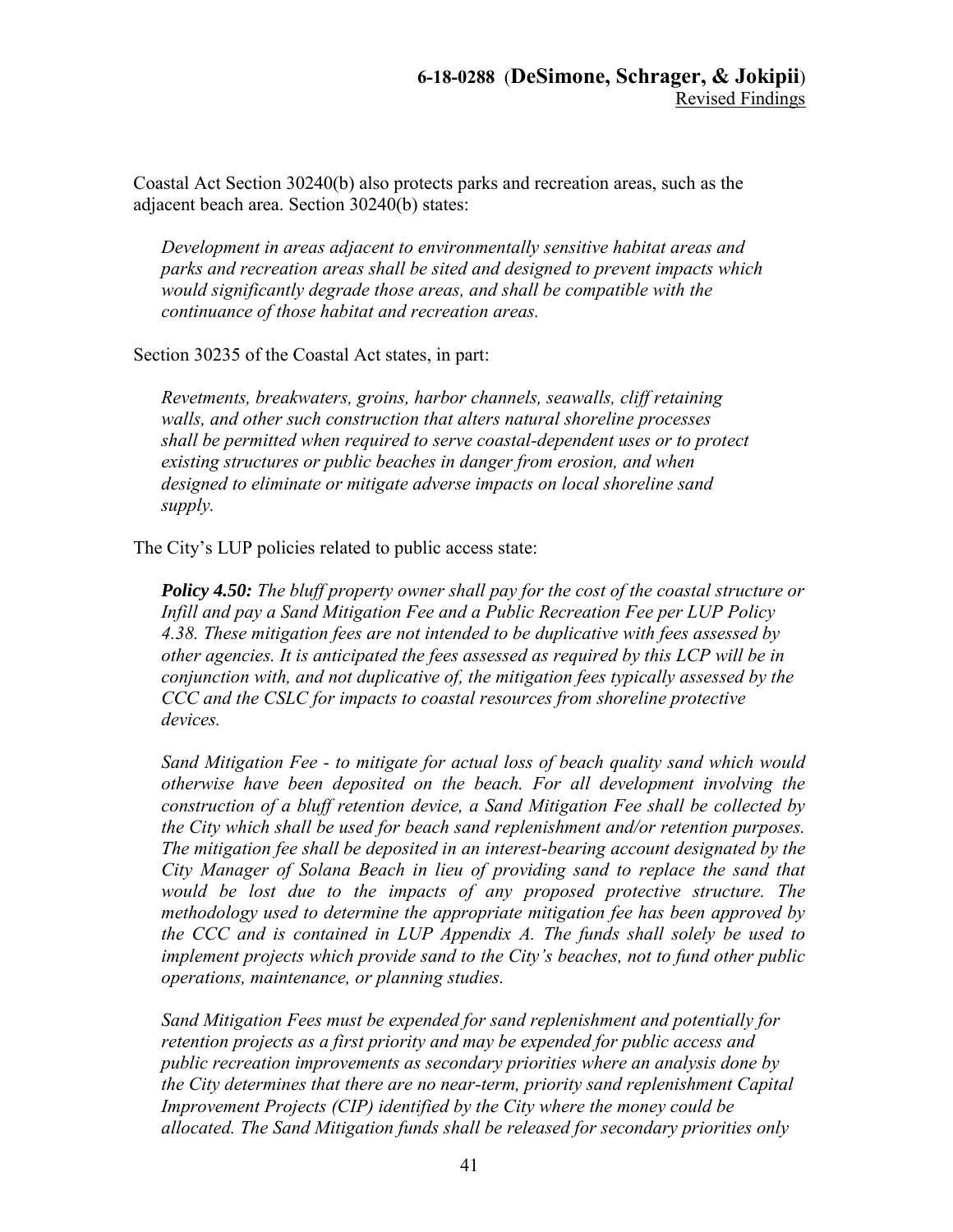*upon written approval of an appropriate project by the City Council and the Executive Director of the Coastal Commission.* 

*Public Recreation Fee – The City and the CCC have developed a method for calculating a Public Recreation Fee for the City of Solana Beach. To mitigate for impacts to public access and recreation resulting from loss of beach area, for all development involving construction of a bluff retention device, a Public Access and Recreation Fee shall be collected by the City which shall be deposited in an interestbearing account designated by the City Manager of Solana Beach in lieu of providing beach area to replace the public access and coastal recreation benefits that would be*  lost due to the impacts of any proposed protective structure. The method used to *determine the appropriate mitigation fee has been approved by the CCC and is contained in LUP Appendix C. The funds shall solely be used to implement projects which augment and enhance public access and coastal recreation along the shoreline, not to fund other public operations, maintenance or planning studies.* 

*Project applicants have the option of proposing a public recreation/access project in lieu of payment of Public Recreation Fees to the City. At the City's discretion, these projects may be accepted if it can be demonstrated that they would provide a directlyrelated recreation and/or access benefit to the general public.* 

*Public Recreation Fees must be expended for public access and public recreation improvements as a first priority and for sand replenishment and retention as secondary priorities where an analysis done by the City determines that there are no near-term, priority public recreation or public access CIP identified by the City where the money could be allocated. The Public Recreation funds shall be released for secondary priorities only upon written approval of an appropriate project by the City Council and the Executive Director of the Coastal Commission.* 

Section 30235 of the Coastal Act requires that shoreline protection be designed to eliminate or mitigate adverse impacts on local shoreline sand supply. An issue of major concern facing California today is the fast pace of disappearing beaches due to natural processes (i.e. erosion, subsidence and storm events) and anthropogenic factors (coastal development and sand supply interruptions). Seawalls, revetments, and other types of hard armoring have long been used to protect backshore development from erosion and flooding, but future accelerated sea level rise and extreme storm events will heighten the rate of beach loss and potential exposure of the backshore to hazards. Hard armoring already results in unintended ecological and public access consequences, such as loss of biodiversity and ecosystem services and displacement of recreational beach area with protective structures.

Some of the effects of a shoreline protective structure on the beach, such as scour, end effects and modification to the beach profile are temporary or difficult to distinguish from all the other actions that modify the shoreline. Seawalls also have non-quantifiable effects on the character of the shoreline and visual quality. However, some of the effects which a structure may have on natural shoreline processes can be quantified. Three of the effects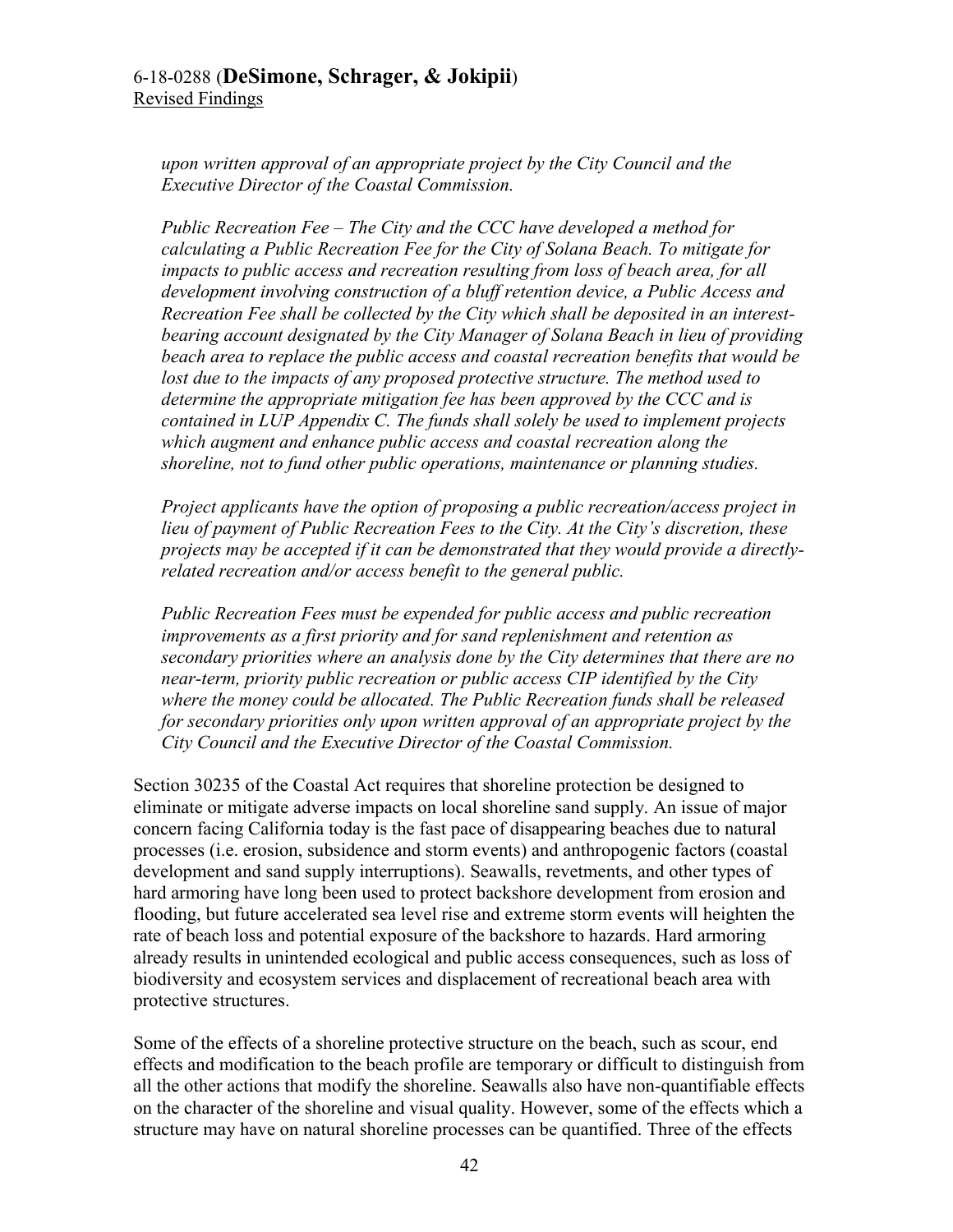from a shoreline protective device which can be quantified are: 1) loss of the beach/bluff area on which the structure is located; 2) the long-term loss of beach/bluff which will result when the back beach/bluff location is fixed on an eroding shoreline; and 3) the amount of material that would have been supplied to the beach if the back beach or bluff were to erode naturally.

Loss of beach material and loss of beach area are two separate concerns. A beach is the result of both sandy material and a physical area between the water and the back beach. Thus, beach area is not simply a factor of the quantity of sandy beach material.

In recent years the Commission has calculated and required separate mitigation for both the direct losses of beach area and the losses of beach sand. The Commission's mitigation approach for sand loss has been relatively straightforward. The sand mitigation fee quantifies lost sand volume and the cost of the replacement sand. The proposed seawall will halt or slow the retreat of the entire bluff face. The bluff consists of a significant amount of compacted sand. As the bluff retreated historically, this sand was contributed to the littoral sand supply to nourish beaches throughout the region. The proposed seawall will halt this contribution to the littoral cell. Based on bluff geometry and the composition of the bluff materials, the applicants estimated that the seawall will prevent approximately 2,170 1,356.8 cubic yards of sand from reaching the littoral cell (based on a bluff erosion rate of 0.4 ft. /yr. and an initial 20 year mitigation period). At estimated sand cost of \$13.67 per cubic yard (provided by the applicant, and based on three estimates from local contractors); this sand would have a value of \$29,669 \$18,547.46 [\(Exhibit 8\)](https://documents.coastal.ca.gov/reports/2019/9/w21a/w21a-9-2019-exhibits.pdf).

This loss of beach area has impacts on public access and recreation. The project site is located on a public beach that is utilized by local residents and visitors for a variety of recreational activities, such as swimming, jogging, walking, surf fishing, beachcombing and sunbathing. The site is located just north of the Fletcher Cove Beach Park. The beach fronting the subject site is narrow, and at high tides throughout the year it is inundated with water and inaccessible. The proposed seawall will be constructed on the public beach that would otherwise be available for public use and, therefore, will have both immediate and long-term adverse impacts on public access and recreational opportunities.

## Public Trust

In addition to the Coastal Act policies that support public access and equal opportunities for recreation, the Commission has the responsibility to protect the public trust and public trust uses.<sup>1</sup> Coastal Act regulations<sup>2</sup> define public trust lands as "all lands subject" to the

 $\overline{a}$ <sup>1</sup> The State of California acquired sovereign ownership of all tidelands and submerged lands and beds of navigable waterways upon its admission to the United States in 1850. The State holds and manages these lands for the benefit of all people of the State for statewide purposes consistent with the common law Public Trust Doctrine ("public trust"). In coastal areas, the landward location and extent of the State's sovereign fee ownership of these public trust lands are generally defined by reference to the ordinary high water mark (Civil Code, §670), as measured by the mean high tide line (*Borax Consol. v. City of Los*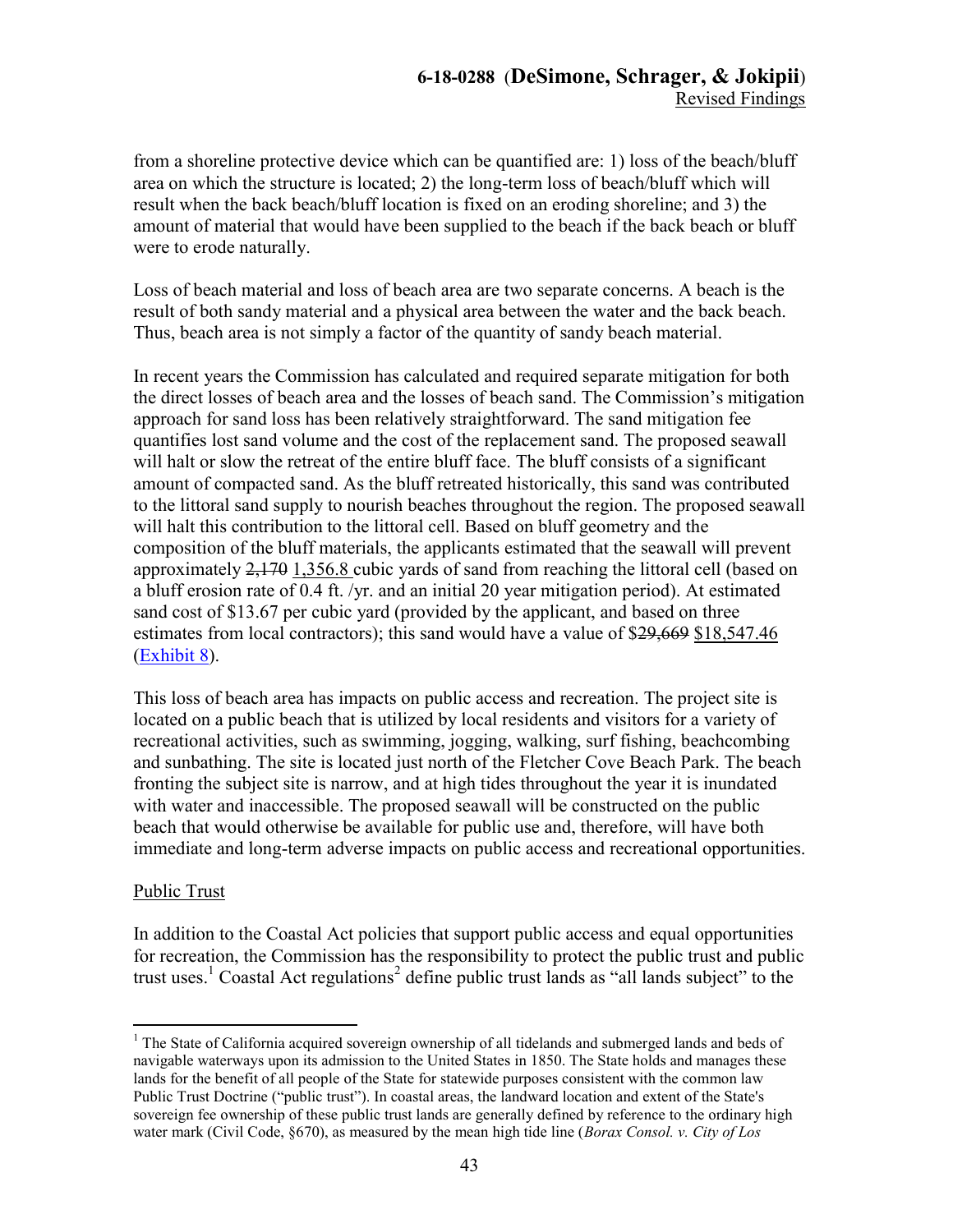common law public trust and associated with trust purposes, including recreation. In the common law, the doctrine traditionally protects in-water uses such as fishing and navigation, but has been extended to protect the environment (*Marks v. Whitney* (1971) 6 Cal.3d 251, 259-260), and associated resources that affect trust lands, such as nonnavigable tributaries supplying water to a lake (*Nat'l Audubon Soc. v. Super. Ct.* (1983) 33 Cal. 419, 436-437). In some jurisdictions, the doctrine explicitly protects "dry sand" recreation adjacent to public trust lands (*Matthews v. Bay Head Improvement Assn.*  (1984) 95 N.J. 306, 331-332), on the rationale that "reasonable enjoyment" of the shore and sea cannot be realized without some use of the dry sand area *(id.* at p. 325).<sup>3</sup> California recognizes access as a component of public trust resources. A July 2017 report by the Stanford Center for Ocean Solutions explains that agencies "may not undertake or authorize uses of uplands without appropriate safeguards for nearby public trust resources and uses."<sup>4</sup> The State Lands Commission, which administers leases on public trust lands, analyzes the entire area of public trust impacts, including impacts on upland recreation.<sup>5</sup> Thus, use of dry land adjacent to the public trust may not interfere with recreation and other public trust uses.

The concern is complicated by the effects of sea level rise. As sea levels rise, and beaches and bluffs migrate inland, maintaining residential development adjacent to the shoreline will in many cases cause the narrowing and eventual loss of beaches, dunes and other shoreline habitats as well as the loss of offshore recreational areas. This narrowing, often referred to as the "coastal squeeze," can occur when shoreline protection or other fixed development prevents the landward migration of the beach that would have otherwise occurred.

As discussed above, the proposed seawall will take up the public beach, and as a result will impact the ability of the public to recreate on the beach, interfering with public trust uses. A tourist website<sup>6</sup> describes nearby Fletcher Cove Beach as Solana Beach's "main" central beach, nicknamed Pillbox for the historic gunnery installations on the bluff. Activities include surfing, bodyboarding, fishing, swimming, kayaking, and whale watching. The beach has stayed wide enough so far that when the tide is up, passive recreation is still available, including the ability to walk to Tide Beach Park to the north and Del Mar North Beach to the south. Tide Beach Park<sup>7</sup> similarly offers swimming,

 $\overline{a}$ 

[http://www.slc.ca.gov/Info/Reports/Broad\\_Beach/3.2\\_Recreation.pdf.](http://www.slc.ca.gov/Info/Reports/Broad_Beach/3.2_Recreation.pdf)

*Angeles* (1935) 296 U.S. 10); these boundaries remain ambulatory, except where there has been fill or artificial accretion.

<sup>&</sup>lt;sup>2</sup> Cal. Code of Regs., title 14,  $\S$  13577(f).

<sup>&</sup>lt;sup>3</sup> In a 2005, the same court affirmed *Matthews* and described access over uplands as "integral to the public trust doctrine." (*Raleigh Ave. Beach Assn. v. Atlantis Beach Club, Inc.* (2005) 185 N.J. 40, 53.)

<sup>4</sup> Center for Ocean Solutions, Stanford Woods Institute for the Environment, The Public Trust Doctrine: A Guiding Principle for Governing California's Coast Under Climate Change (2017), p. 5.

<sup>&</sup>lt;sup>5</sup> See e.g., Section 3.2.4, Public Trust Impact Analysis, Broad Beach Restoration Project Revised Analysis of Impacts to Public Trust Resources and Values, July 2014, including discussion of long-term impacts on recreational use at pp. 3.2-23 to 26. Available at

<sup>&</sup>lt;sup>6</sup> See [https://www.californiabeaches.com/beach/fletcher-cove-beach/.](https://www.californiabeaches.com/beach/fletcher-cove-beach/)

<sup>&</sup>lt;sup>7</sup> See https://www.californiabeaches.com/beach/tide-beach-park/.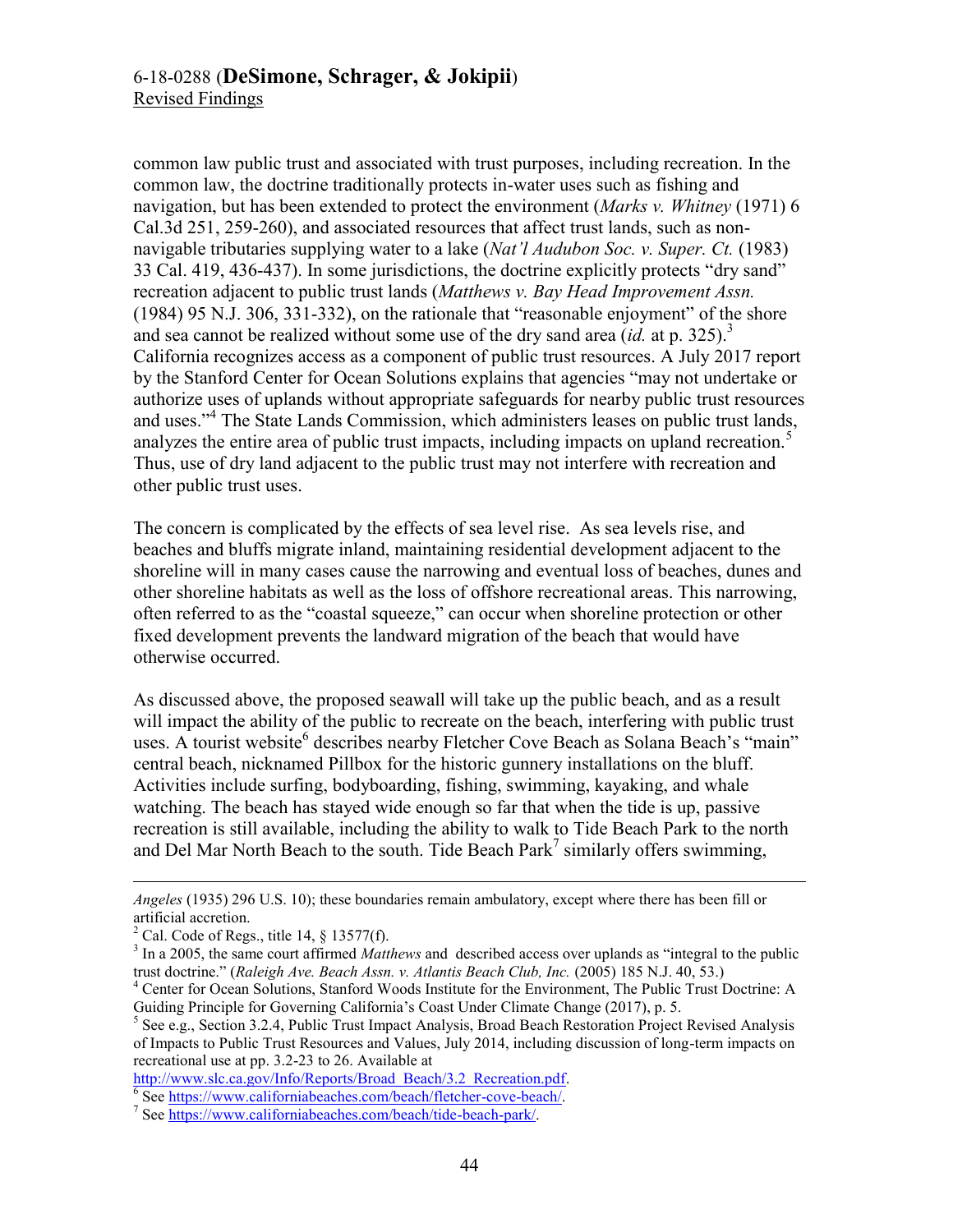surfing, and bodyboarding, along with scuba diving, tide pooling, and fishing. At high tide during various points in the year, however, the beach is confined to a cove below the bluffs.

In addition to the loss of recreation and cramping of access, hard armoring can also result in nuisance conditions for neighbors who suffer increased flooding or erosion as a result of nearby seawalls. Other detrimental impacts may include negative visual impacts and interference with ecosystem functions. The effectiveness of hard armoring to protect development will also be reduced as sea level rises and storm intensity and frequencies increase. Relatedly, shoreline armoring costs will increase over time as coastal hazards and storms cause elevated levels of damage and increasing need for repair and maintenance.

Appropriate mitigation for the subject development would be creation of additional public beach area in close proximity to the impacted beach area. However, all of the beach areas in Solana Beach are already in public ownership, such that there is not private beach area available for purchase. Therefore, on November 28, 2018, the Commission certified an in-lieu fee method to quantify and then mitigate for recreational losses due to encroachment by a seawall and then long-term beach loss due to fixing the back of the beach in the city of Solana Beach (Ref: LCP-6-SOL-16-0020-1). The City previously had an interim program in place that required applicants proposing shoreline armoring to make a \$1,000/linear ft. deposit for shoreline armoring until such time that the aforementioned Public Recreation Fee method was finalized. The Commission has accepted the City of Solana Beach's interim mitigation program for numerous seawall projects (Ref. CDP Nos. 6-02-039-A1/Seascape Chateau, 6-07-134/Brehmer, Matchinske, & Caccavo, 6-03-33-A5/Surfsong, 6-08-73/Cummings & DiNoto, et. al., 6- 08-122/Winkler, 6-09-033/Garber et. al., 6-13-025/Koman et al., 6-13-0437/Presnell & Graves, 6-13-0948/Bannasch, and 6-16-0281/Winkler & Lucker). Each of these recent coastal development permits for seawalls were also conditioned to require the applicants to apply for an amendment to their coastal development permit within six months of the Commission's certification of the City's economic study in order to reassess the in-lieu mitigation fee.

The Public Recreation Fee method is included in the City's certified Land Use Plan (LUP). LUP Policy 4.50 requires applicants to pay a mitigation fee for public access and recreation impacts caused by bluff retention devices, consistent with the mitigation method detailed in Appendix C of the LUP [\(Exhibit 14\)](https://documents.coastal.ca.gov/reports/2019/9/w21a/w21a-9-2019-exhibits.pdf). Appendix C summarizes the proposed public recreation mitigation method, and includes a fee schedule to determine the required Public Recreation Fee to mitigate for impacts to public beach access and recreation that are expected to result from the construction of a coastal structure or nonerodible seacave/notch infill over a 20 year mitigation period.

The City's public recreation mitigation method was derived using certain economic concepts that primarily depend on 1) choice of a proxy, or 'stand-in', for recreational value of the beach per visitor per day (also called the beach day use value), 2) estimated numbers of beach visitors annually, and 3) the area of beach impacted by shoreline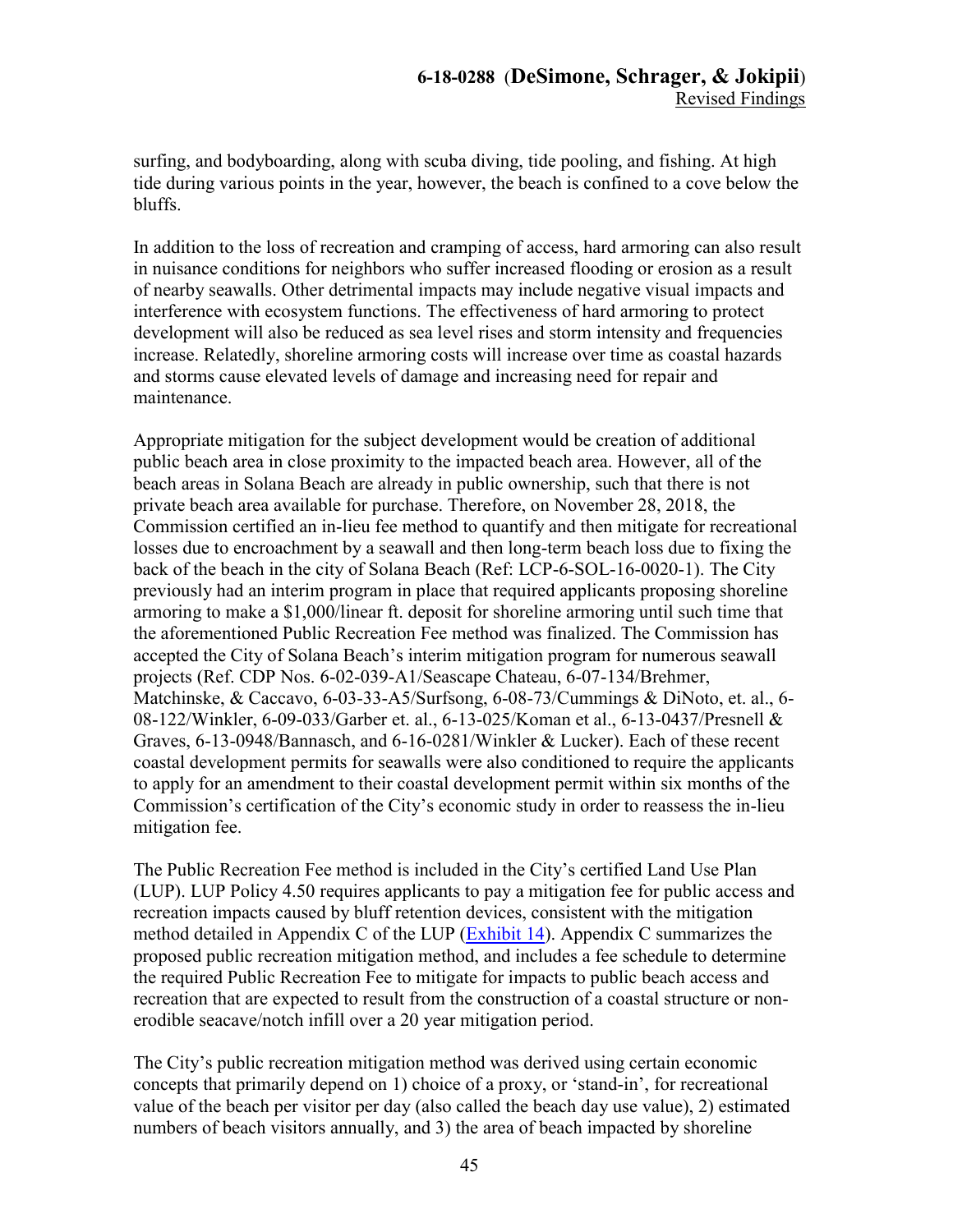armoring. The day use value was estimated using surveys that assessed the amount of time visitors spent traveling to get to and from the beach and the estimated cost of travel (including time value based on income). The seasonal beach day use value per person per day for Solana Beach is \$35.56 (2016 dollars) in the summer and \$21.00 (2016 dollars) in the winter. This number was then multiplied by the estimated total number of adult visitors to the beach per year to derive the annual recreational value of the entire beach. The value of the City's Junior Lifeguard Program was then added to obtain the total estimated beach recreation value. Thus, the key variables that are used to calculate the Solana Beach annual recreational value are day use value and attendance:

Annual Recreational Value ( $\sqrt{s}$ /yr) = Day Use Value ( $\sqrt{s}$ /person) x attendance (people/yr) + Jr. Lifeguard Program (\$)

Because the Public Recreation Fee method uses annual recreation value to determine the loss in recreational value associated with loss of beach area, another key variable for the Public Recreation Fee calculations is the size of the beach. Thus, the method divides its proxy for the annual recreational value by the size of the beach to get a dollar value per square foot of beach area. This metric allows valuation per square foot of beach lost due to a coastal structure or non-erodible seacave/notch infill.

Annual Recreational Value per sq ft ( $\sqrt{s}$ /yr per sq ft) = Annual Recreational Value ( $\sqrt{s}$ /yr) / Area of Solana Beach (sq ft)

The Public Recreation Fee is then applied in roughly the same manner as the Commission has done in the past, in that the mitigation calculation is based on the direct encroachment by the bluff retention device (Encroachment loss) and beach area that would have formed due to passive erosion over a 20 year mitigation period (Passive erosion loss). The City's Public Recreation Fee method also requires that the area of existing notches or seacaves located landward of a proposed seawall be included as a part of the encroachment area.

```
Public Recreation Fee (\frac{20 \text{ years}}{20 \text{ years}}) = Encroachment loss (\text{S}) + Passive erosion loss (\text{S})
```
Appendix C of the LUP includes the following public recreation impact mitigation fee schedule: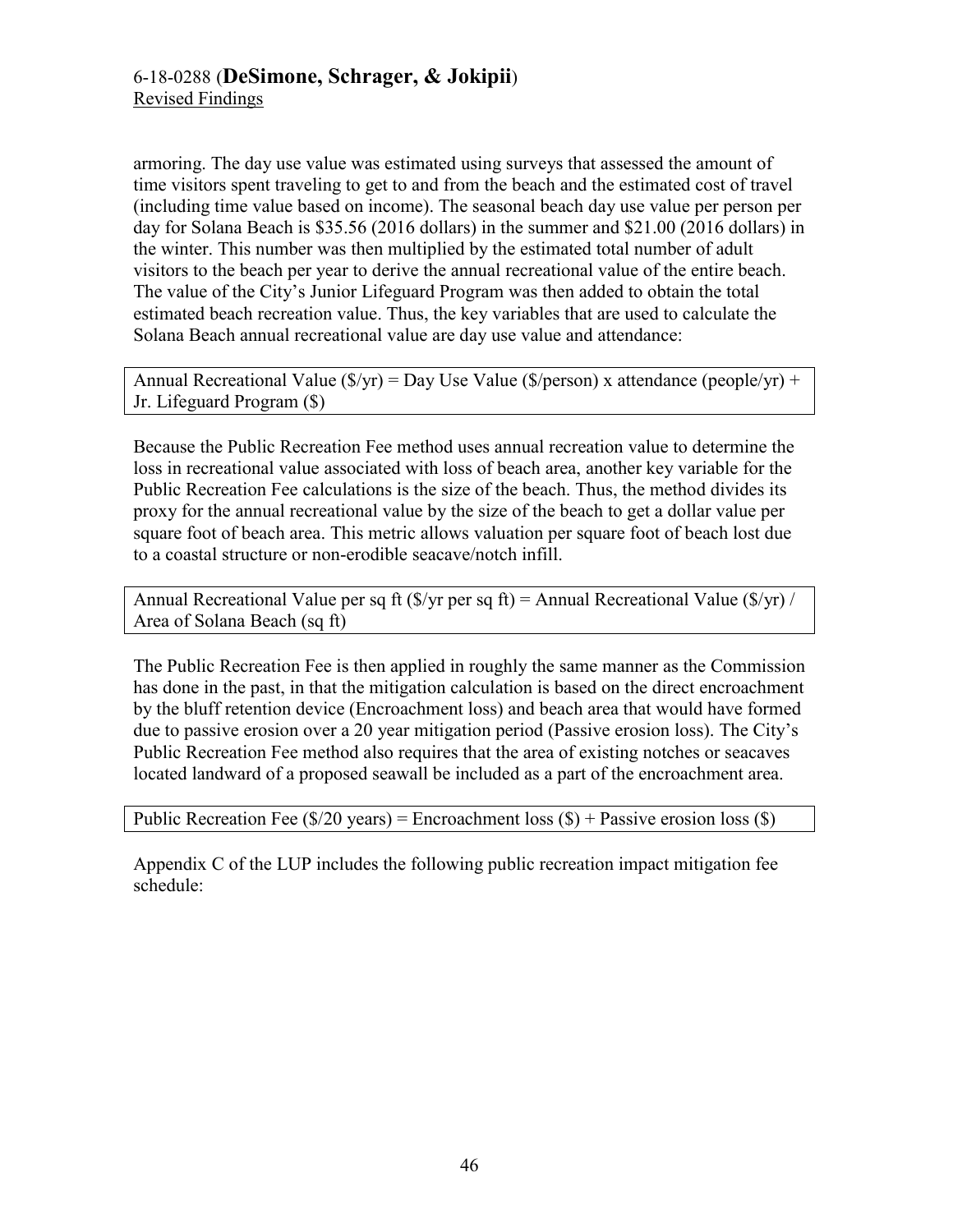| Table 1 - Public Recreation Impact Mitigation Fee Schedule |                                   |                                    |  |  |
|------------------------------------------------------------|-----------------------------------|------------------------------------|--|--|
| <b>Permit Year</b>                                         | <b>Initial Area Rate (Per SF)</b> | <b>Bluff Retreat Rate (Per LF)</b> |  |  |
| 2016                                                       | \$121                             | \$600                              |  |  |
| 2017                                                       | \$124                             | \$630                              |  |  |
| 2018                                                       | \$126                             | \$662                              |  |  |
| 2019                                                       | \$129                             | \$698                              |  |  |
| 2020                                                       | \$131                             | \$737                              |  |  |
| 2021                                                       | \$134                             | \$780                              |  |  |
| 2022                                                       | \$136                             | \$825                              |  |  |
| 2023                                                       | \$139                             | \$874                              |  |  |
| 2024                                                       | \$142                             | \$926                              |  |  |
| 2025                                                       | \$145                             | \$982                              |  |  |
| 2026                                                       | \$148                             | \$1,044                            |  |  |

The Initial Area Rate in Table 1 represents the use value of one sq. ft. of beach area over a 20-year period and this use value is multiplied by the total area of encroachment of a Bluff Retention Device (Initial Area) to determine the fee. The use value is increased each year to reflect an estimated 2% Consumer Price Index (CPI). The use value is also subject to a 2% Present Value (PV), which offsets the CPI over the 20 year mitigation period.

The Bluff Retreat Rate (Per Linear Ft.) in Table 1 is equal to one linear ft. (Bluff Retreat Length) multiplied by 20 years of estimated erosion multiplied by the use value of one sq. ft. of beach. It represents the use value of the expected beach area that would otherwise be available for public use through passive erosion if the Bluff Retention Device was not constructed. An erosion rate of 0.4 ft. per year is assumed between 2016 and 2025 and an erosion rate of 0.673 is assumed between the years 2026 and 2046. The use value increases each year to reflect an estimated 2% CPI.

The length of the portion of the proposed seawall fronting 241 and 235 Pacific Avenue is 150 100 feet and the width of the proposed seawall is 2.33 feet. As identified in the table above, for permit year 2019, the Initial Area Rate is \$129/sq. ft. and the Bluff Retreat Rate is \$698/sq. ft. The following calculations are used to determine the Public Recreation Fee for the proposed seawall:

Initial Area (Seawall) =  $150$  100 ft. x 2.3 ft. =  $349.5$  230 sq. ft. Initial Area Rate =  $349.5$  230 sq. ft. x \$129 =  $45,086$  \$29,670 Bluff Retreat Rate =  $150100$  ft. X  $698 = $104,700$  \$69,800 Public Recreation Fee =  $$45,086 + $104,700 = $149,786 $29,670 + $69,800 =$ \$99,470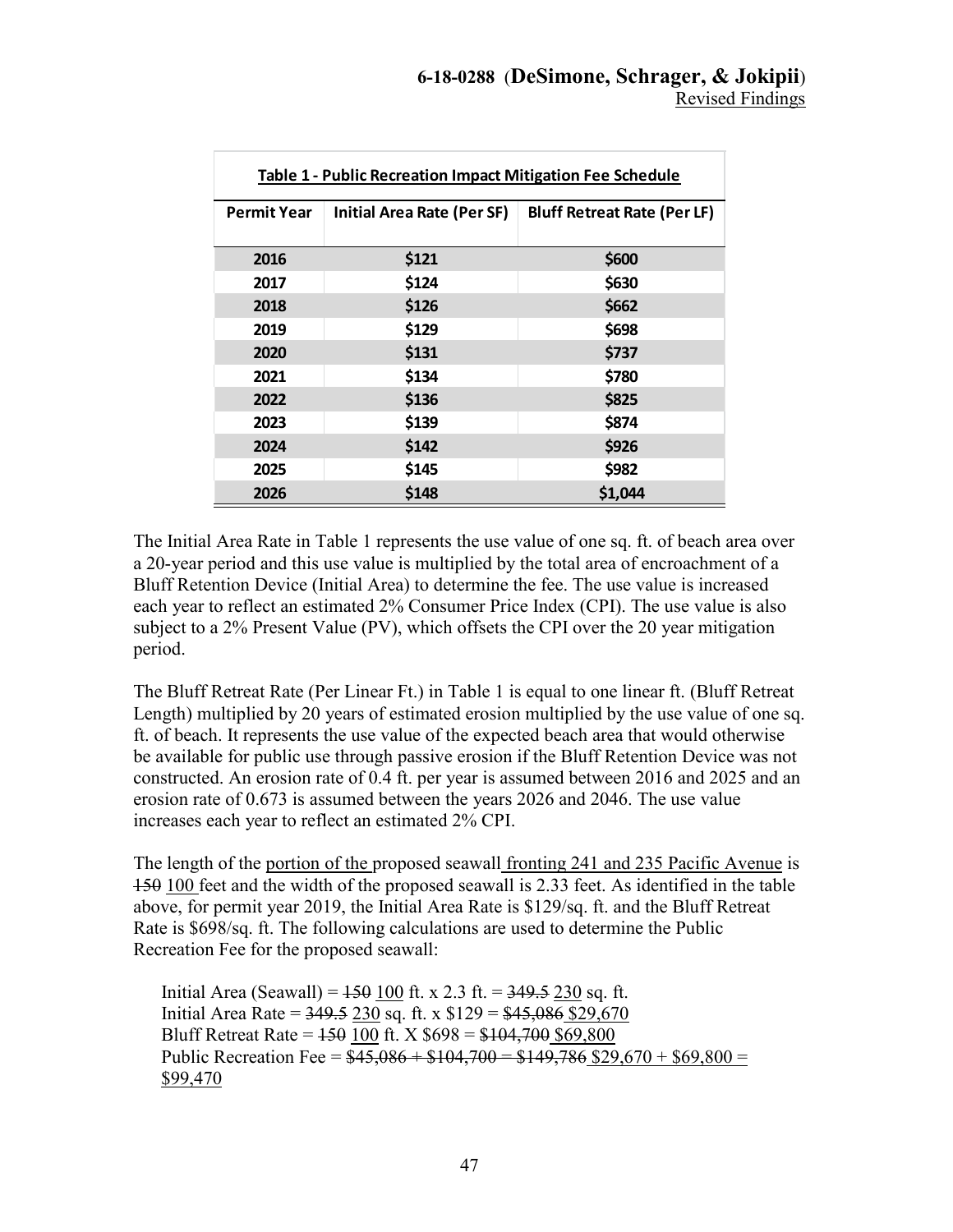In this case, a previous property owner at 241 Pacific Avenue already paid \$22,000 into the City's interim mitigation program pursuant to the City's approval of the caisson and grade beam upper bluff retention system (Ref: City of Solana Beach CUP 17-07-15). The City determined that the 50 ft. long retention system and the two eight ft. lateral returns were subject to the \$1,000 per linear ft. mitigation deposit, resulting in a total assessed mitigation deposit of \$66,000. However, the City only required that 1/3 of the deposit be paid at the time of permit issuance and conditioned that the remainder of the fee would be paid annually until the year 2081. The property owner made the initial payment of \$22,000, but did not make any of the subsequent annual payments. The amount paid into the interim fee program can be deducted from the total calculated Public Recreation Fee (\$149,786 \$99,470 - \$22,000) for a total fee of \$127,786 \$77,470 [\(Exhibit 9\)](https://documents.coastal.ca.gov/reports/2019/9/w21a/w21a-9-2019-exhibits.pdf).

Special Condition 7 requires the applicants to provide evidence, in a form and content acceptable to the Executive Director, that a fee of \$127,786 \$77,470 has been deposited in a Shoreline Account established by the City of Solana Beach, in-lieu of providing new beach area to replace the beach are that will be lost due to the impacts of the seawall for the an initial 20 year period beginning on the building permit completion certification date. All interest earned by the account shall be payable to the account for the purposes stated below.

The City's Public Recreation Fee program would typically require that the fee for any seacave or notch at the base of the bluff also be paid prior to issuance of the Coastal Development Permit. However, in this case, the sand level is too high to safely investigate the extent of any seacave or notch at the site, without the use of mechanized digging equipment. Therefore, Special Condition 7 also requires that within 30 days of the start of construction, the applicants submit documentation of the area of any notch or seacave at the base of the bluff (i.e., the depth and width between the rear of the notch or seacave and the bluff drip line) to the Commission and to the City and submit an additional an additional in-lieu Public Access Fee to the City for the area based on the City's Public Access Fee method.

Public Recreation Fees must be expended for public access and public recreation improvements as a first priority and for sand replenishment and retention as secondary priorities where an analysis done by the City determines that there are no near-term, priority public recreation or public access Capital Improvement Projects (CIP) identified by the City where the money could be allocated. The Public Recreation funds shall be released for secondary priorities only upon written approval of an appropriate project by the City Council and the Executive Director of the Coastal Commission.

Prior to the completion of the initial 20 year period, the applicant is required to submit an amendment application to the Commission to either remove or modify the permitted shoreline armoring or to provide a geotechnical reports with evidence that the shoreline armoring must be retained and to provide mitigation for the subsequent 20 year period. As shown in Figure 1 (which is part included in Appendix C of the LUP), in subsequent mitigation periods, mitigation shall include the direct shoreline protection device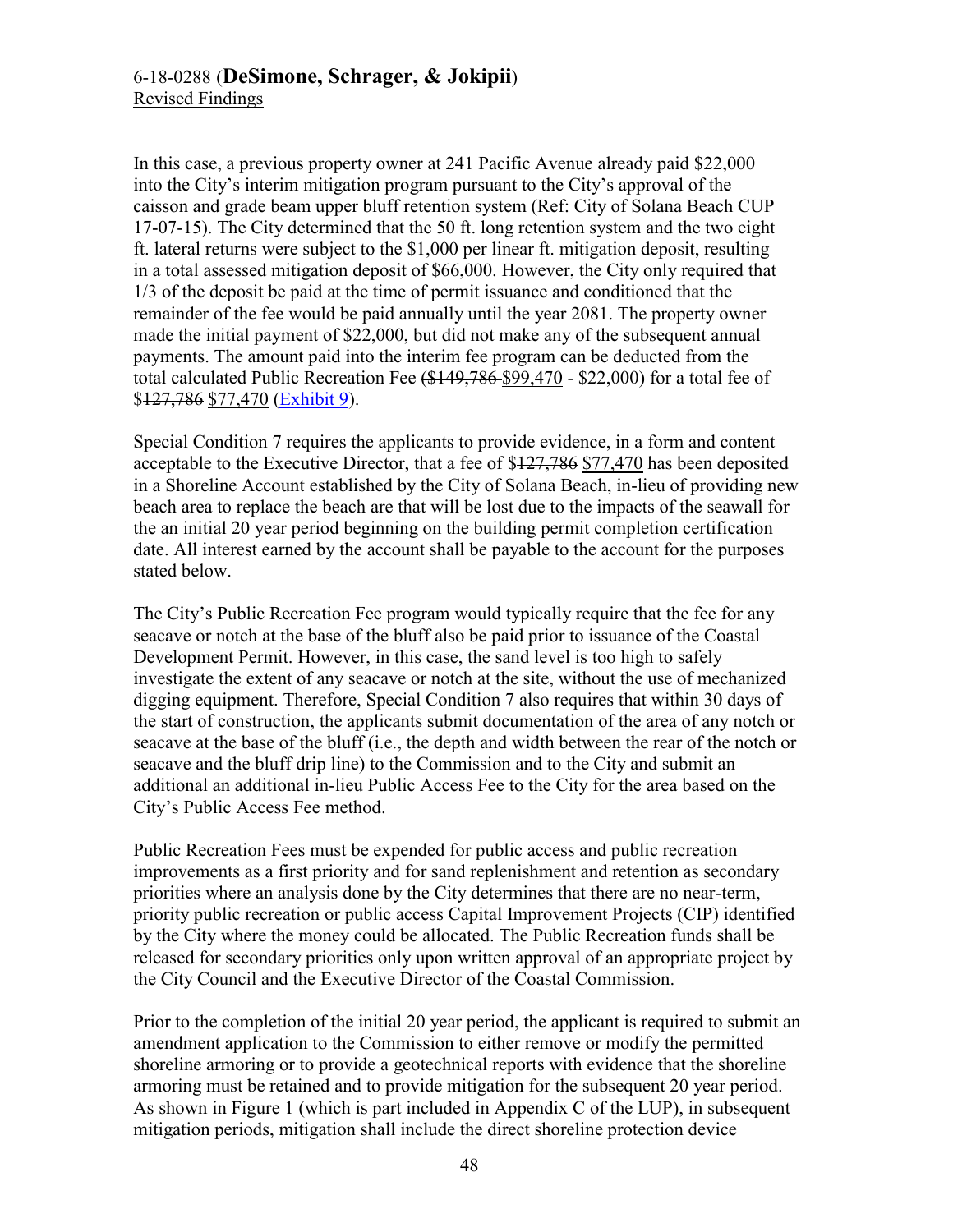encroachment and all beach area that would have otherwise been available to the public through passive erosion had the shoreline armoring not been constructed.

Figure 1



Additionally, the proposed project directly encroaches on public property. Special Condition 10 requires that, prior to commencement of construction; the applicants must execute an Encroachment Agreement approved by the City (consistent with Policy 4.48 of the City's approved LUP). Pursuant to the encroachment agreement, the applicant shall recognize that the proposed seawall is located on City property and that the City may require that the seawall be removed at any time. If the City requires removal, the permittees shall submit an amendment to this CDP within 90 days proposing removal of the encroachment in its entirety, and may only remove the encroachment after the Commission issues the CDP amendment.

The use of the beach or public parking areas for staging of construction materials and equipment can also impact the public's ability to gain access to the beach. Special Condition 8 requires that the applicants submit a construction staging and material storage plan for the subject development. Special Condition 8 prohibits the applicants from storing vehicles on the beach overnight, using any public parking spaces at the Fletcher Cove Parking Lot overnight for staging and storage of equipment, and prohibits washing or cleaning construction equipment on the beach or in the parking lot. The special condition also prohibits construction on the sandy beach during weekends and holidays and between Memorial Day to Labor Day of any year.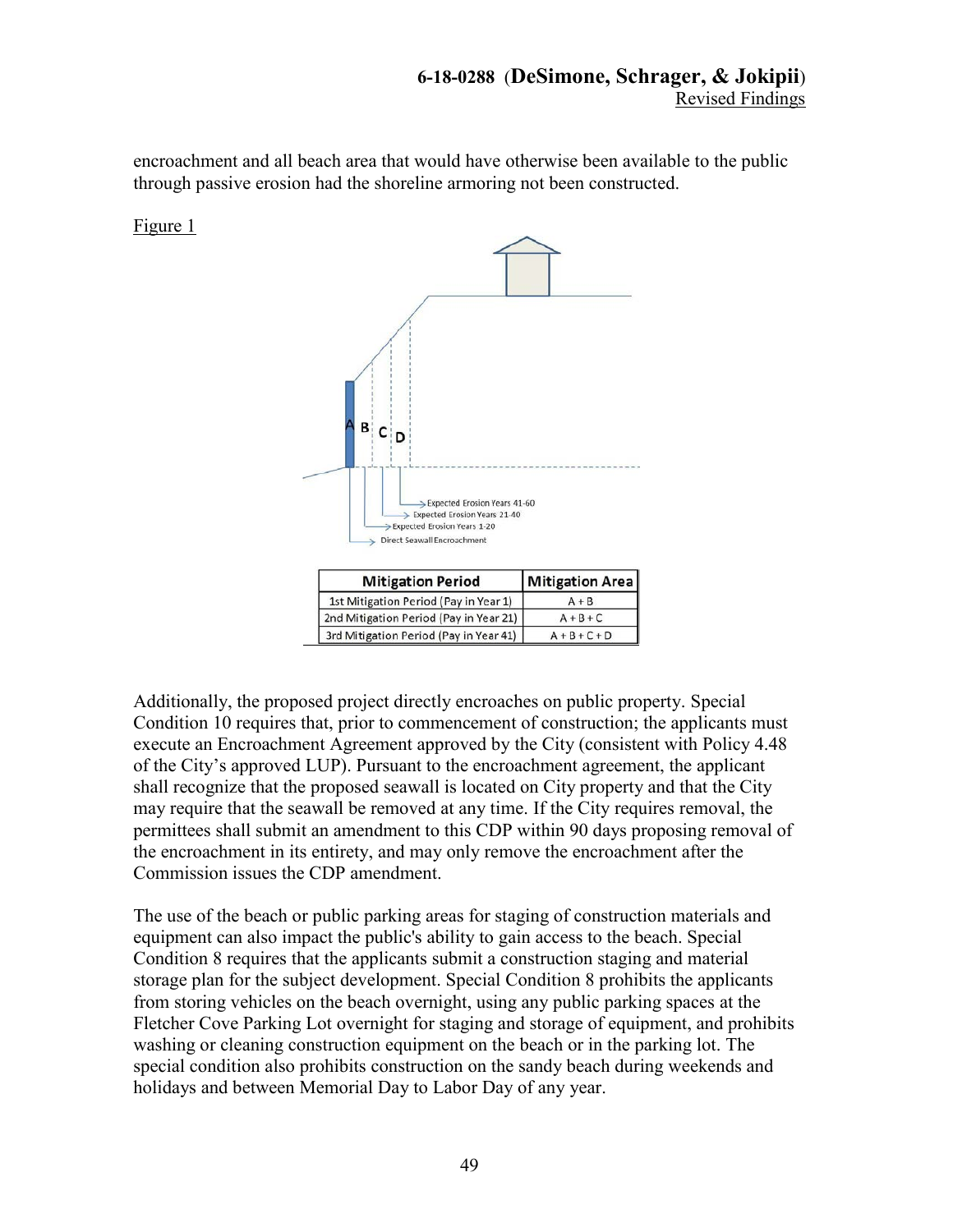In summary, while the proposed shoreline construction will reduce available public beach area and sand supply, the project has been designed and conditioned to minimize these impacts to the public beach. Therefore, as conditioned, the proposed development can be found to be consistent with the public access and recreation policies and Section 30235 of the Coastal Act and the City's certified LUP.

# <span id="page-49-0"></span>**D. ENVIRONMENTALLY SENSITIVE HABITAT/WATER QUALITY**

The following Chapter 3 policies of the Coastal Act are most applicable to this development:

Section 30230 of the Coastal Act states:

*Marine resources shall be maintained, enhanced, and where feasible, restored. Special protection shall be given to areas and species of special biological or economic significance. Uses of the marine environment shall be carried out in a manner that will sustain the biological productivity of coastal waters and that will maintain healthy populations of all species of marine organisms adequate for long-term commercial, recreational, scientific, and educational purposes.* 

Section 30240 of the Coastal Act states:

- *(a) Environmentally sensitive habitat areas shall be protected against any significant disruption of habitat values, and only uses dependent on those resources shall be allowed within those areas.*
- *(b) Development in areas adjacent to environmentally sensitive habitat areas and parks and recreation areas shall be sited and designed to prevent impacts which would significantly degrade those areas, and shall be compatible with the continuance of those habitat and recreation areas.*

The following policies of the City of Solana Beach certified Land Use Plan protect environmentally sensitive habitats:

*Policy 3.8: ESHA shall be protected against significant disruption of habitat values, and only uses dependent on such resources shall be allowed within such areas.* 

*Policy 3.22: Development adjacent to ESHAs shall minimize impacts to habitat values or sensitive species to the maximum extent feasible...* 

The following policies of the City of Solana Beach certified Land Use Plan protect coastal water quality: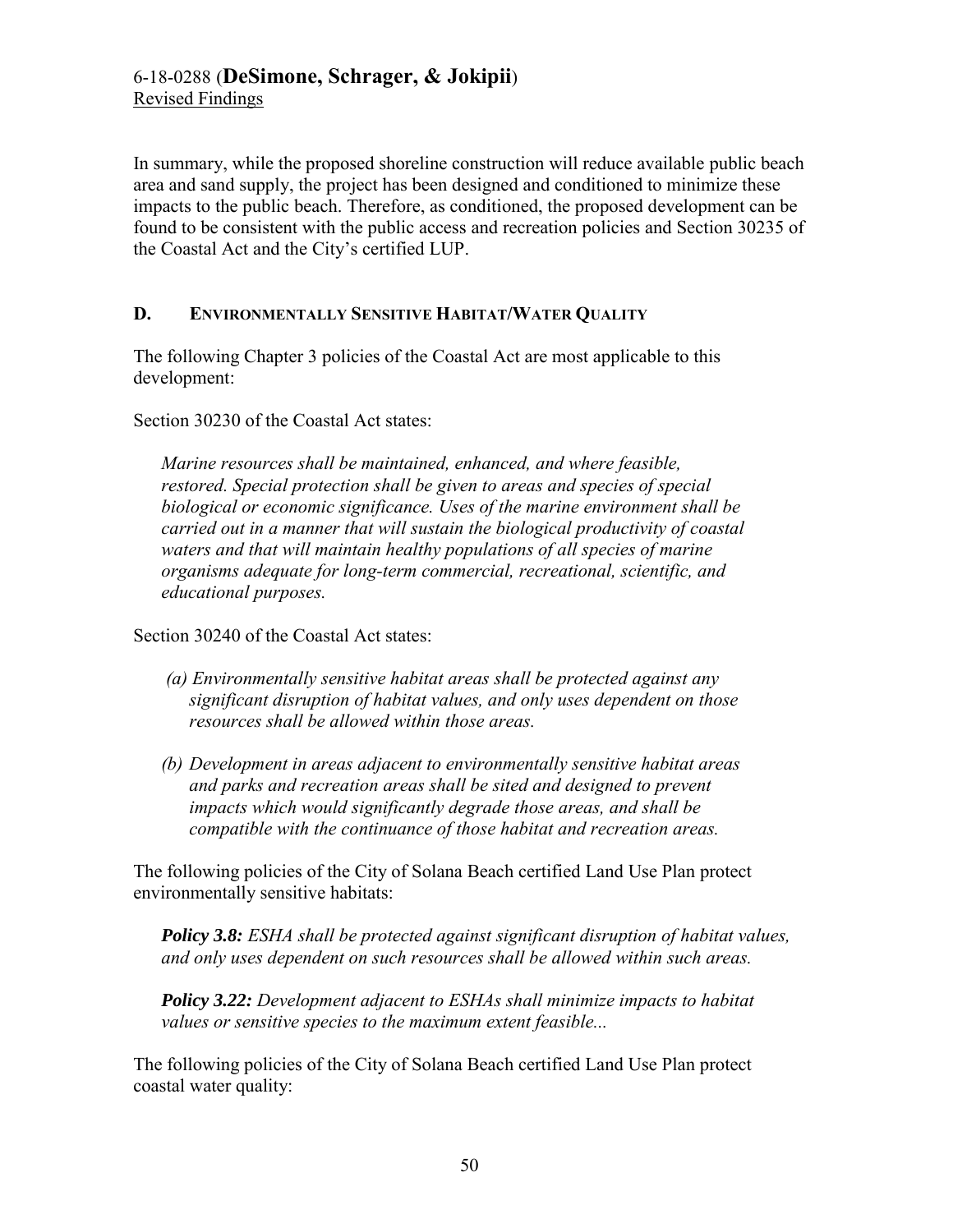*Policy 3.84: New development shall not result in the degradation of the water quality of groundwater basins or coastal surface waters including the ocean, coastal streams, or wetlands. Urban runoff pollutants shall not be discharged or deposited such that they adversely impact groundwater, the ocean, coastal streams, or wetlands, consistent with the requirements of the RWQCB's municipal stormwater permit and the California Ocean Plan.* 

*Policy 3.85: Development must be designed to avoid or minimize to the maximum extent feasible, the introduction of pollutants of concern into coastal waters. To meet the requirement to minimize "pollutants of concern," new development shall incorporate a BMP or a combination of BMPs best suited to reduce pollutant loading to the maximum extent feasible.* 

A negligible amount of native flora currently exists on the face of the bluff where the seawall and geogrid structure are proposed to be installed. However, the wall will be located on the sandy beach. Sandy beach ecosystems are unique--their intrinsic biota and ecological functions are not provided by any other coastal ecosystem. Sandy beaches are comprised of three different biological zones: the supra-littoral zone, the mid-littoral zone, and the surf zone, each of which provides critical habitat, food and/or breeding grounds for many species. These zones provide functions that include buffering and absorption of wave energy by stored sand, filtration of large volumes of seawater, extensive detrital and wrack processing and nutrient recycling, and the provision of critical habitat and resources for declining and endangered wildlife, such as shorebirds and pinnipeds.

The effects of shoreline armoring on sandy beach ecosystems are increasingly recognized, though difficult to quantify. Armoring directly encroaches upon the beach and fixes shoreline position, constraining the possible responses and evolution of beach ecosystems to adjust to changes in sea level and other dynamic coastal processes. This loss of the scope and ability of beaches to respond to coastal processes results in the reduction of overall width and the elimination of habitat zones and the space needed by biota to adjust to changing swell, tide and beach conditions. As pressure to develop the coast continues, and sea level rise and coastal erosion accelerates, the need to understand the ecological consequences of armoring on coastal ecosystems is increasingly urgent.

Quantitatively assessing effects of armoring on ecological components and functions potentially altered or lost on a given stretch of sandy beach is complex. One option for mitigating ecological impacts of coastal armoring is to use the cost of restoring suitable natural habitat, either at that site or nearby as a proxy for ecological value. A fundamental assumption to the replacement cost method is that the restored ecosystem function is equivalent to the natural function lost and is the least costly way to regain that natural function.<sup>8,9</sup> The replacement cost approach relies on determining proportional and

 $\overline{a}$ 8 US National Research Council. 2005. *Valuing Ecosystem Services: Toward Better Environmental Decision- Making.* The National Academies Press. Washington, DC. <http://www.nap.edu/catalog/11139.html>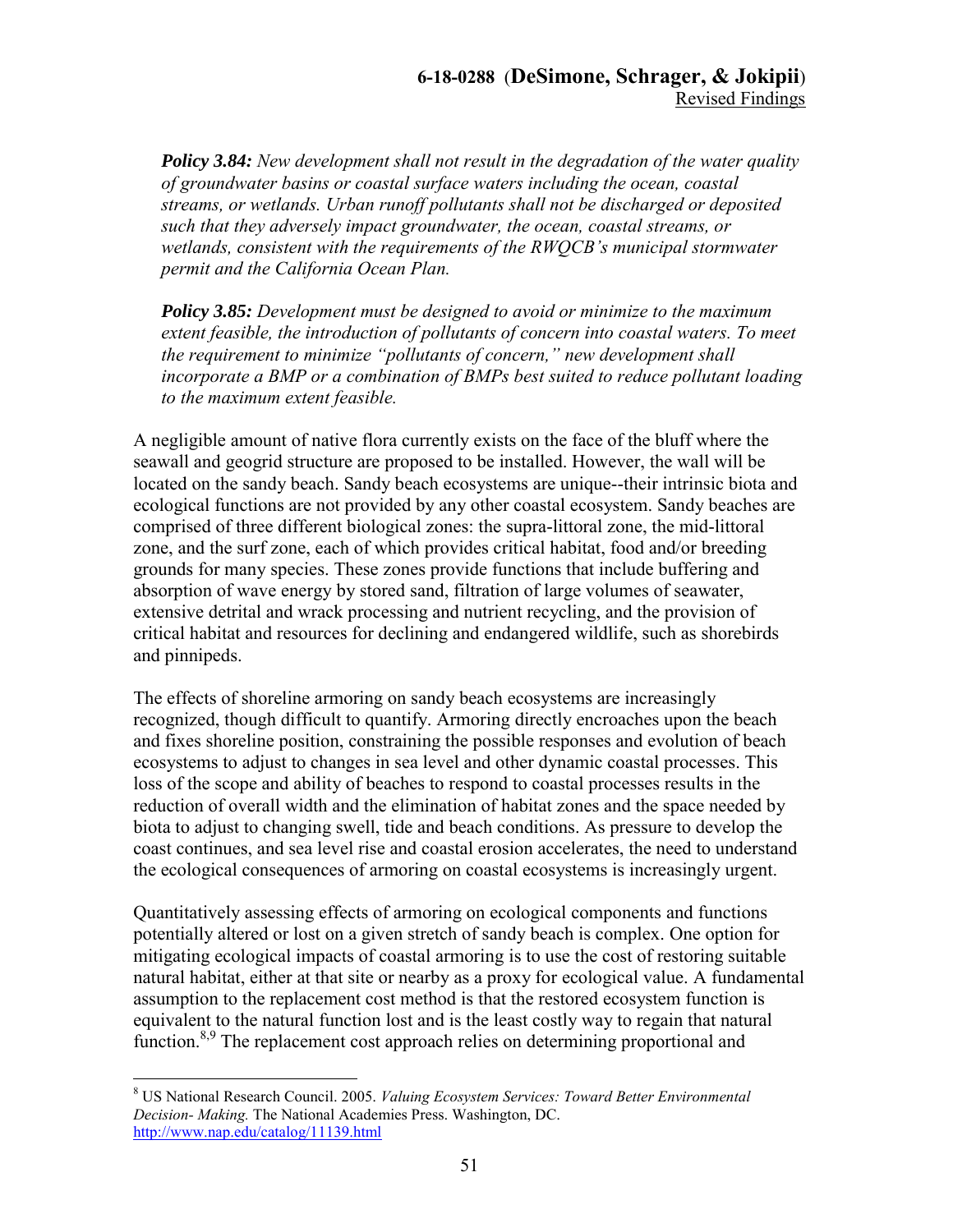appropriate ecological restoration for identifying equitable mitigation and thus requires a robust set of suitable restoration projects to draw upon for valuation.

However, a replacement cost approach is only one alternative to delving into the array of methods for identifying, replicating, and monitoring lost ecological components of a specific stretch of beach and still requires further study before a mitigation methodology can be devised and implicated. Thus, the Commission finds that the full ecological impacts of shoreline armoring on beach habitat may not be fully identified, or mitigated at this time. Research continues and staff anticipates this issue will be resolved in the future. The Commission finds that it is not feasible at this time mitigate for the loss of the biological productivity of a given stretch of beach.

Special Condition 8 requires that during the construction of the project, the permittee may not store any construction materials or waste where it will be or could potentially be subject to wave erosion and dispersion. Additionally, to further assure that the subject development will not result in the pollution of the ocean waters, Special Condition 9 requires the applicants to submit a Best Management Practices Plan that incorporates structural and nonstructural Best Management Practices (BMPs), for Executive Director approval, for the construction of the proposed seawall. Construction methods must be devised to assure that shotcrete material does not mix with or pollute ocean waters. With appropriate BMPs, the potential for this polluted material from the site making its way into the ocean will be eliminated. Therefore, as conditioned, the Commission finds the proposed development consistent with the marine and water quality protection policies of the Coastal Act.

As conditioned, the Commission finds that the proposed project, as conditioned, will ensure that all environmental impacts will be minimized to the maximum extent feasible. Therefore, the proposed project can be found consistent with resource protection policies of the Coastal Act and the City's certified LUP.

# <span id="page-51-0"></span>**E. VISUAL RESOURCES/ALTERATION OF NATURAL LANDFORMS**

Sections 30240, 30250 and 30251 of the Coastal Act require that the scenic and visual qualities of coastal areas be protected, that new development adjacent to park and recreation areas be sited so as to not degrade or impact the areas and that new development not significantly adversely affect coastal resources:

# *Section 30240*

*[ . . .]*

 $\overline{a}$ 

<sup>9</sup> Bockstael, N.E., A.M. Freeman, R.J. Kopp, *et al*. 2000. On measuring economic values for nature. *Environ. Sci.Technol.* 34: 1384–1389.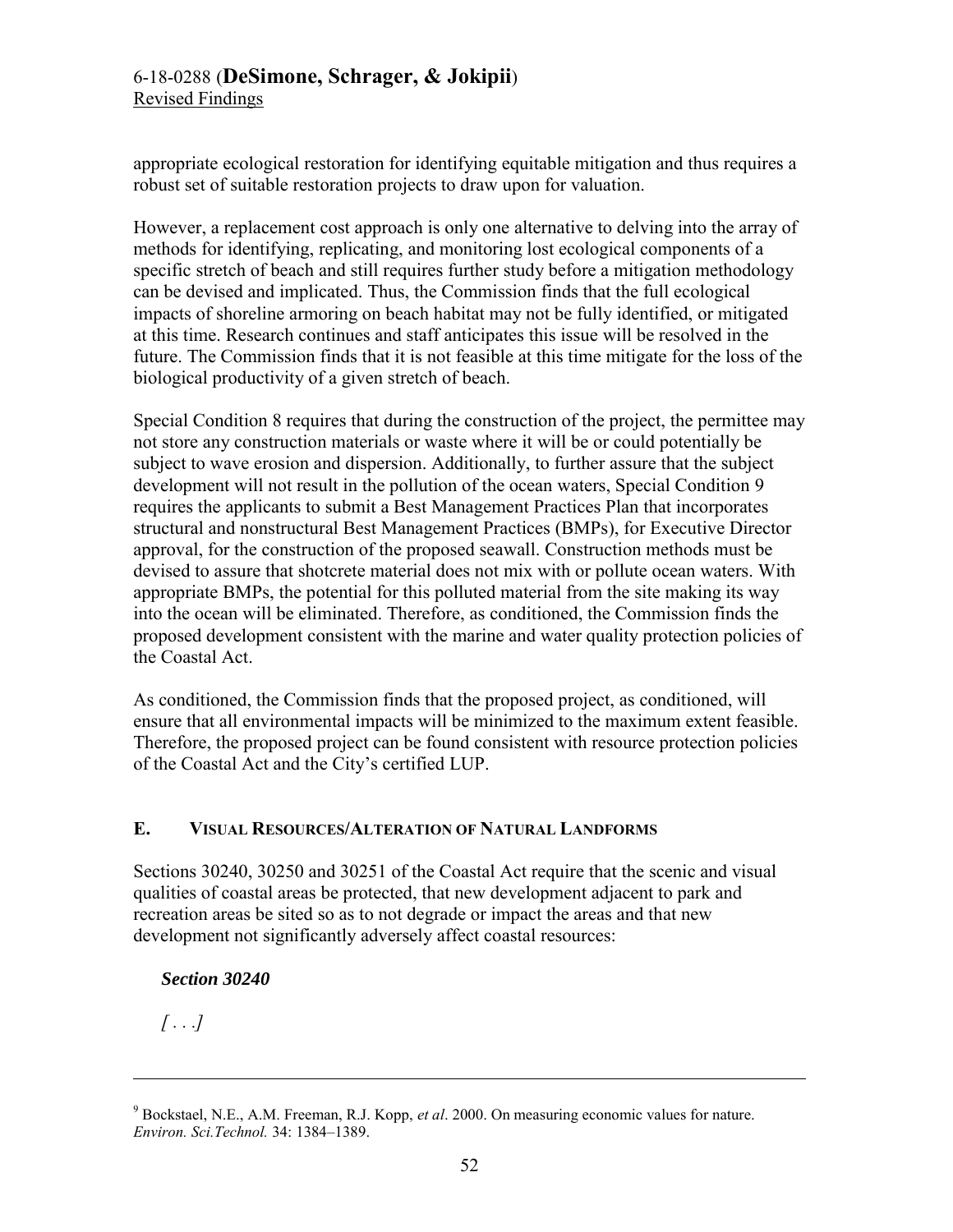*(b) Development in areas adjacent to environmentally sensitive habitat areas and parks and recreation areas shall be sited and designed to prevent impacts which would significantly degrade those areas, and shall be compatible with the continuance of those habitat and recreation areas.* 

#### *Section 30251*

*The scenic and visual qualities of coastal areas shall be considered and protected as a resource of public importance. Permitted development shall be sited and designed to protect views to and along the ocean and scenic coastal areas, to minimize the alteration of natural land forms, to be visually compatible with the character of surrounding areas, and, where feasible, to restore and enhance visual quality in visually degraded areas.* 

In addition, the following certified City of Solana Beach LUP language, although not the standard of review, provides pertinent information and guidance regarding the protection of coastal zone visual resources:

*Policy 4.29: Limit buildings and structures on the sloped face and toe of the bluff to lifeguard towers, subsurface public utility drainage pipes or lines, bluff retention devices, public stairs and related public infrastructure which satisfy the criteria established in the LCP. No other permanent structures shall be permitted on a bluff face. Such structures shall be maintained so that they do not contribute to further erosion of the bluff face and are to be visually compatible with the surrounding area to the maximum extent feasible.* 

*Policy 4.37: Maximize the natural, aesthetic appeal and scenic beauty of the beaches and bluffs by avoiding and minimizing the size of bluff retention devices, preserving the maximum amount of unaltered or natural bluff face, and minimizing encroachment of the bluff retention device on the beach, to the extent feasible, while ensuring that any such bluff retention device accomplishes its intended purpose of protecting existing principal structures in danger from erosion.* 

*Policy 4.55: To achieve a well maintained, aesthetically pleasing, and safer shoreline, coordination among property owners regarding maintenance and repair of all bluff retention devices is strongly encouraged. This may also result in cost savings through the realization of economies of scale to achieve these goals by coordination through an assessing entity. All bluff retention devices existing as of the date of certification of the LCP, to the extent they do not conform to the requirements of the LCP, shall be deemed non-conforming. A bluff property owner may elect to conform his/her/its bluff property or bluff retention device to the LCP at any time if the City finds that an existing bluff retention device that is required to protect existing principal structures in danger from erosion is structurally unsound, is unsafe, or is materially jeopardizing contiguous private or public principal structures for which there is*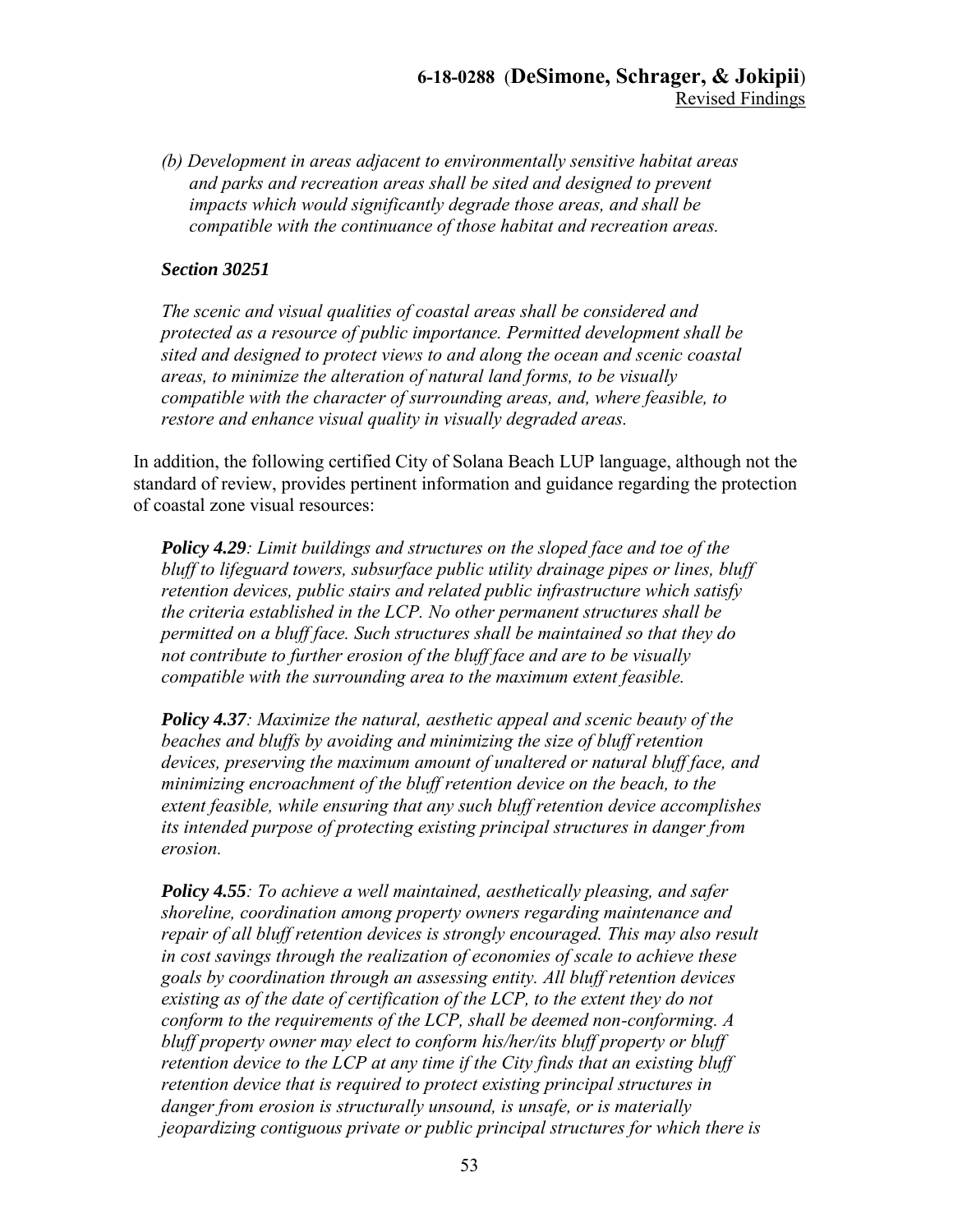# 6-18-0288 (**DeSimone, Schrager, & Jokipii**) Revised Findings

*no other adequate and feasible solution, then the City may require reconstruction of the bluff retention device.* 

Much of the bluff along the Solana Beach coastline has been armored at its base, primarily by seawalls, all of which substantially alter the appearance of the bluffs, particularly those that have not been camouflaged to replicate the of a natural bluff face. However, the technology in design of seawalls has improved dramatically over the last two decades. Seawalls now typically involve sculpted and colored concrete that upon completion closely mimic the natural surface of the lower bluff face. As proposed, the seawall will match the appearance of the adjacent walls to the north and south, which were designed to conform as closely as possible to the natural contours of the bluff using color and textured concrete. The visual treatment proposed is similar to the visual treatment approved by the Commission in recent years for shoreline devices along the Solana Beach shoreline.

Although much of the Solana Beach shoreline does contain seawalls at the base of the bluff, the natural, largely unaltered, face of the bluff that extends along the approximately 1 ½ mile long shoreline in Solana Beach provides an important visual amenity to residents and coastal visitors alike. The Commission has previously approved several geogrid structures along the Solana Beach shoreline. However, the results of the majority of the installed geogrid structures are *"…near-barren, featureless slopes which have little in common with the visual appearance of pre-failure coastal bluffs."* (Ref. Letter from Soil Engineering Construction, Inc., dated October 14, 2009). In the Commission's most recent geogrid structure approval in Solana Beach, at 341-355 Pacific Avenue, it required that the geogrid reinforced slope reconstruction be constructed to mimic the natural undulating bluff landforms in the vicinity to the maximum extent feasible. Although, the reconstructed slope at this site still pales in comparison to an unaltered bluff face, it resulted in a more natural appearance than previous geogrid bluff structures. Therefore, Special Condition 1 requires that revised plans be submitted such that the geogrid structure will be constructed to include variable thicknesses to provide visual undulations that mimic the nearby natural bluff conditions. At a minimum, the geogrid structure shall include 5 non-evenly spaced, tapered, undulating drainage features, with non-linear edges, that are approximately 2 feet deep and approximately 5 feet wide. The applicant has also proposed to install hydroseed and container plantings on the proposed geogrid structure.

The existing failing gunite on the bluff face fronting 235 Pacific Avenue adversely impacts the visual quality of the bluff and may also pose a safety risk for beach goers as large pieces of concrete continue to break off in the future [\(Exhibit 12\)](https://documents.coastal.ca.gov/reports/2019/9/w21a/w21a-9-2019-exhibits.pdf). However, the applicants are only proposing to remove approximately 1/3 of the existing gunite, limited to the portions that have already broken off and are isolated on the bluff face. In relation to the need to retain the majority of the existing gunite, the applicants' representative states:

*"…Retention of the undamaged upper portion of gunite has been recommended to avoid upper bluff erosion due to wind and rain, but it serves no useful purpose in*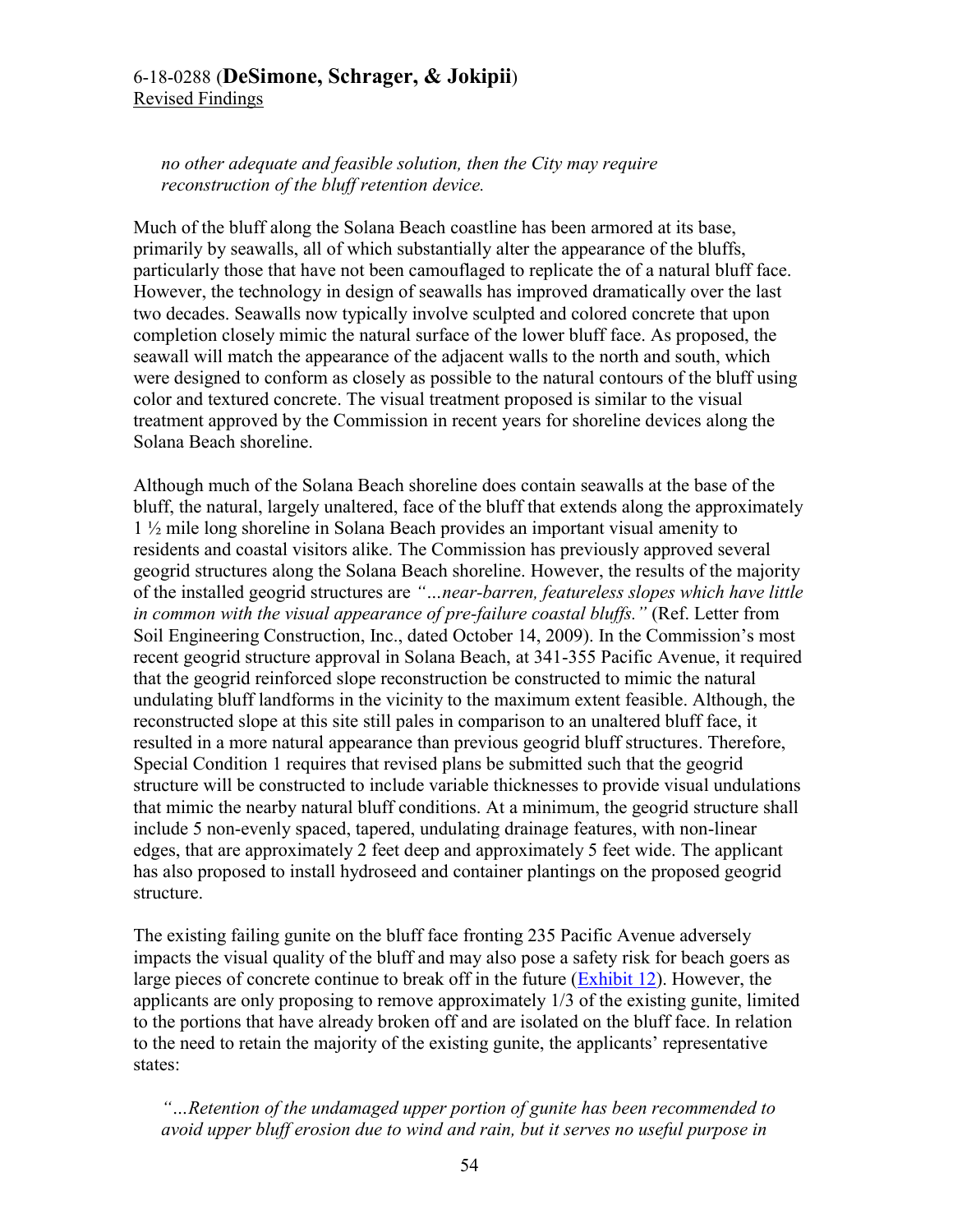*protecting the residential structure from ongoing failure of the coastal bluff."* (The Trettin Company, October 27, 2017 memo).

The applicants' representative further asserts that they believe the unbroken section of gunite near the top of the bluff provides better protection against future top of bluff erosion than would exist if the gunite were removed. In addition, the representative further contends that the gunite may be covering some form of bonded/grouted material used to fill a void in the bluff and that removal of the gunite may destabilize this material. However, the applicants have not provided any evidence to support the argument that removal of the entirely of the gunite would destabilize the bluff. The Commission's senior coastal engineer and geologist believe that the gunite likely can be safely removed, and this would be visually preferable to retention of the gunite, even as colored. Therefore, Special Condition 1 requires that the applicants remove the entirety of the existing gunite on the bluff face fronting 235 Pacific Avenue and requires that a licensed civil or geotechnical engineer shall be onsite at all times that the gunite is being removed. If during removal, the onsite engineer identifies any safety or bluff stability concerns, the Executive Director of the Commission may allow for retention of some of the gunite without returning to the Commission for an amendment to this permit. If any gunite is retained, it shall be colored to match the adjacent natural bluff.

In addition, Special Condition 2 requires the applicant to monitor and maintain the proposed shoreline armoring in its approved state. Thus, the proposed seawall and geogrid structure will be maintained so as to effectively mitigate its visual prominence.

Therefore, as conditioned, the Commission finds that potential visual impacts associated with the proposed development have been reduced to the maximum extent feasible and the proposed development will include measures to prevent impacts that would significantly degrade the adjacent park and recreation area. Thus, the project is consistent with Sections 30240 and 30251 of the Coastal Act and the City's certified LUP.

# <span id="page-54-0"></span>**F. LOCAL COASTAL PLANNING**

Section 30604(a) also requires that a coastal development permit shall be issued only if the Commission finds that the permitted development will not prejudice the ability of the local government to prepare a Local Coastal Program (LCP) in conformity with the provisions of Chapter 3 of the Coastal Act. In this case, such a finding can be made.

The City's Local Coastal Program Land Use Plan was effectively certified in June 2013. However, the City has not yet developed implementing ordinances; thus, a complete LCP has not yet been certified.

The location of the proposed shoreline armoring is designated for Open Space Recreation in the City of Solana Beach LUP and General Plan. As conditioned, the subject development is consistent with these requirements. Site-specific geotechnical evidence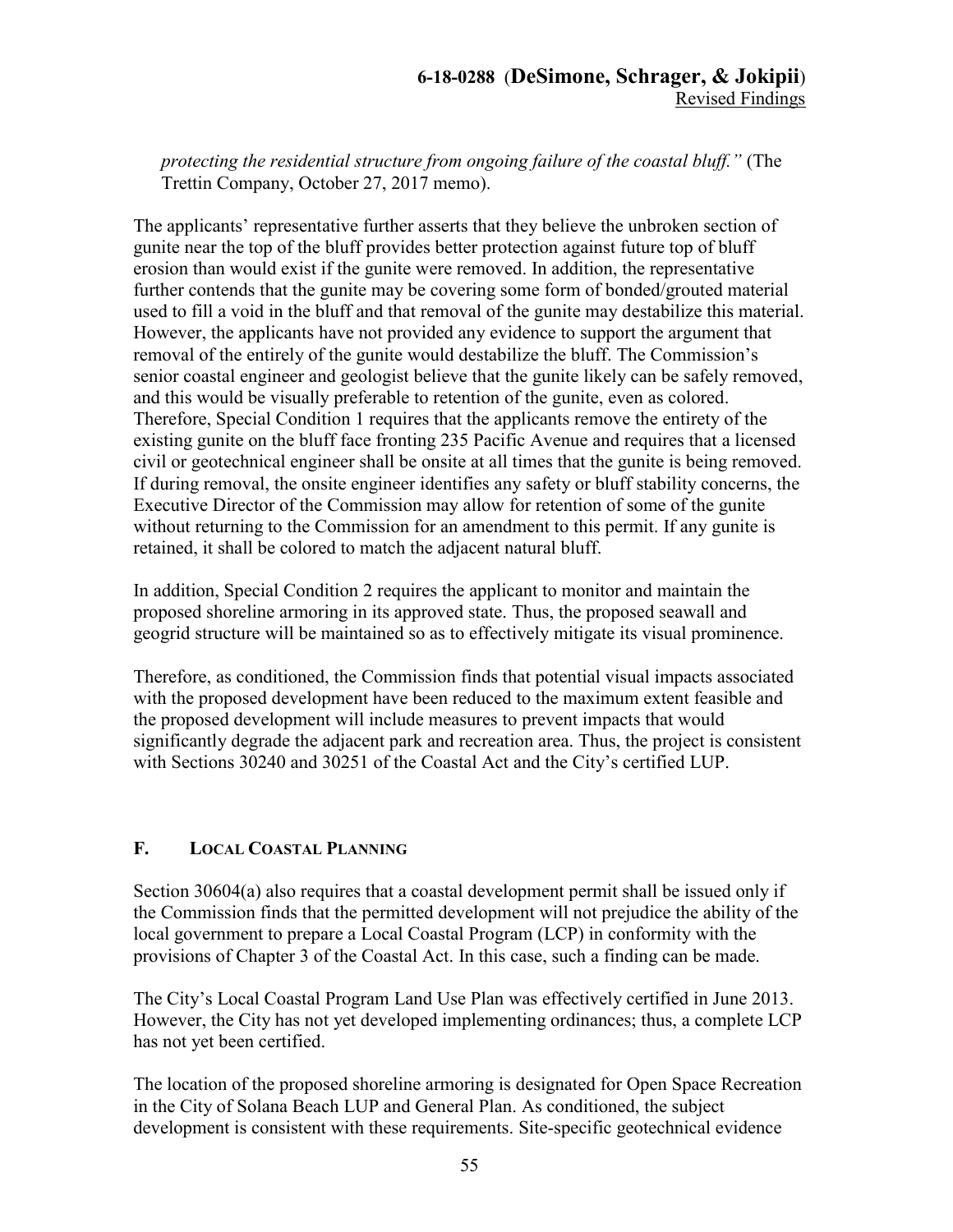# 6-18-0288 (**DeSimone, Schrager, & Jokipii**) Revised Findings

has been submitted indicating that the existing principal structures at the top of the bluff are in danger. Based on the above findings, the proposed development is consistent with the Chapter 3 policies of the Coastal Act in that the need for the shoreline protective devices has been documented and its adverse impacts on coastal resources will be mitigated.

Thus, the Commission finds the proposed development, as conditioned, is consistent with the Chapter 3 policies of the Coastal Act, and will not prejudice the ability of the City of Solana Beach to complete a certifiable local coastal program. These issues of shoreline planning will need to continue to be addressed in a comprehensive manner in the future through the City's LCP certification process

# <span id="page-55-0"></span>**G. CALIFORNIA ENVIRONMENTAL QUALITY ACT**

Section 13096 of the California Code of Regulations requires that a specific finding be made in conjunction with coastal development permit applications showing the application to be consistent with any applicable requirements of CEQA. Section 21080.5(d)(2)(A) of CEQA prohibits a proposed development from being approved if there are feasible alternatives or feasible mitigation measures available which would substantially lessen any significant adverse effect that the activity may have on the environment.

The City of Solana Beach found that the proposed development was exempt pursuant to CEQA Guidelines sections 15269(b)(c) [prevention of emergencies]. The Coastal Commission's review and analysis of land use proposals has been certified by the Secretary of Resources as being the functional equivalent of environmental review under CEQA. The preceding coastal development permit findings in this staff report have discussed the relevant coastal resource issues with the proposal, and the permit conditions identify appropriate mitigations to avoid and/or lessen any potential for adverse impacts to said resources. The Commission incorporates these findings as if set forth here in full.

As such, there are no additional feasible alternatives or feasible mitigation measures available which would substantially lessen any significant adverse environmental effects which approval of the proposed project, as conditioned, would have on the environment within the meaning of CEQA. Thus, if so conditioned, the proposed project will not result in any significant environmental effects for which feasible mitigation measures have not been employed consistent with CEQA Section 21080.5(d)(2)(A).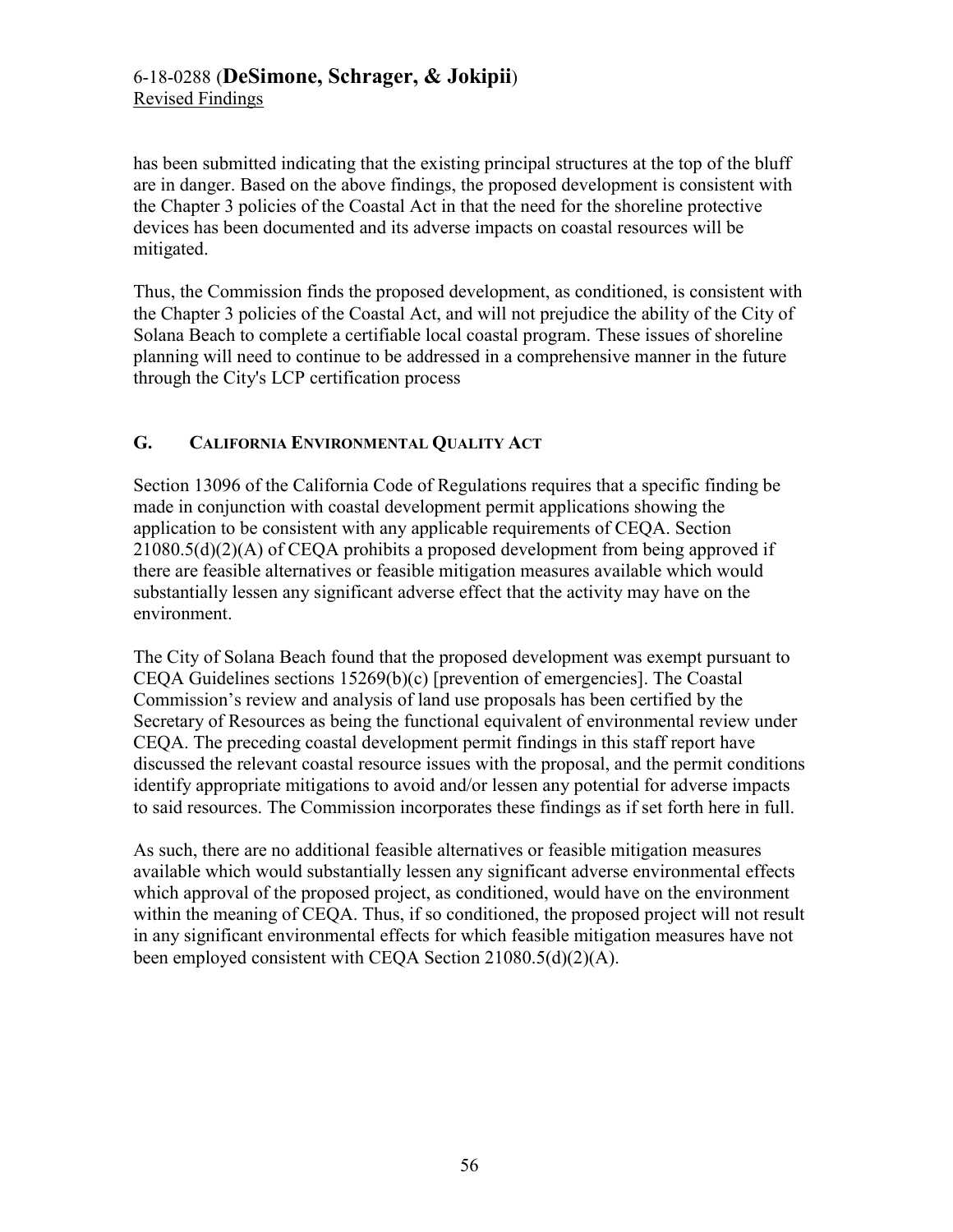# APPENDIX A – SUBSTANTIVE FILE DOCUMENTS

- <span id="page-56-0"></span>City of Solana Beach Certified LUP
- California Coastal Commission Sea Level Rise Policy Guidance Interpretive Guidelines for Addressing Sea Level Rise in Local Coastal Programs and Coastal Development Permits, Adopted August 12, 2015
- DRAFT California Coastal Commission Residential Adaption Policy Guidance Interpretive Guidelines for Addressing Sea Level Rise in Local Coastal Programs, Revised March 2018
- Site Plans titled 235-245 Pacific Avenue, Solana Beach, CA 92075 Emergency Repairs to Coastal Bluff, by Soil Engineering Construction, Inc., received August 22, 2018
- Landscape Improvement Plans for 235-245 Pacific Avenue, Solana Beach, CA 92075 Emergency Repairs to Coastal Bluff, by George Mercer Associates Inc., received April 17, 2018
- Response to  $3<sup>rd</sup>$  Party Review, by Soil Engineering Construction, Inc. dated April 16, 2008
- Coastal Bluff Evaluation and Basis of Design Report 235-249 Pacific Avenue, Solana Beach, California, by TerraCosta Consulting Group, dated November 4, 2010
- Coastal Hazard Discussion for Proposed Shore Protection 245, 241, 245 Pacific Avenue, Solana Beach, by Soil Engineering Construction, Inc., dated November 6, 2017
- Response to  $3<sup>rd</sup>$  Party Review by Geopacifica Dated October 16, 2017, 2018 Repairs to Coastal Bluff – Shoreline Stabilization 245, 241, 245 Pacific Avenue, Solana Beach, by Soil Engineering Construction, Inc., dated November 24, 2017
- Response to  $3^{rd}$  Party Review by Geopacifica Dated February 26, 2018 Repairs to Coastal Bluff – Shoreline Stabilization 245, 241, 245 Pacific Avenue, Solana Beach, by Soil Engineering Construction, Inc., dated February 28, 2018
- Response to California Coastal Commission (CCC) May 16, 2018 Letter Concerning CDP #6-18-0288, Proposed Shore Protection 245, 241, 245 Pacific Avenue, Solana Beach, by Geo Soils, Inc., dated June 15, 2018
- Additional Slope Stability Analyses Justification for Bluff Stabilization Measures 235-245 Pacific Avenue, Solana Beach, California, by Soil Engineering Construction, Inc., dated January 3, 2019
- Resolution 2018-039, City of Solana Beach
- CDP Nos:
	- o 6-96-021/Ratkowski
	- $\circ$  6-89-029/Haggerty
	- o 6-99-100/ Presnell et al.
	- o 6-00-036/ Corn & Scism
	- o 6-00-138/Greenbberg & Kinzel
	- o 6-02-002/Gregg & Santina
	- o 6-02-039/Seascape Chateau